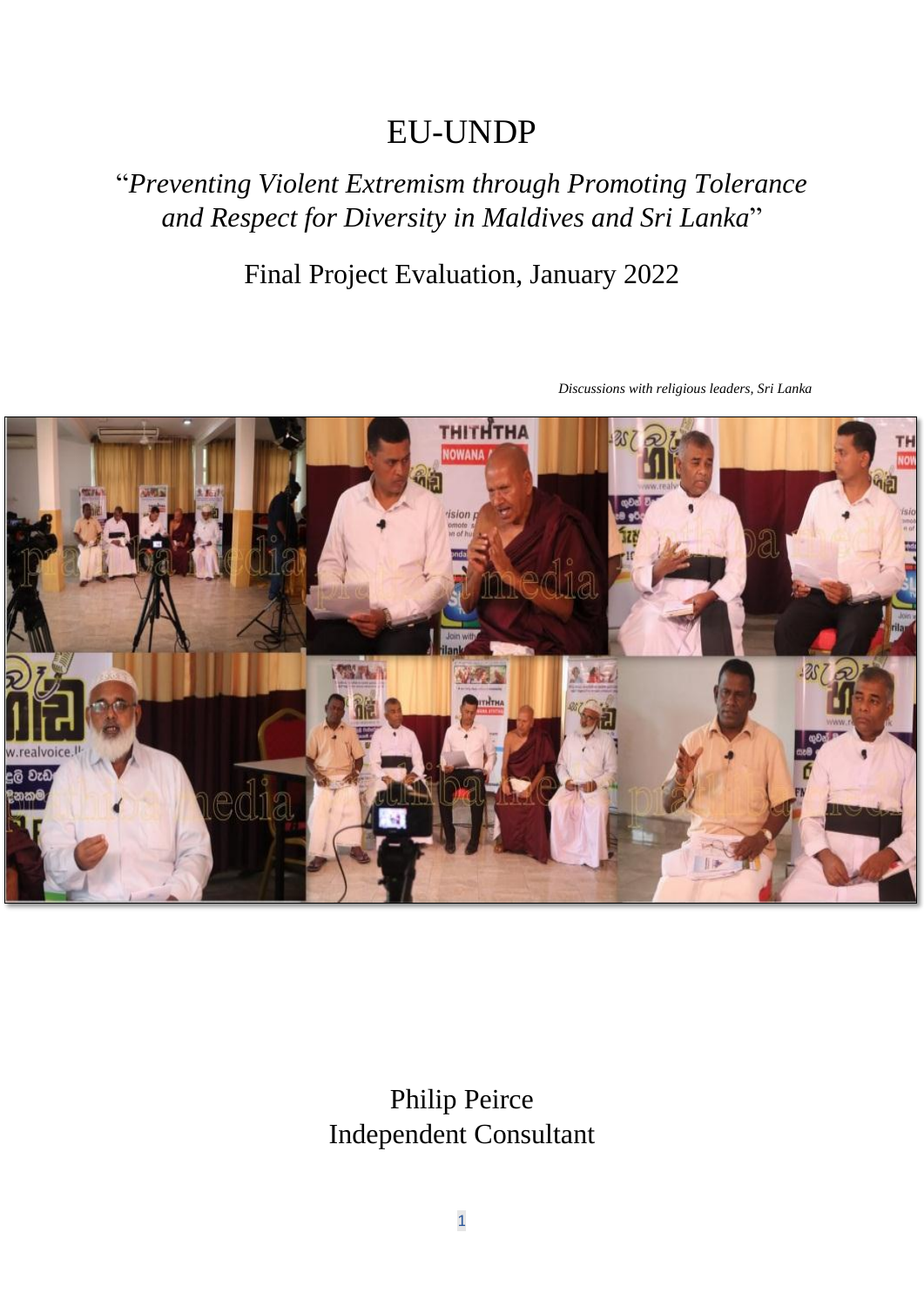## **Project Information**

| <b>Project Title</b>                                                 |                              | Preventing Violent Extremism Through Promoting Tolerance and Respect for                                                                                                                                                                                                                                                                                                                                     |                     |                                                                 |                     |               |                      |
|----------------------------------------------------------------------|------------------------------|--------------------------------------------------------------------------------------------------------------------------------------------------------------------------------------------------------------------------------------------------------------------------------------------------------------------------------------------------------------------------------------------------------------|---------------------|-----------------------------------------------------------------|---------------------|---------------|----------------------|
|                                                                      |                              | Diversity in Sri Lanka                                                                                                                                                                                                                                                                                                                                                                                       |                     |                                                                 |                     |               |                      |
| <b>Atlas ID</b>                                                      |                              | 0010865                                                                                                                                                                                                                                                                                                                                                                                                      |                     |                                                                 |                     |               |                      |
| <b>Corporate Outcome</b><br>and Output                               |                              | Output 1: Data and Trend Analysis is available to stakeholders to identify early<br>signs of radicalisation and violent extremism.<br>Output 2: Improved linkages between Government and civil society to inform<br>inclusive frameworks that respond to the challenges of violent extremism.<br>Output 3: Increased knowledge and tools available to communities to counter<br>hate speech and intolerance. |                     |                                                                 |                     |               |                      |
| Country                                                              |                              | Sri Lanka                                                                                                                                                                                                                                                                                                                                                                                                    |                     |                                                                 |                     |               |                      |
| <b>Region</b>                                                        |                              | South Asia                                                                                                                                                                                                                                                                                                                                                                                                   |                     |                                                                 |                     |               |                      |
| <b>Date Project</b><br><b>Document signed</b>                        |                              | Dec 2019                                                                                                                                                                                                                                                                                                                                                                                                     |                     |                                                                 |                     |               |                      |
| <b>Project Dates</b>                                                 |                              | <b>Start Date</b><br><b>End Date</b>                                                                                                                                                                                                                                                                                                                                                                         |                     |                                                                 |                     |               |                      |
|                                                                      |                              | December 2019                                                                                                                                                                                                                                                                                                                                                                                                | December 2021       |                                                                 |                     |               |                      |
| <b>Project Budget</b>                                                |                              | Item                                                                                                                                                                                                                                                                                                                                                                                                         | <b>Amount (USD)</b> |                                                                 |                     |               |                      |
|                                                                      |                              | <b>Total cost of the Action as per</b><br><b>Agreement Budget -</b><br>(PVE South Asia - SRI LANKA)<br><b>Total Programme Budget</b><br>(2020 & 2021)<br>Total Expenditures / eligible<br>costs incurred in 2020<br>Budget as per work plan for<br>2021<br><b>EU Contribution as per</b>                                                                                                                     |                     | 1,815,990<br>1,678,350<br>990,950.25<br>687,399.75<br>1,678,350 |                     |               |                      |
|                                                                      |                              | Agreement                                                                                                                                                                                                                                                                                                                                                                                                    |                     |                                                                 |                     |               |                      |
|                                                                      |                              | For BRH                                                                                                                                                                                                                                                                                                                                                                                                      |                     | 419,587.57                                                      |                     |               |                      |
|                                                                      |                              | For Sri Lanka                                                                                                                                                                                                                                                                                                                                                                                                | 1,258,762.43        |                                                                 |                     |               |                      |
|                                                                      |                              |                                                                                                                                                                                                                                                                                                                                                                                                              |                     |                                                                 |                     |               |                      |
| Project<br><b>Expenditure</b><br>at the time of<br><b>Evaluation</b> |                              | Output                                                                                                                                                                                                                                                                                                                                                                                                       |                     |                                                                 | <b>Expenditures</b> | <b>Budget</b> | % of<br><b>Total</b> |
| <b>Funding</b><br><b>Source</b>                                      |                              | Data and Trend Analysis                                                                                                                                                                                                                                                                                                                                                                                      |                     | 535,101.21                                                      |                     | 467,137.36    | 114.55%              |
| Implementing<br>Party                                                |                              | Devt of Policy Frameworks                                                                                                                                                                                                                                                                                                                                                                                    |                     | 547,176.24                                                      |                     | 582,451.26    | 93.94%               |
|                                                                      |                              | Countering hate speech                                                                                                                                                                                                                                                                                                                                                                                       |                     | 582,191.20                                                      |                     | 766,401.38    | 75.96%               |
|                                                                      | <b>TOTAL</b>                 |                                                                                                                                                                                                                                                                                                                                                                                                              |                     | 1,664,468.65                                                    |                     | 1,815,990     | 91.66%               |
|                                                                      | <b>Staffing/Direct Costs</b> |                                                                                                                                                                                                                                                                                                                                                                                                              |                     | 405,305.84                                                      |                     |               |                      |
|                                                                      | <b>EU Contribution</b>       |                                                                                                                                                                                                                                                                                                                                                                                                              |                     | 1,678,350.00                                                    |                     |               |                      |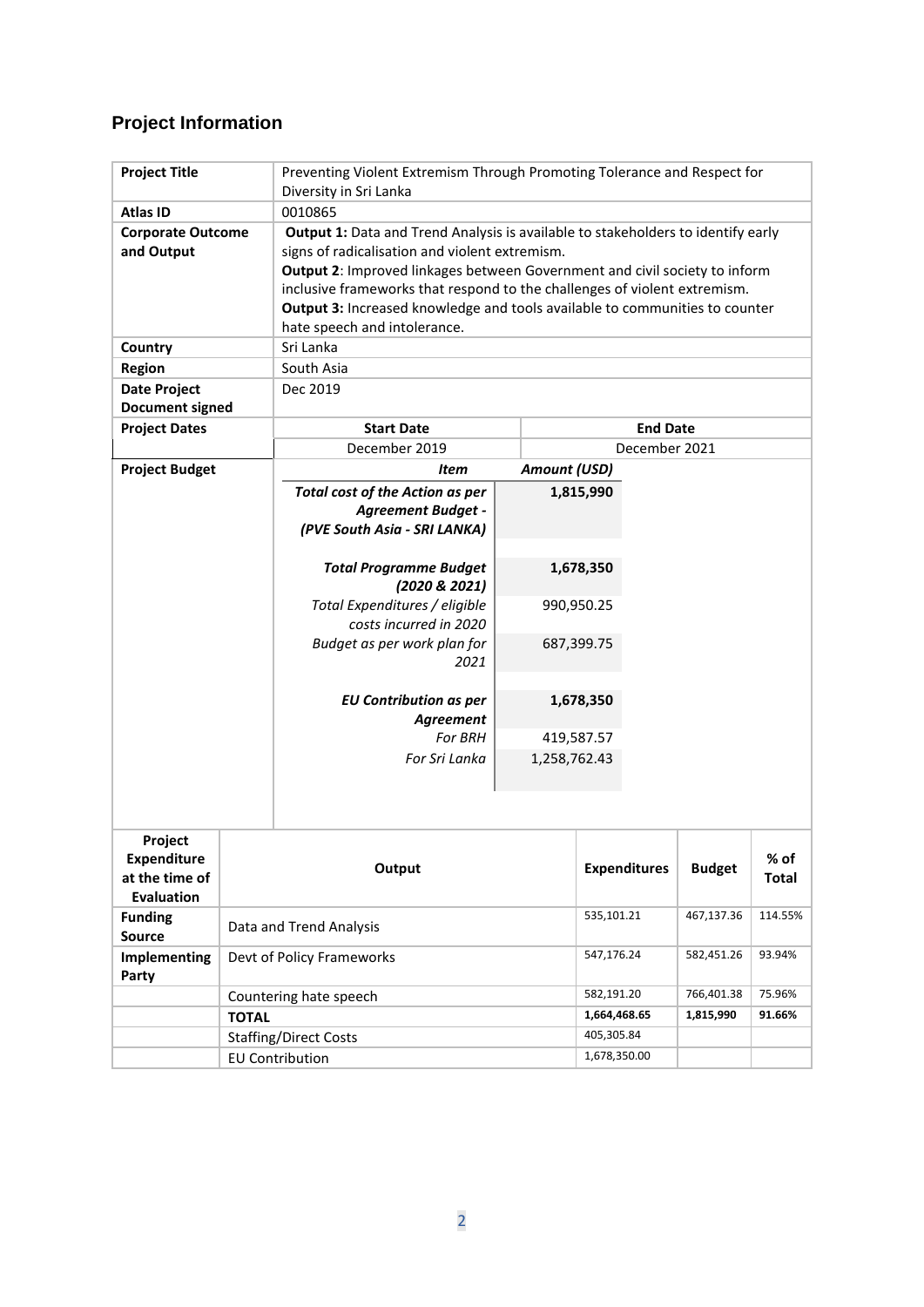| <b>Project Title</b>                |                                                      | Preventing Violent Extremism Through Promoting Tolerance and<br>Respect for Diversity in the Maldives |                          |                                            |                          |                  |            |
|-------------------------------------|------------------------------------------------------|-------------------------------------------------------------------------------------------------------|--------------------------|--------------------------------------------|--------------------------|------------------|------------|
| <b>Atlas ID</b>                     |                                                      | 0010865                                                                                               |                          |                                            |                          |                  |            |
| <b>Corporate Outcome and Output</b> |                                                      | Output 1: Data and Trend Analysis is available to stakeholders to                                     |                          |                                            |                          |                  |            |
|                                     |                                                      | identify early signs of radicalisation and violent extremism.                                         |                          |                                            |                          |                  |            |
|                                     |                                                      | Output 2: Improved linkages between Government and civil society to                                   |                          |                                            |                          |                  |            |
|                                     |                                                      | inform inclusive frameworks that respond to the challenges of violent                                 |                          |                                            |                          |                  |            |
|                                     |                                                      | extremism.                                                                                            |                          |                                            |                          |                  |            |
|                                     |                                                      | <b>Output 3:</b> Increased knowledge and tools available to communities to                            |                          |                                            |                          |                  |            |
|                                     |                                                      | counter hate speech and intolerance.                                                                  |                          |                                            |                          |                  |            |
|                                     |                                                      | Output 4: Enhanced knowledge, understanding, and policy options for                                   |                          |                                            |                          |                  |            |
|                                     |                                                      | government to respond to returning terrorist fighters.                                                |                          |                                            |                          |                  |            |
| Country                             |                                                      | Maldives<br>South Asia                                                                                |                          |                                            |                          |                  |            |
| <b>Region</b>                       |                                                      |                                                                                                       |                          |                                            |                          |                  |            |
| <b>Date Project Document signed</b> |                                                      | Dec 2019                                                                                              |                          |                                            |                          |                  |            |
| <b>Project Dates</b>                |                                                      | Dec 2019-Dec 2021                                                                                     |                          |                                            |                          |                  |            |
| <b>Project Budget</b>               |                                                      | <b>Item</b>                                                                                           |                          | <b>Amount</b>                              |                          |                  |            |
|                                     |                                                      |                                                                                                       |                          | (USD)                                      |                          |                  |            |
|                                     |                                                      | <b>Total cost of the</b>                                                                              |                          | 1,230,600.00                               |                          |                  |            |
|                                     |                                                      | <b>Action as per</b>                                                                                  |                          |                                            |                          |                  |            |
|                                     |                                                      | <b>Agreement Budget</b>                                                                               |                          |                                            |                          |                  |            |
|                                     |                                                      |                                                                                                       |                          |                                            |                          |                  |            |
|                                     |                                                      | (PVE South Asia -                                                                                     |                          |                                            |                          |                  |            |
|                                     |                                                      | <b>MALDIVES)</b>                                                                                      |                          |                                            |                          |                  |            |
|                                     |                                                      | <b>Total Programme</b>                                                                                |                          | 1,118,900.00                               |                          |                  |            |
|                                     |                                                      | <b>Budget (2020 &amp;</b>                                                                             |                          |                                            |                          |                  |            |
|                                     |                                                      | 2021)<br>Total Expenditures /                                                                         |                          | 529,314.70                                 |                          |                  |            |
|                                     |                                                      | eligible costs                                                                                        |                          |                                            |                          |                  |            |
|                                     |                                                      | incurred in 2020                                                                                      |                          |                                            |                          |                  |            |
|                                     |                                                      | Budget as per work                                                                                    |                          | 589,585.30                                 |                          |                  |            |
|                                     |                                                      | plan for 2021                                                                                         |                          |                                            |                          |                  |            |
|                                     |                                                      |                                                                                                       |                          |                                            |                          |                  |            |
|                                     |                                                      | <b>EU Contribution as</b>                                                                             |                          | 1,118,900.00                               |                          |                  |            |
|                                     |                                                      | per Agreement                                                                                         |                          |                                            |                          |                  |            |
|                                     |                                                      | For BRH                                                                                               |                          | 297,085.50                                 |                          |                  |            |
|                                     |                                                      | <b>For Maldives</b>                                                                                   |                          | 821,814.57                                 |                          |                  |            |
| <b>Project Expenditure</b>          |                                                      |                                                                                                       |                          |                                            |                          |                  |            |
| at the time of                      |                                                      | Output                                                                                                |                          |                                            | <b>Expenditures</b>      | <b>Budget</b>    | % of Total |
| <b>Evaluation</b>                   |                                                      |                                                                                                       |                          |                                            |                          |                  |            |
| <b>Funding Source</b>               | Data and Trend Analysis                              |                                                                                                       | 249,865.45               |                                            | 274,460.97               | 91.04%           |            |
| <b>Implementing Party</b>           | Devt. of Policy Frameworks<br>Countering hate speech |                                                                                                       | 281,110.40<br>430,060.49 |                                            | 359,409.56<br>432,114.74 | 78.21%<br>99.52% |            |
|                                     |                                                      |                                                                                                       |                          |                                            |                          | 164,614.74       | 95.90%     |
|                                     |                                                      | Returning Terrorist Fighters (RTFs)                                                                   |                          | 157,863.66<br>1,118,900.00<br>1,230,600.00 |                          | 90.92%           |            |
| <b>TOTAL</b>                        |                                                      |                                                                                                       |                          | 332,074.76                                 |                          |                  |            |
| <b>Staffing/Direct Costs</b>        |                                                      |                                                                                                       |                          | 1,118,900.00                               |                          |                  |            |
| <b>EU Contribution</b>              |                                                      |                                                                                                       |                          |                                            |                          |                  |            |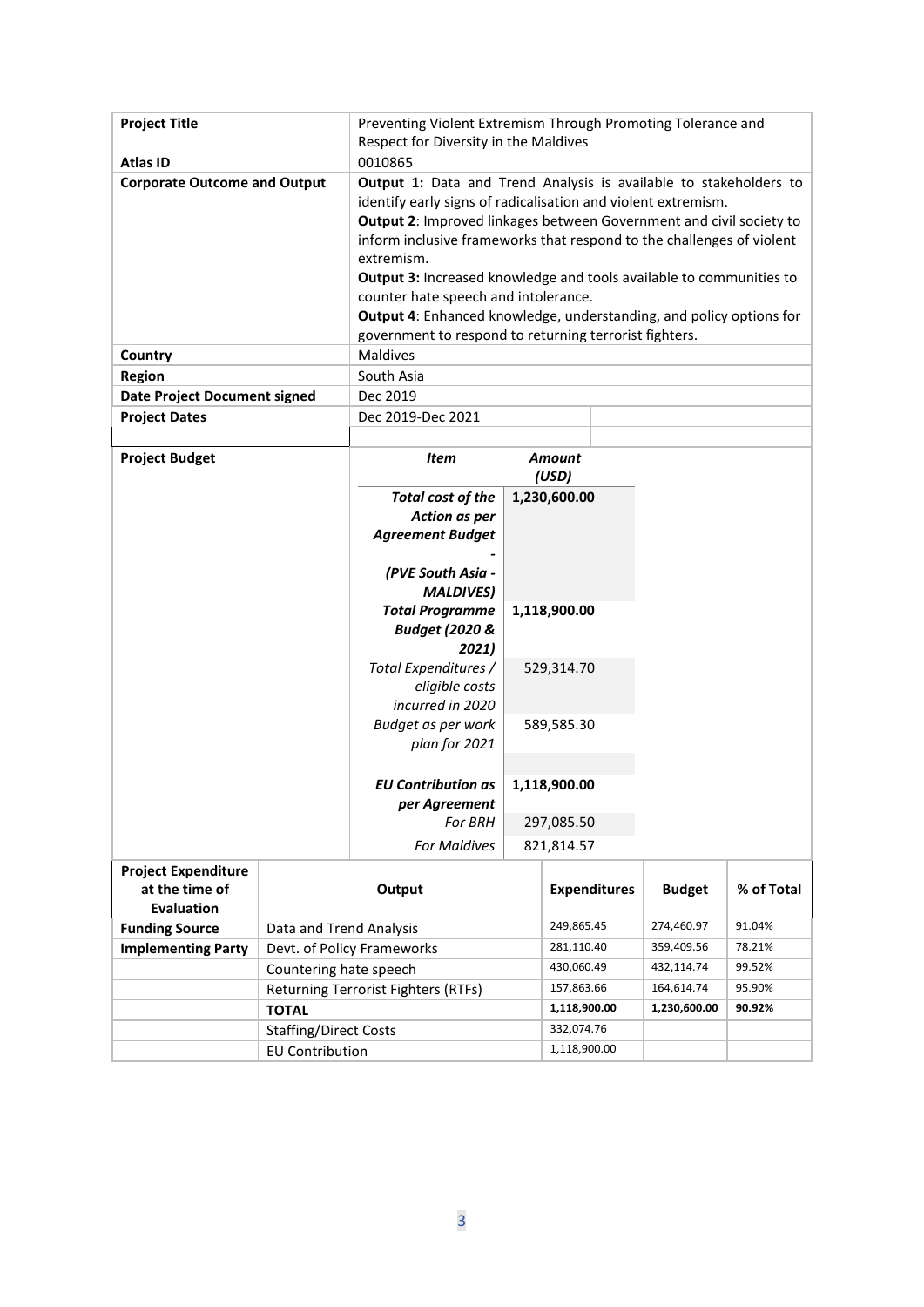### **Evaluation Information**

| <b>Evaluation Type</b><br>(project/outcome/thematic/country<br>programme, etc) | <b>Project Evaluation</b>           |               |  |
|--------------------------------------------------------------------------------|-------------------------------------|---------------|--|
| Final / midterm review/other                                                   | End of the Project Final Evaluation |               |  |
| <b>Period Under Evaluation</b>                                                 | Start:                              | Completion    |  |
|                                                                                | December 2019                       | December 2021 |  |
| <b>Evaluator</b>                                                               | <b>Philipe Peirce</b>               |               |  |
| <b>Evaluator Email Address</b>                                                 | Philipe.Peirce@undp.org             |               |  |
| <b>Evaluation dates</b>                                                        | Start                               | Completion    |  |
|                                                                                | November 2021                       | January 2022  |  |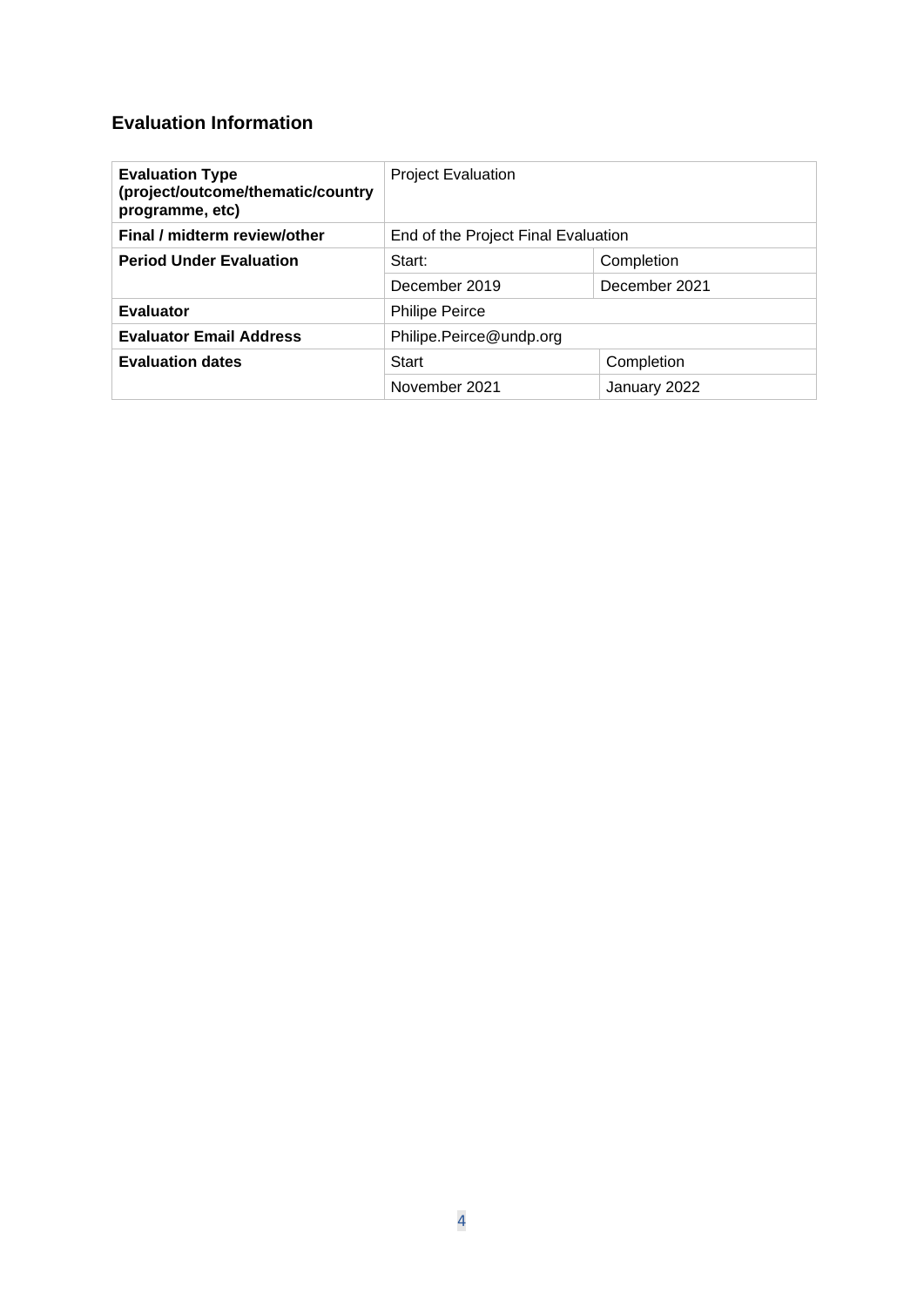# **Contents Page**

|    | Acronyms and Abbreviations         |                                                                   |                                                                                                                                                                                                    | 3                     |
|----|------------------------------------|-------------------------------------------------------------------|----------------------------------------------------------------------------------------------------------------------------------------------------------------------------------------------------|-----------------------|
|    | <b>Executive Summary</b>           |                                                                   |                                                                                                                                                                                                    | 4                     |
| 1. | <b>Introduction &amp; Overview</b> |                                                                   | 7                                                                                                                                                                                                  |                       |
| 2. |                                    | The Programme to be Evaluated                                     |                                                                                                                                                                                                    |                       |
|    | 2.1<br>2.2<br>2.3<br>2.4<br>2.5    | <b>Implementation Challenges</b><br>Flaws in Formulation & Design | Background and Summary Information<br>Project logic and results to be achieved<br>Structure & Implementation Arrangements                                                                          | 8<br>8<br>8<br>9<br>9 |
| 3. | <b>The Evaluation</b>              |                                                                   |                                                                                                                                                                                                    |                       |
|    | 3.1<br>3.2                         |                                                                   | <b>Evaluation Scope and Objectives</b><br>Evaluation Approach & Methodology                                                                                                                        | 10<br>11              |
| 4. | <b>Evaluation Findings</b>         |                                                                   |                                                                                                                                                                                                    |                       |
|    | 4.1                                | <b>RELEVANCE</b><br>4.1.1<br>4.1.2<br>4.1.3                       | Coherence<br>Responsiveness<br>Adaptability                                                                                                                                                        | 13<br>15<br>16        |
|    | 4.2                                | <b>EFFECTIVENESS</b><br>4.2.1<br>4.2.2<br>4.2.3<br>4.2.4          | Output 1: Data & Trend Analysis<br><b>Output 2: Development of Policy Frameworks</b><br>Output 3: Countering hate speech, promoting tolerance<br>Output 4: Returning Terrorist Fighters (Maldives) | 17<br>18<br>20<br>22  |
|    | 4.3                                | <b>EFFICIENCY</b><br>4.3.1<br>4.3.2<br>4.3.3                      | Delivery of Inputs & Issues Arising<br>Project Structure, Organisation & Staffing<br>Relations with the EU as Partners to the Action                                                               | 23<br>24<br>25        |
|    | 4.4                                | <b>SUSTAINABILITY</b>                                             |                                                                                                                                                                                                    | 27                    |
|    | 4.5                                | <b>CROSS-CUTTING ISSUES</b>                                       |                                                                                                                                                                                                    | 28                    |
|    | 4.6                                |                                                                   | CONCLUSIONS AND LESSONS LEARNT                                                                                                                                                                     | 32                    |
| 5. | <b>Recommendations</b>             |                                                                   |                                                                                                                                                                                                    | 35                    |
| 6. | <b>List of Annexes</b>             |                                                                   |                                                                                                                                                                                                    | 37                    |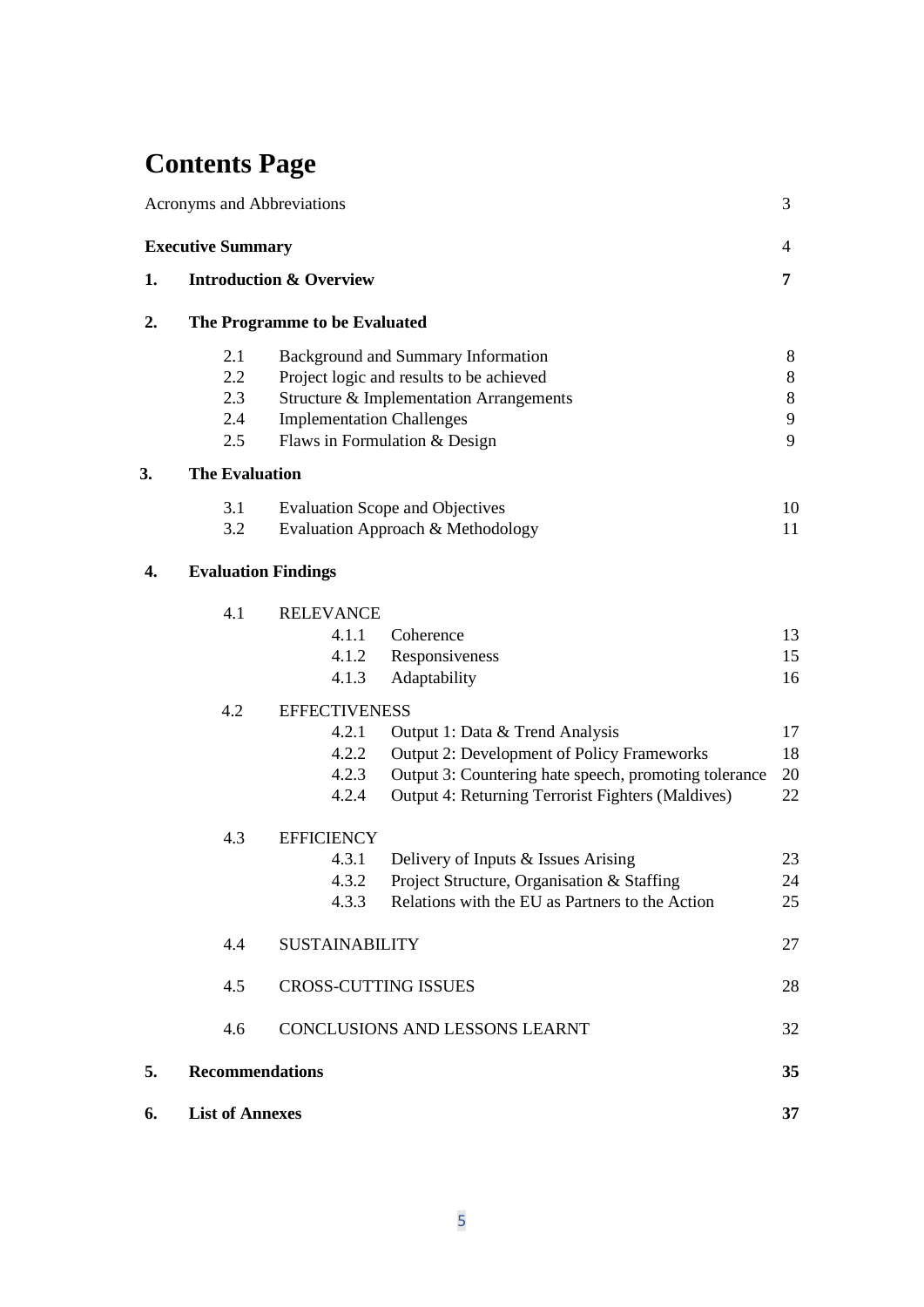# **Acronyms**

| AWF              | Affected Women's Forum (Sri Lanka)                                 |
|------------------|--------------------------------------------------------------------|
| <b>BRH</b>       | <b>Bangkok Regional Hub</b>                                        |
| CSOs             | <b>Civil Society Organisations</b>                                 |
| EU               | European Union                                                     |
| GEN <sub>2</sub> | Gender Marker 2 - gender is mainstreamed in all project activities |
| <b>ICT</b>       | <b>Information and Communications Technology</b>                   |
| M&E              | Monitoring and Evaluation                                          |
| <b>MNU</b>       | <b>Maldives National University</b>                                |
| <b>NAP</b>       | National Action Plan for PCVE                                      |
| <b>NGOs</b>      | Non-Governmental Organisations                                     |
| <b>NCTC</b>      | National Counter Terrorism Committee (Maldives)                    |
| <b>PCVE</b>      | Preventing and Countering Violent Extremism                        |
| <b>IcSP</b>      | Instrument contributing to Stability and Peace (EU)                |
| RTFs/FTFs        | Returning Terrorist Fighters/Foreign Terrorist Fighters            |
| <b>TORs</b>      | <b>Terms of Reference</b>                                          |
| <b>UC</b>        | <b>United Creatives</b>                                            |
| <b>UNDP</b>      | <b>United Nations Development Programme</b>                        |
| <b>UNODC</b>     | United Nations Office on Drugs and Crime                           |
| <b>UNOCT</b>     | United Nations Office for Counter Terrorism                        |
| <b>UNW</b>       | United Nations Entity for Gender Equality and Women's Empowerment  |
| VE               | Violent Extremism                                                  |
| <b>WPS</b>       | Women, Peace and Security                                          |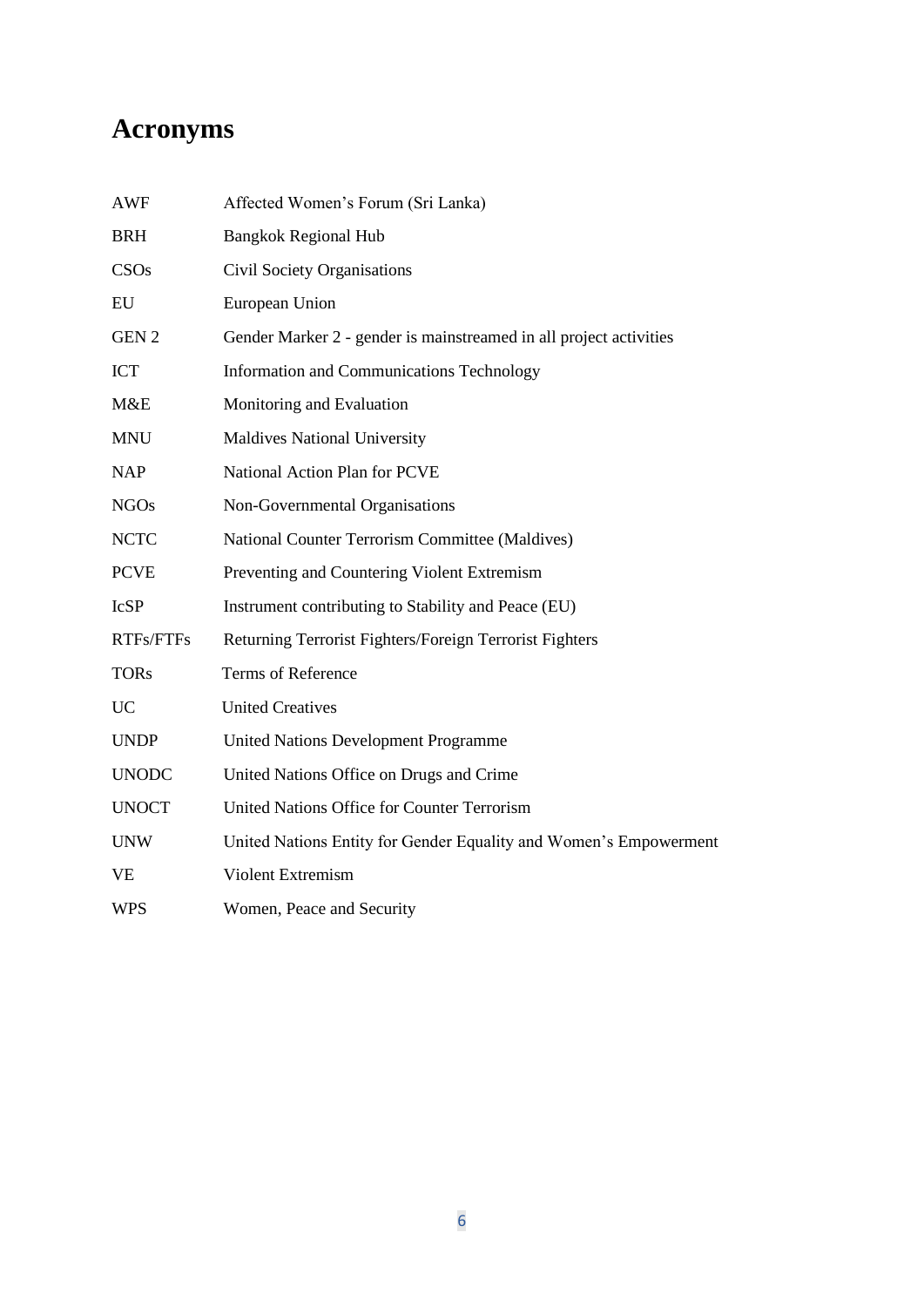# **Executive Summary**

The final evaluation of the EU-funded, UNDP implemented project "*Preventing Violent Extremism through Promoting Tolerance and Respect for Diversity in Sri Lanka and the Maldives*" was conducted between November 2021 and January 2022. The evaluation assessed the intervention according to standard OECD criteria – relevance, effectiveness, efficiency and sustainability – as well as UNDP criteria in regard to how well issues of human rights, gender and vulnerable groups were mainstreamed in design and implementation. The evaluation seeks to identify lessons learned and makes a number of recommendations in regard to potential future phases of assistance.

The overall conclusion of the evaluation is that the intervention achieved mixed results, more successful in the Maldives than Sri Lanka, with results constrained by two significant implementation challenges: election of a new Government in Sri Lanka, which had little interest in taking the developmental approach to PVE inscribed in the UN Secretary General's Plan of Action<sup>1</sup>, upon which the project was based; impact of the global COVID pandemic in the two countries, which disrupted the work planning and implementation schedule, diverted the attention of national counterparts, and precluded face-toface meetings with and between stakeholders.

The intervention was conceived by the EU in response to the terrorist bombing of three churches and three luxury hotels in Sri Lanka on Easter Sunday 2019. While forming a single contract with the EU for administrative purposes, the intervention was subject to preparation of two related but distinct UNDP project documents for the individual countries. The two documents share the same project approach, theory of change and three outputs, a conceptual **design** which required further customization by the UNDP Country Offices to local realities and needs. While it is understood that the relative newness of the work meant that many baselines were lacking, Results Frameworks for the projects are almost entirely inputs-based and make no meaningful attempt to set or measure impact, negatively affecting project evaluability.

The **relevance** of the intervention differed significantly between the countries. While the design of the project responded to the stated intentions of the Government of Sri Lanka at the time of formulation, the Government formed after the November 2019 elections dissolved all line ministries and government institutions managing issues relating to national integration, peace and reconciliation, and all PCVE and peacebuilding-related work was brought under the purview of the Ministry of Defence. The first two project outputs in support of a developmental approach to PVE – a multistakeholder platform data and trend analysis; inclusive and participatory approaches to policy-making – were no longer relevant or appropriate. Importantly, however, the project provided timely and material assistance to civil society to promote community tolerance and diversity at a time when its space to do so was otherwise shrinking.

In the Maldives, the project proved highly relevant when Government accelerated PVE efforts in the wake of a high-profile attack on the Speaker of Parliament. While drafting of the National Action Plan (NAP) predates provision of assistance, the project was able to respond directly to requests from the National Counter Terrorism Centre (NCTC) to support the mainstreaming of PVE across Government, as well as to initiate a "*whole of society*" approach to NAP implementation. Careful 'framing' of the intervention supported civil society organisations to engage on the issues in a difficult and potentially dangerous climate, in which Government support can still not be taken for granted.

The project delivered strongly in the Maldives and is appreciated by all parties interviewed in the course of the evaluation. The evaluation found that UNDP was **effective** in providing nimble and timely

<sup>&</sup>lt;sup>1</sup> [Plan of Action to Prevent Violent Extremism | Office of Counter-Terrorism](https://www.un.org/counterterrorism/plan-of-action-to-prevent-violent-extremism)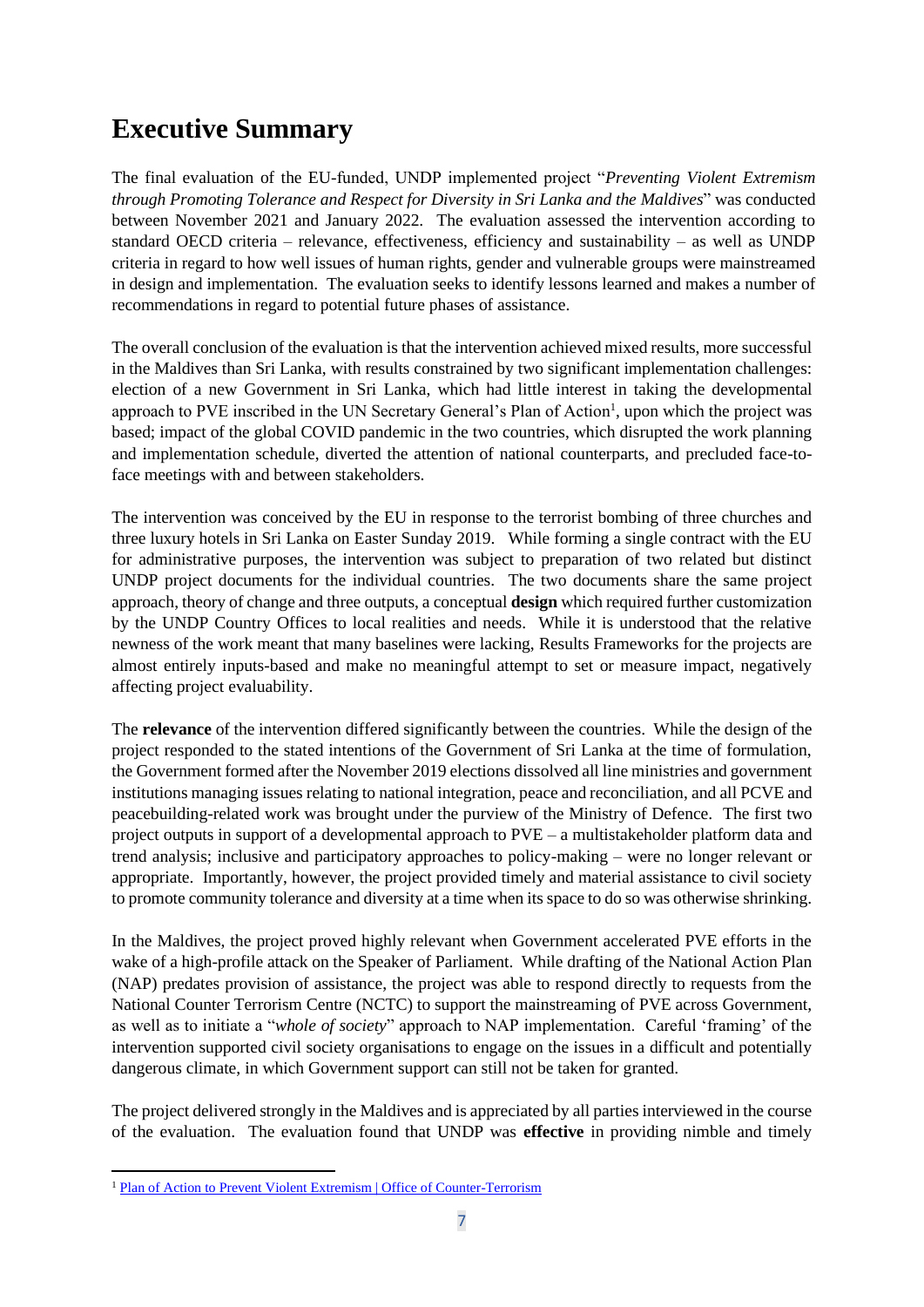response to Government requests for assistance and has built relations of trust and credibility with the, the NCTC and key line Ministries, as well as with the limited number of civil society partners available. Important first steps have been taken to establish a multi-stakeholder approach to data collection and analysis, and to enshrining both "*whole of Government*" and "*whole of society*" approaches in the way that the NCTC takes forward implementation of the NAP.

In Sri Lanka, the project is assessed as having been only partially effective, given the change of approach to PVE by the Government and that Outputs 1 and 2 as originally envisaged became essentially unachievable without Government involvement. This is not to say that good results were not achieved, however: customisation of the UNDP Crisis Risk Dashboard to the country is set to deliver an important early warning tool to inform advocacy and programming efforts; non-violent communication training has been added to the curriculum of the Kotelawala Defence University; a raft of valuable and often innovative civil society initiatives were supported to promote tolerance and diversity, and to counter hate speech.

In terms of **efficiency**, the project was implemented as well as could have been possible within the context of a global health crisis, with delivery rates in each country of over 90% following a six-month no-cost extension, a significant achievement in the circumstances. The EU and UNDP moved quickly and to develop and agree a COVID-mitigation strategy, reflected in a contract addendum request, but the pandemic still had a significant impact on project implementation: repeat national lockdowns and social distancing requirements prohibited individual and group meetings; field research was delayed, dislocating the ability to inform other activities; key national counterparts in the Maldives were reassigned from PVE to emergency pandemic response; the role of Bangkok Regional Hub in organising knowledge exchange and deploying international expertise was muted. Crucially, the sensitive nature of PVE programming requires relations of trust to be built between actors, especially in the early stages of a national effort, and many evaluation respondents noted that online working is a poor substitute for the in-person meetings necessary to achieve them.

The evaluation finds that results achieved in the Maldives are **sustainable**. While much remains to be done to establish a self-sustaining platform for data and trend analysis in the country, a capable longterm partner is engaged on establishing it, and strong national ownership is evidenced by the working group set-up to guide it. The NCTC, institutional owner of the NAP, is convinced of the necessity of a '*whole of society*" approach to its implementation, with plans for bi-annual PVE meetings to review and coordinate policy and programming. Evaluation respondents deemed it likely that interest stimulated by the trainings, NCTC renewed commitment to a '*whole of society*' approach, and increased donor funding for PVE now available for the country, will translate into a broader based effort in support of NAP implementation in future.

In Sri Lanka, many of the project activities can be considered sustainable contributions to PVE, even if Output-level development pathways were blocked by Government. Important and useful research was undertaken into the drivers of violent extremism and the incidence of hate speech that has built the evidence base for their prevention. The project inspired and supported Kotelawala Defence University to establish a degree course in non-violent communication, the first of its kind. Civil society capacities have been built and a range of products was created – from mobile games and virtual museums to NVC toolkits and the *Extreme Lives* docuseries – that will provide ongoing support to civil society efforts to promote peace and tolerance and maintain the health of public discourse in Sri Lanka, even if this is no longer formally articulated to an inclusive national framework for PVE.

The evaluation found that all UNDP implementing units – Sri Lanka and Maldives Country Offices, Bangkok Regional Hub – paid close attention to issues of **human rights and gender** during the course of project implementation, while doing less well in respect of issues of disability and targeting of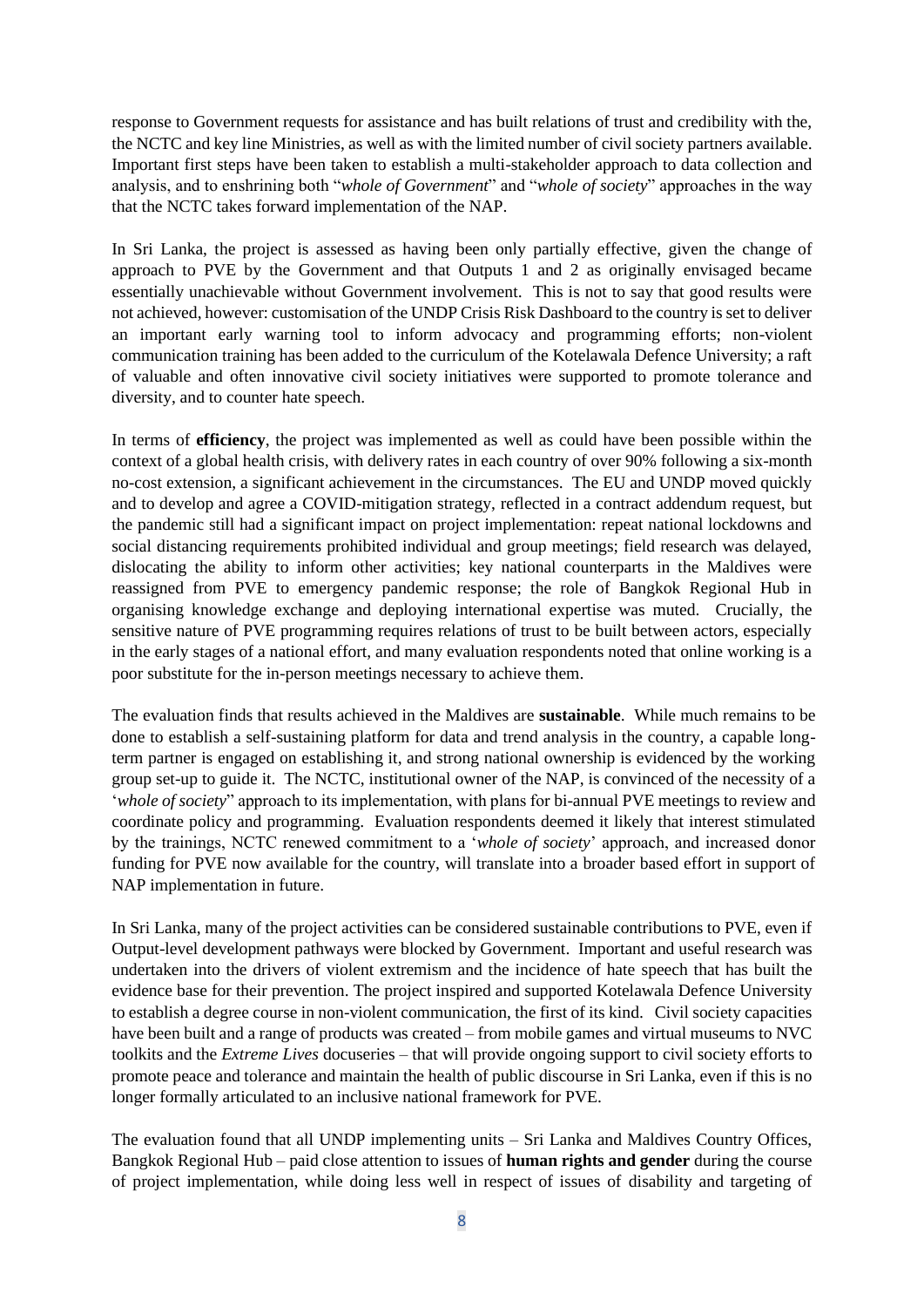**vulnerable groups**. These are no-where defined in either project document or the Results Frameworks. There is no disaggregation of baseline and target data according to vulnerable groups or gender, and no gender marker is given for each output or the project(s) as a whole. There is thus no direct way for the evaluation to quantify or assess the degree to which project results made a difference.

It is difficult to draw **lessons** from the experience of the project in Sri Lanka, other than the need for patient and sustained international advocacy to convince Government of the efficacy of complementing security responses with a rights-based, developmental approach to PVE. In the meantime, vital support to civil society to promote tolerance and diversity can continue to be provided under other rubrics, such as strengthening of social cohesion.

Lessons learnt in the Maldives are in line with those identified by UNDP elsewhere – the importance of careful 'framing' of PVE activities to respond to the national context, the benefits of having a resident project team to encourage and sustain Government efforts on a day-to-day basis, and the importance of UNDP's neutral convening authority in establishing a "*whole of society*" approach.

While it is **recommended** to re-badge work in Sri Lanka until conditions are more favourable, with a focus on social cohesion and maintaining the health of civic discourse, the Maldives Office should continue the good work done under the current PCVE project, with outputs that seek to build the evidence-base for the national effort and support the Government in taking forward "*whole of Government*" and '*whole of society*' approaches. Ideally, a new project would include activities to broaden the current range of civil society stakeholders and make targeted interventions to build capacities of both Government counterparts and civil society for NAP implementation. Specific support could be provided to increase levels of transparency and accountability in the process, including support to the NAP M&E regime and budgeting process with the Ministry of Finance, as well as to Parliamentary committees and other oversight bodies.

It is also recommended that Bangkok Regional Hub should reconsider process in regard to formulation of any new regional PCVE projects, strengthening the role and responsibility of Country Offices in the drafting process. Country Offices are best placed to develop Results Frameworks for projects given the level of detail and disaggregation required in respect of baselines, inputs, beneficiary groups, indicators and result targets, and the need for accountability in regard to project delivery and impact. Project formulation should be accompanied by specific identification and analysis of target groups to be addressed by the project. All Results Frameworks should meet minimum mandatory requirements in regard to gender equality and women's empowerment (GEWE) as well as monitoring in regard to participation of, and impact on, specific vulnerable groups.

Finally, the EU should continue the conversation with UNDP in regard to supporting NAP implementation in the Maldives, and more generally in regard to developmental approaches to PCVE, an important counterpoint to more security-oriented counter-terrorism assistance. Collaboration on PVE is in many senses a natural partnership between the UN and the European Union, which models the soft power of both institutions to mutual benefit, expressing joint commitment to fundamental human rights and common values, the maintenance of peace and democracy, promotion of pluralism and tolerance, and defence of the health of public discourse. In spite of its weaknesses, and the many challenges of implementation, the project evaluated has taken that partnership forward.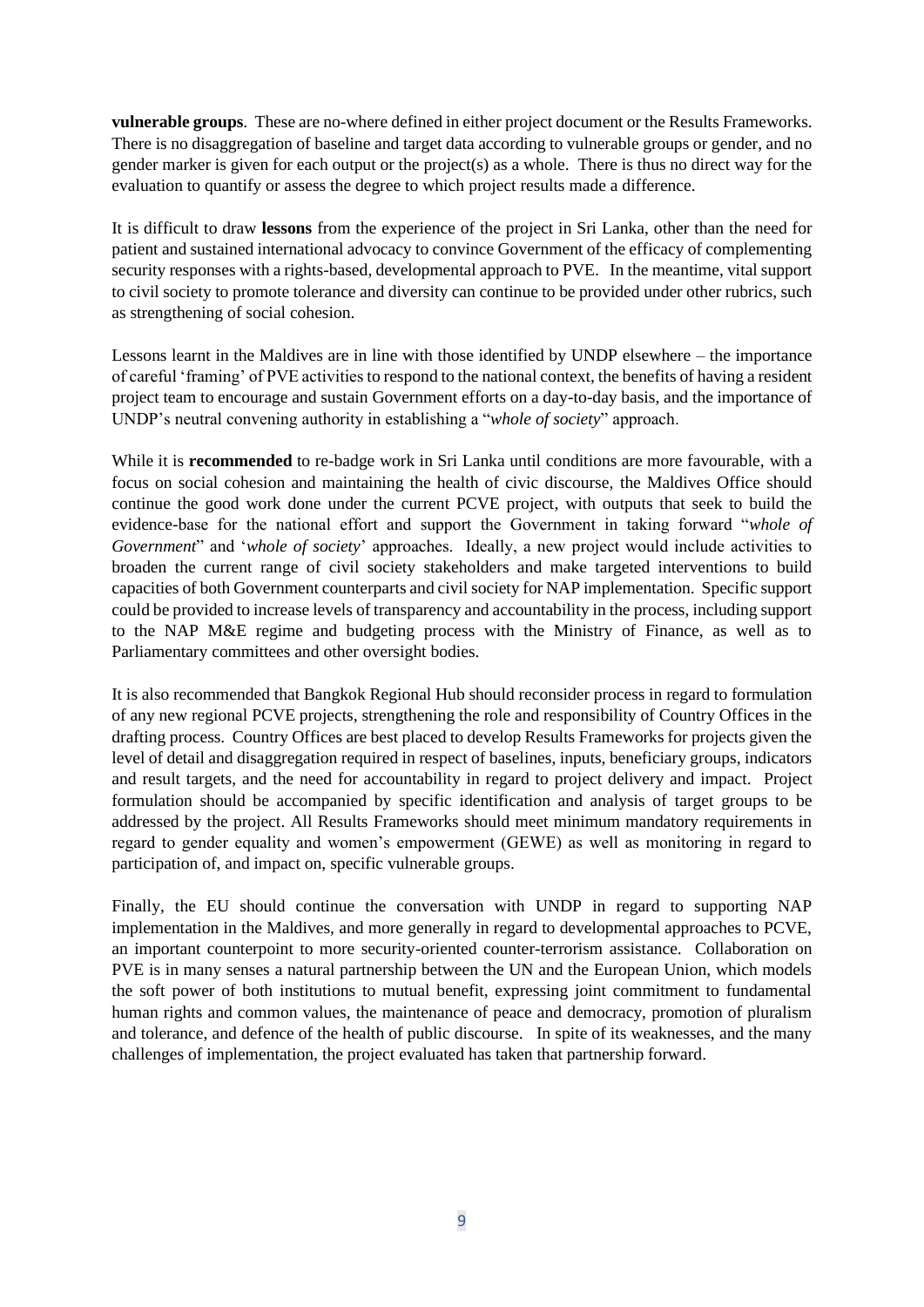# **1. Introduction & Overview**

This report presents a programmatic evaluation of the EU-funded and UNDP-implemented Programme, "*Preventing Violent Extremism through Promoting Tolerance and Respect for Diversity in Maldives and Sri Lanka*". The project document for the intervention calls for a closing evaluation to be undertaken in the final quarter of the implementation period.

The author was contracted to undertake the evaluation at the end of October 2021, and interviews were held with key stakeholders through November and December following initial briefings by the Regional Programme Manager and EU Regional Coordinator. An initial draft of this document was prepared over the New Year break and validated through a number of de-briefing meetings with key respondents, prior to formal review and feedback from an Evaluation Reference Group established for the purpose.

The primary stakeholders to the evaluation are understood to be Senior Managers of the EU and UNDP, at country and regional level. All stakeholders share an interest in independent assessment of progress made toward project objectives through the effective and cost-efficient use of public funds, lessons learned in the course of implementation, and recommendations as to potential next steps in programming.

This report comprises a number of sections. The next section, Section 2, presents a summary of the intervention being evaluated, providing the basis for report users to understand the contexts, the intention, nature and approach of the projects, the logic of intervention and the results to be achieved, who was involved, who was to benefit, how and at what cost. It will note the actuality of project implementation against the risks and assumptions made and examine flaws in formulation and design.

Section 3 will briefly recapitulate the scope, primary objectives, criteria and main questions of the evaluation, drawn from the TORs given, and will provide an overview of the approach and methodology utilised, including limitations thereof.

The main findings of the evaluation are presented in Section 4, organised according to the given OECD-DAC and additional mandatory UNDP cross-cutting criteria, and based on analysis of the data collected.

Section 5 outlines conclusions and lessons learned, drawn from the findings: Section 6 then offers a number of practical, feasible recommendations in relation to the formulation, programming and implementation arrangements of any future phases of intervention.

The evaluation was carried out entirely from remote, due to travel restrictions imposed by the UN in response to the COVID-19 pandemic. The consultant wants to thank colleagues at BRH and in the two Country Offices for all their substantive inputs, administrative and logistical administrative support, as well as all interview respondents who were so generous with their time and responses. Needless to say, any inadequacies of the evaluation in regard to its understanding and findings are those of the author alone.

Philip Peirce Independent Consultant January 2022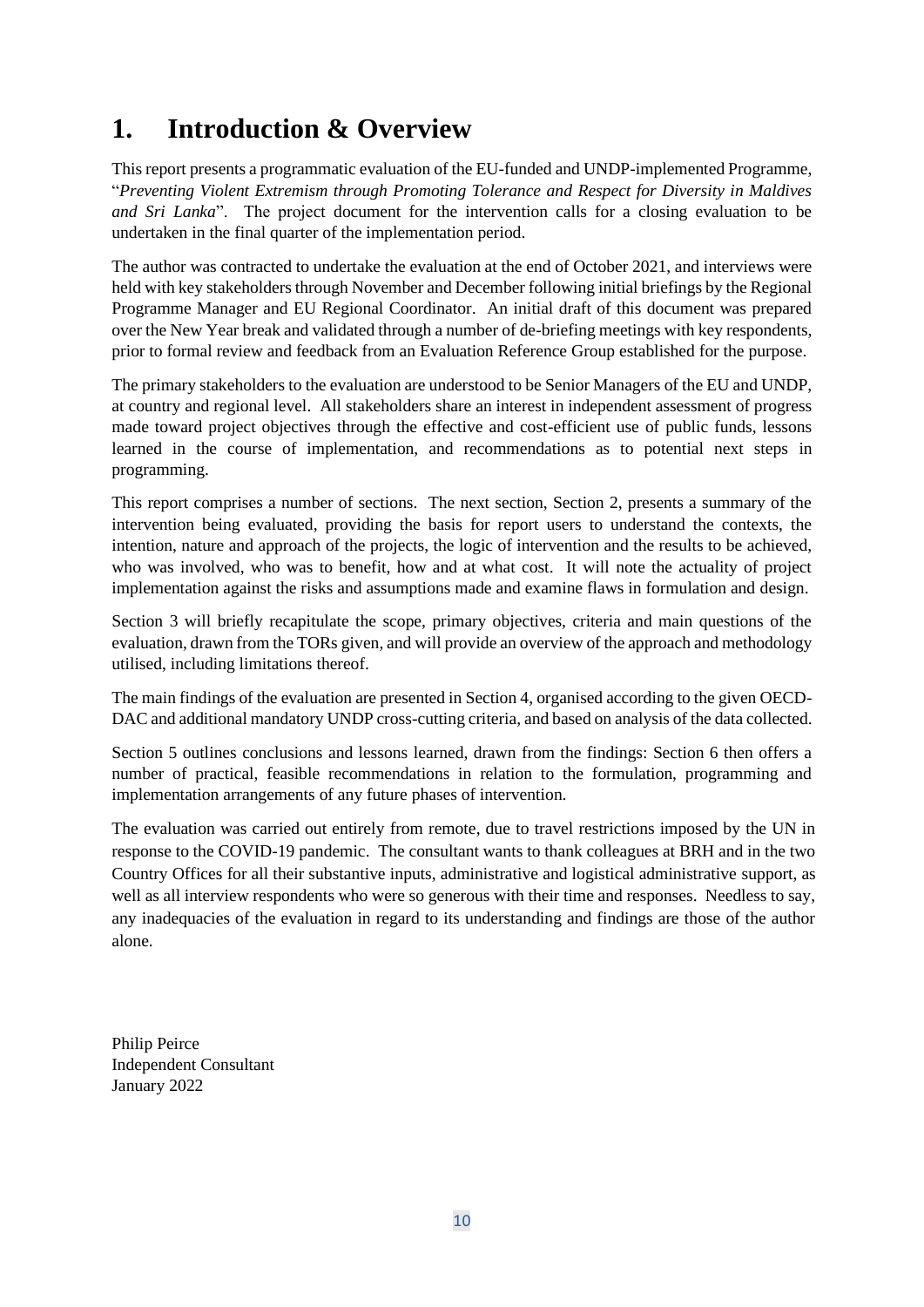## **2. The Programme to be Evaluated**

#### **2.1 Background and Summary Information**

The evaluation herein concerns the EU-funded and UNDP-implemented project, "*Preventing Violent Extremism through Promoting Tolerance and Respect for Diversity in Sri Lanka and the Maldives*", an 18-month intervention for implementation between December 2019 until June 2021. Project duration was later increased to 24 months by contract addendum, to cover delays to activity implementation consequent upon the COVID pandemic.

The project was conceived by the EU in response to the terrorist bombing of three churches and three luxury hotels in Sri Lanka on Easter Sunday 2019. While forming a single contract with the EU for administrative purposes, the intervention was subject to preparation of two related but distinct UNDP project documents for the individual countries. Both include activities of, support and oversight from, a central programme unit of UNDP Bangkok Regional Hub, funded from the separate accompanying country budgets. The budget for the action in Sri Lanka was \$1,815,990 US Dollars, in Maldives \$1,230,600.

#### **2.2 Project Logic and Results to be Achieved**

The first point to note is that the projects to be evaluated are almost identical, with the same overall objective, to "*assist Government and other stakeholders in understanding and preventing violent extremism, building community resilience, and promoting peace and tolerance*". The projects share the same approach, theory of change, objectives and three outputs, relating to improved data and trend analysis, partnership working between Government and civil society to inform policy frameworks, and capacity development of communities to counter hate speech and intolerance. The Maldives project includes a fourth output to strengthen understanding and policy options in regard to managing Returning Terrorist Fighters (RTFs). The basis of the initiative is thus clear, as a conceptual model for regional application, aligned with international frameworks and standards and informed by global good practice and lessons learnt, for customisation to national context in the two countries concerned.

#### **2.3 Project Structure and Implementation Arrangements**

The model for project implementation replicated that already in place for the EU-UNDP PVE Programme for SE Asia ("Preventing Violent Extremism through Promoting Tolerance and Respect for Diversity in Southeast Asia Phase I"), essentially a "wheel and spokes" configuration in which a central unit in Bangkok Regional Hub supported decentralised implementation of activities by project teams in each country.

The Regional team in Bangkok had a specific role to support Country Offices in the implementation of regional activities – *United Creatives, Extreme Lives*, Regional Knowledge Exchange etc – as well as responsibility for narrative and financial reporting, coordination with UNDP HQ, regional and HQ units of UNOCT and UN Agencies, and liaison with the EU Task Manager. In addition, BRH assumed primary responsibility for project assurance, to ensure substantive consistency, coherence and quality control.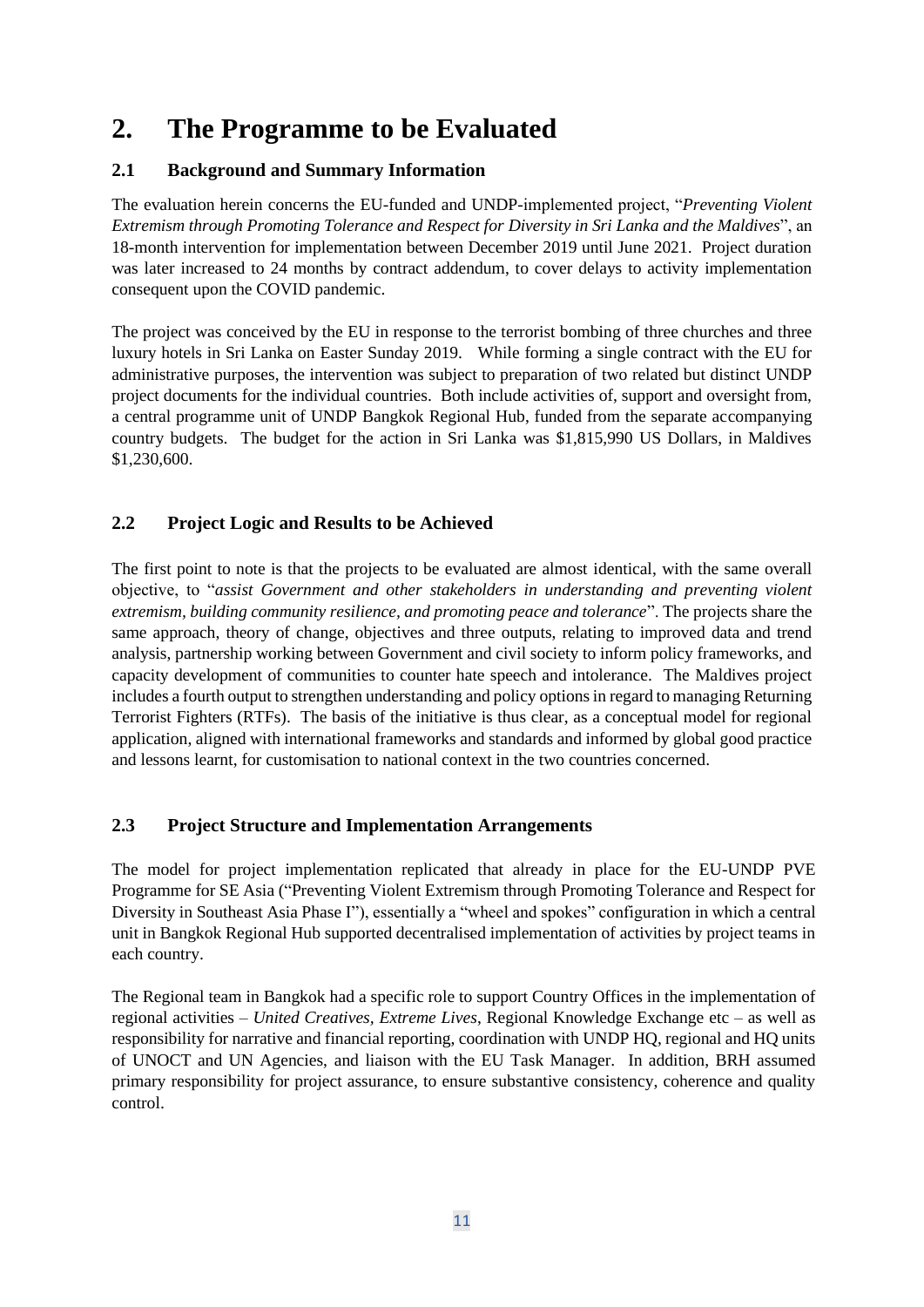Country teams, reporting to UNDP Country Office management, were responsible for the detailed design of activities at the national level, according to the broad outline given in the Description of the Action, and according to a budget division between countries established by the Bangkok Regional Hub.

The project was conceived as a partnership between the EU and UNDP, and a Joint Steering Committee was proposed to ensure that the EU had direct engagement with UNDP and its partners on the choice and steering of activities. The project aimed to promote collaboration and engagement between UNDP and the EU in project implementation.

#### **2.4 Implementation Challenges**

The course of project implementation was affected by two significant challenges, the advent of the COVID-19 pandemic in early 2020, and the election of a new Government in Sri Lanka more focused on building capacities of security forces to counter potential terrorist threats rather than the mobilisation of a '*whole of society*' developmental approach to addressing the drivers of extremism and radicalisation as foreseen in the project document. The impact of the change of Government in Sri Lanka is addressed in Section 3.1, *Relevance*, while the impact of COVID on project implementation and achievement is explored further in Section 3.3, *Efficiency*.

#### **2.5 Flaws in Formulation and Design**

While the projects were designed as a regional intervention, and it therefore makes sense to evaluate the projects together, the common design has implications for project methodology and findings.

Although the context analyses in the first sections of the documents are distinct, and present useful overviews of the situation in each country, neither attempts to marshal the material to substantiate the five elements identified as the development challenges in the concluding graphic representation, which is again common to both documents: grievances due to lack of political participation, disenfranchisement from existing social and political systems, radicalisation due to lack of positive alternatives, absence of economic opportunities and gender inequality.

The theory of change of the projects is presented in the form of another graphic, which asserts that UNDP "*employs an inclusive and human rights-based approach to prevent and mitigate violent extremism that is specific to the regional context*". Although presented as structural factors in the Development Challenge graphic, lack of economic opportunity and gender inequality are not referenced in the theory of change proposed by the projects. The theory of change recapitulates the development challenge in terms of citizen disconnection and disenfranchisement from/by the State, the inability of citizens to engage with each other and with authorities in a positive manner, limited understanding and capacities to support such engagement, and the arguable proposal that local grievances are susceptible to exploitation by transnational extremist groups.

Project outcomes ('solutions') are framed for each of the challenges identified: increased interaction and communication between government and disenfranchised citizens; national frameworks and policy support bring government and citizens together; citizen's capacity strengthened to articulate and air grievances in a positive way; greater voice and participation in social, political and economic spheres, reducing grievances.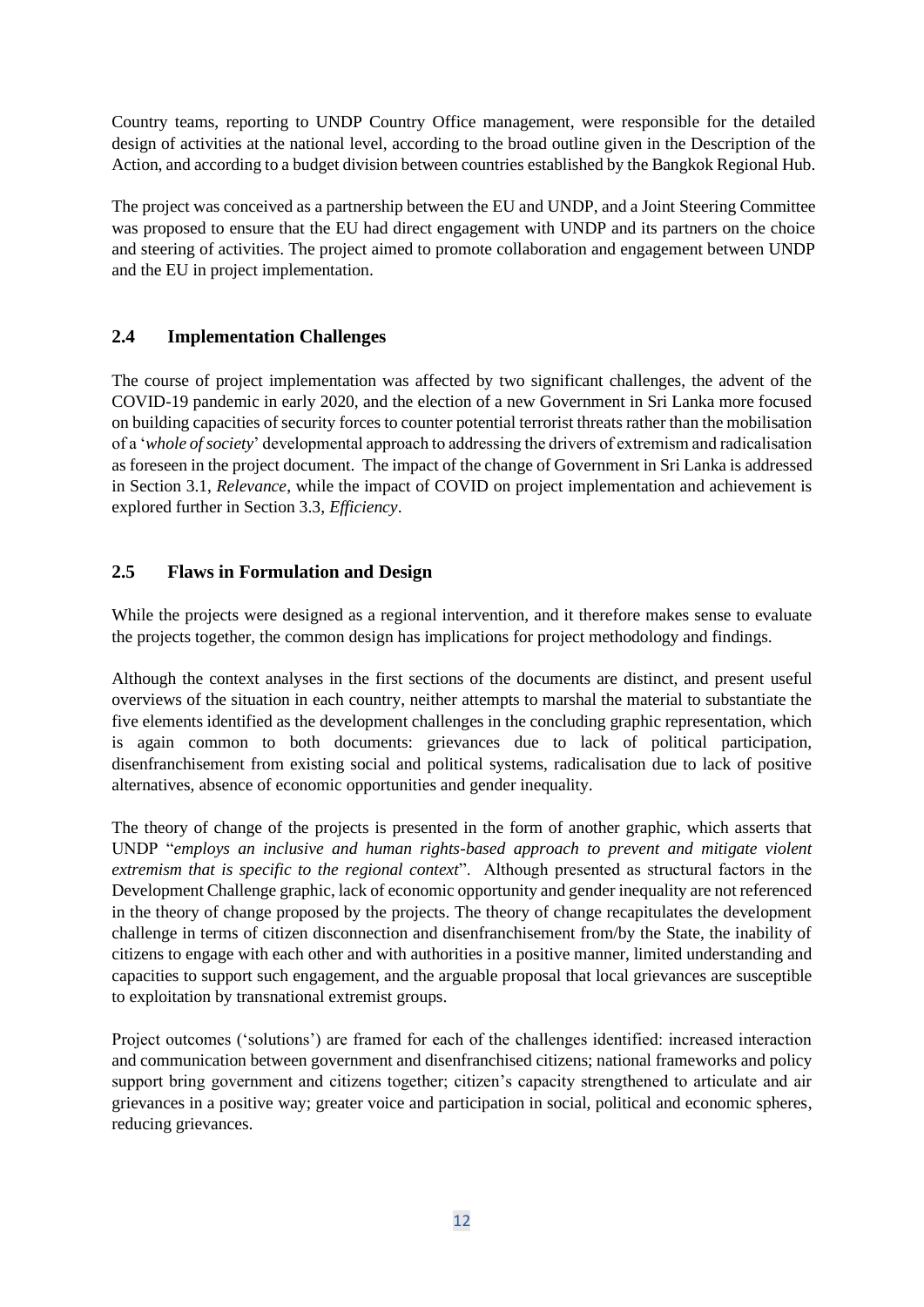The actions necessary to achieve these solutions form the three outputs of the projects: 1) Enhanced capacity of institutions to identify early signs of radicalisation and violent extremism; 2) Improved linkages between government and civil society to respond to the challenges of violent extremism; 3) Increased knowledge and information available to communities to counter hate speech and intolerance.

A fourth output of the Maldives project – Enhanced knowledge, understanding and policy options for government to respond to returning terrorist fighters – appears rather specific in the context of the other more generalised outputs, but is otherwise consistent with the 'solution' in favour of national frameworks and policy support.

While all outputs appear relevant to the context of the countries, providing a suitable umbrella for Country Offices to domesticate the concept and approach locally, the relative lack of customisation presented in the project documents is considered problematic. Indeed, the Results Frameworks of both projects are so limited that they challenge the viability and utility of the evaluation exercise.

Indicators are almost all inputs-based, designed to measure whether an activity has been conducted rather than what the activity has achieved. Baselines are uniformly established as zero, and the number of activities undertaken is established as the target to be achieved. The only indicators of tangible results relate to establishment of the Platform (Maldives)/Functional Centre (Sri Lanka) to improve early warning, and concomitant schedule of reporting. These are still input indicators, however, given that the "*data and trend analysis… available*" should support identification of early signs of radicalisation, and whether they do or not is not monitored. In sum, the Results Frameworks of the two projects present no meaningful attempt to measure what will change, for whom, and how.

While analysis of the Results Frameworks and what has been done will help in establishing the efficiency of the project, it will not support evaluation of the effectiveness of the projects in the way that it should because insufficient data is provided. Without quantified baselines and quantifiable indicators, little quantitative analysis can be undertaken to assess change. The evaluation has instead been reliant on project reporting and views expressed in the interviews with key interlocutors to reach qualitative judgments instead.

## **3. The Evaluation**

#### **3.1 Evaluation Scope & Objectives**

As per TORs given (Annex I), the evaluation has attempted to assess progress toward the achievement of project objective and outcomes as specified in the project document. The evaluation has also sought to assess the implementation approaches, progress made, and challenges encountered, to draw conclusions, identify and document the lessons learnt, and to make specific recommendations on next steps.

The evaluation follows the four OECD-DAC evaluation criteria - Relevance, Effectiveness, Efficiency, and Sustainability. UNDP requires Human Rights and Gender Equality to be added as cross-cutting criteria. As per the consultant's TORs, *inter-alia*, the evaluation covers the following areas:

• *Relevance of the project: its progress against its purpose, objectives, outputs and indicators, as per the project documents and its components, such as the Theory of Change, Results and Resources Framework, M&E framework, and whether assumptions and risks remain valid.*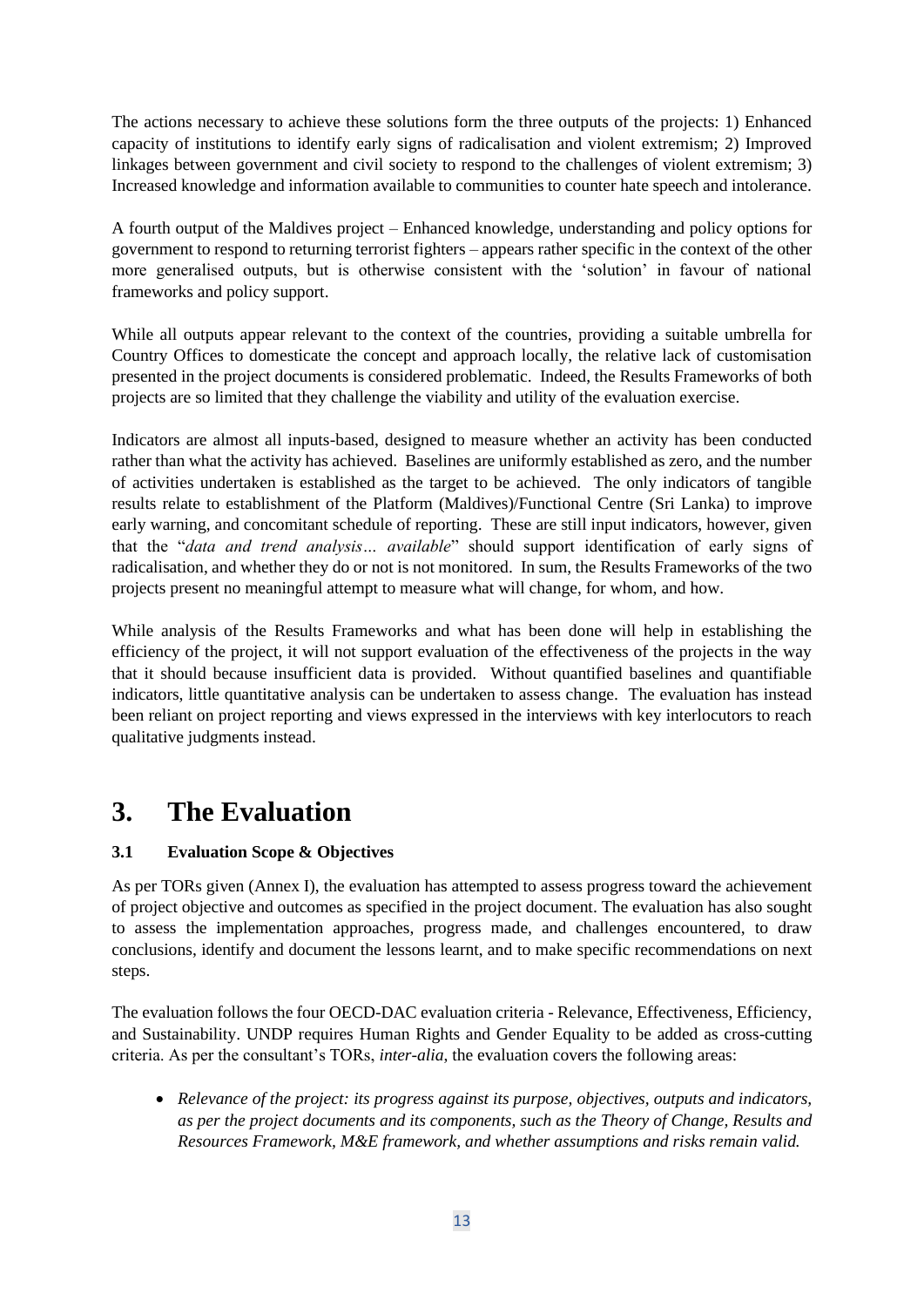- *Effectiveness and efficiency of implementation approaches: review of the project's technical as well as operational approaches and deliverables, quality of results and their impact, alignment with national priorities and responding to the needs of the stakeholders.*
- *Review of the project's approaches, in general and with regards to mainstreaming of gender equality and social inclusion, with particular focus on women and marginalised groups.*
- *Review and assessment of the risks and opportunities (in terms of resource mobilization, synergy and areas of interventions) related to future interventions.*
- *Review of external factors beyond the control of the project that have affected it negatively or positively.*
- *Review planning, management and quality assurance mechanisms for the delivery of the project interventions.*
- *Review coordination and communication processes and mechanisms with the stakeholders.*

The Evaluation has also looked into programme and budget adjustments made in response to COVID-19 challenges and make recommendations for the design and focus of a potential second phase of the programme.

#### **3.2 Evaluation Approach & Methodology**

Five sets of stakeholders to the project, and thus the evaluation, were identified:

- A. Senior Managers & Relevant UN/UNDP Experts, including the Regional Project Manager at BRH, UNDP Senior Management at BRH and in the two Country Offices, Resident Coordinator or delegated representatives and relevant UN Agency colleagues in each country as deemed appropriate by UNDP.
- B. Project Teams, including Project Managers in each country and team members responsible for key activities.
- C. EU Project Manager and Focal Point in the EU Delegation Sri Lanka, and other donor community representatives engaged in PCVE programming at the discretion of the Country Offices.
- D. Government counterparts at central and local levels.
- E. Project implementing partners and contractors, CSO representatives and representatives of project target groups, including the most vulnerable.

As far as possible, the evaluation aimed to ensure gender parity amongst respondents as well as representation of vulnerable groups.

The following methods was used to collect, structure, and analyse data for the evaluation:

i. **Document Review and Analysis** (Desk Review). The desk review comprised initial examination of the project documents and budgets, progress reports, activity plans and reports with a focus on project baselines, indicators and targets, quality and adequacy of project approach versus its objectives and the outputs.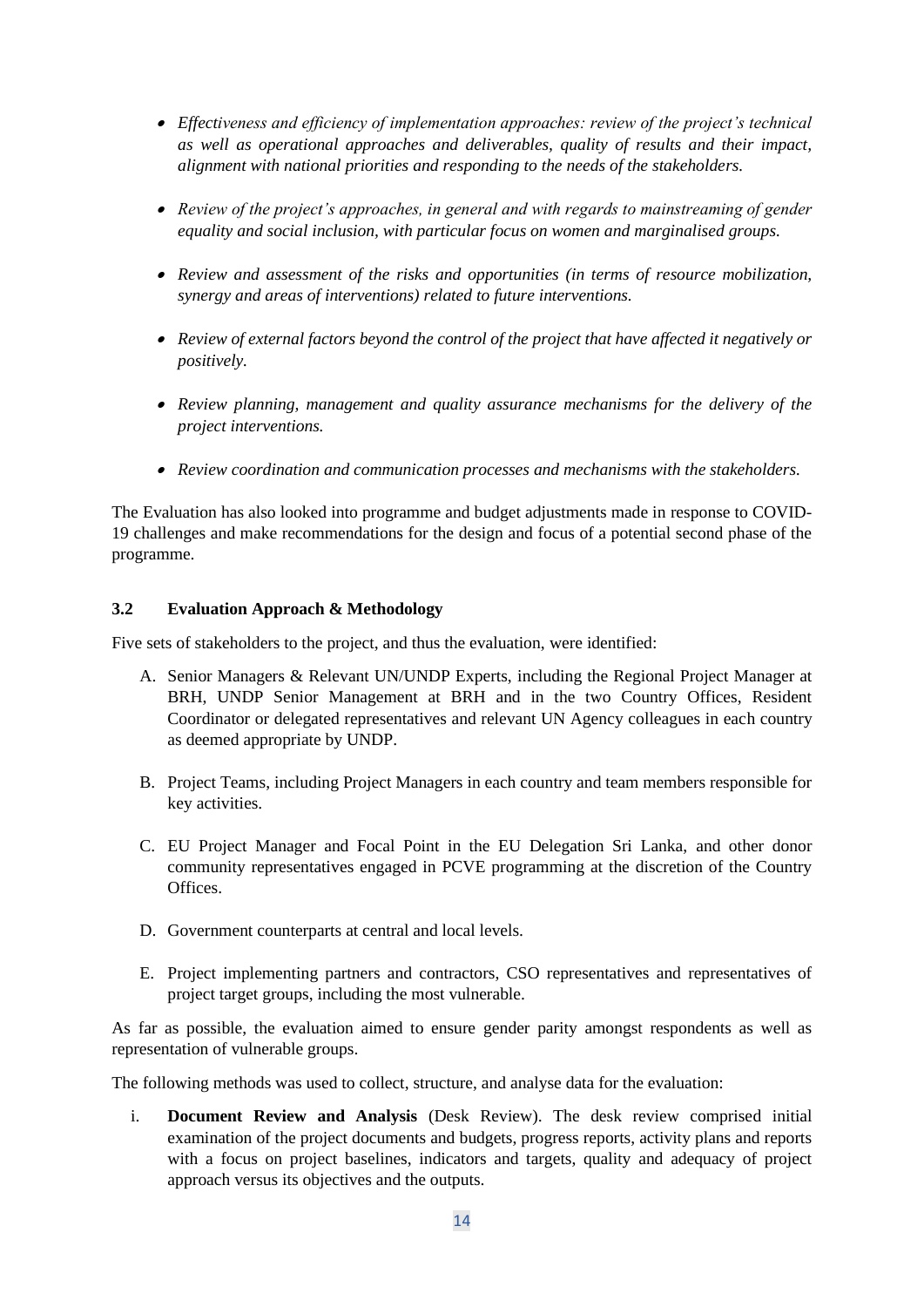- ii. **Semi-structured interviews** of stakeholders, undertaken with informed consent, with questions in advance, and ensuring anonymity and confidentiality. The TOR includes a set of guiding questions to be answered by the evaluation. These have been used to identify specific sub-questions to be asked of proposed interviewees, presented in the Evaluation Matrix (Annex II).
- iii. **Focus groups sessions** to validate evaluation findings and discuss recommendations for future work. Country Offices were requested to invite representatives of stakeholder groups A-E to validation meetings prior to finalisation of the report.

The evaluation began with a briefing by the BRH Regional Programme Manager, the Project Managers of each country, and the EU Project Manager in the Bangkok Delegation.

The evaluation proceeded via data triangulation of the desk review of project documentation and interviews with key stakeholders to build plausible associations that could be validated throughout the evaluation assignment. Interviews were conducted with the stakeholder groups identified and proceeded in a semi-structured way to answer questions posed in the evaluation matrix (Annex II). The questions were designed to capture various levels of information including before and after experiences, stories of change, unquantifiable, tangible and measurable impacts of the project with close care for building attribution to the project's activities. Respondents were encouraged to speak freely, as individual responses would remain anonymous and respondents would be specifically requested to approve citation or quotation of particular remarks. Based on findings, lessons learnt and recommendations for future programming were extracted and collated.

Not all interviewees were asked all of the questions, with certain questions specific to certain stakeholder groups. The evaluation also sought to be culturally competent and gender responsive in terms of how it was undertaken as well as in terms of what it examines. Project Managers were requested to consider gender balance and representation of vulnerable groups while selecting interviewees.

It should be noted that the evaluation methodology is almost entirely qualitative rather than quantitative, given the nature of the guiding questions posed, the inputs-based nature of the results frameworks of the projects, and difficulties in ensuring adequate and representative data sampling.

A number of other limitations of methodology should be noted. The home-based nature of the evaluation assignment, and specifically the inability to conduct interviews face-to-face, or to travel to project sites, is viewed as a potential limitation on understanding of both context and results. The consultant was reliant on UNDP Offices for the number, nature, or representativeness of interviewees.

The report was finalised following feedback from the Evaluation Reference Group, comprising representatives of the EU, Bangkok Regional Hub, and the two UNDP Country Offices concerned.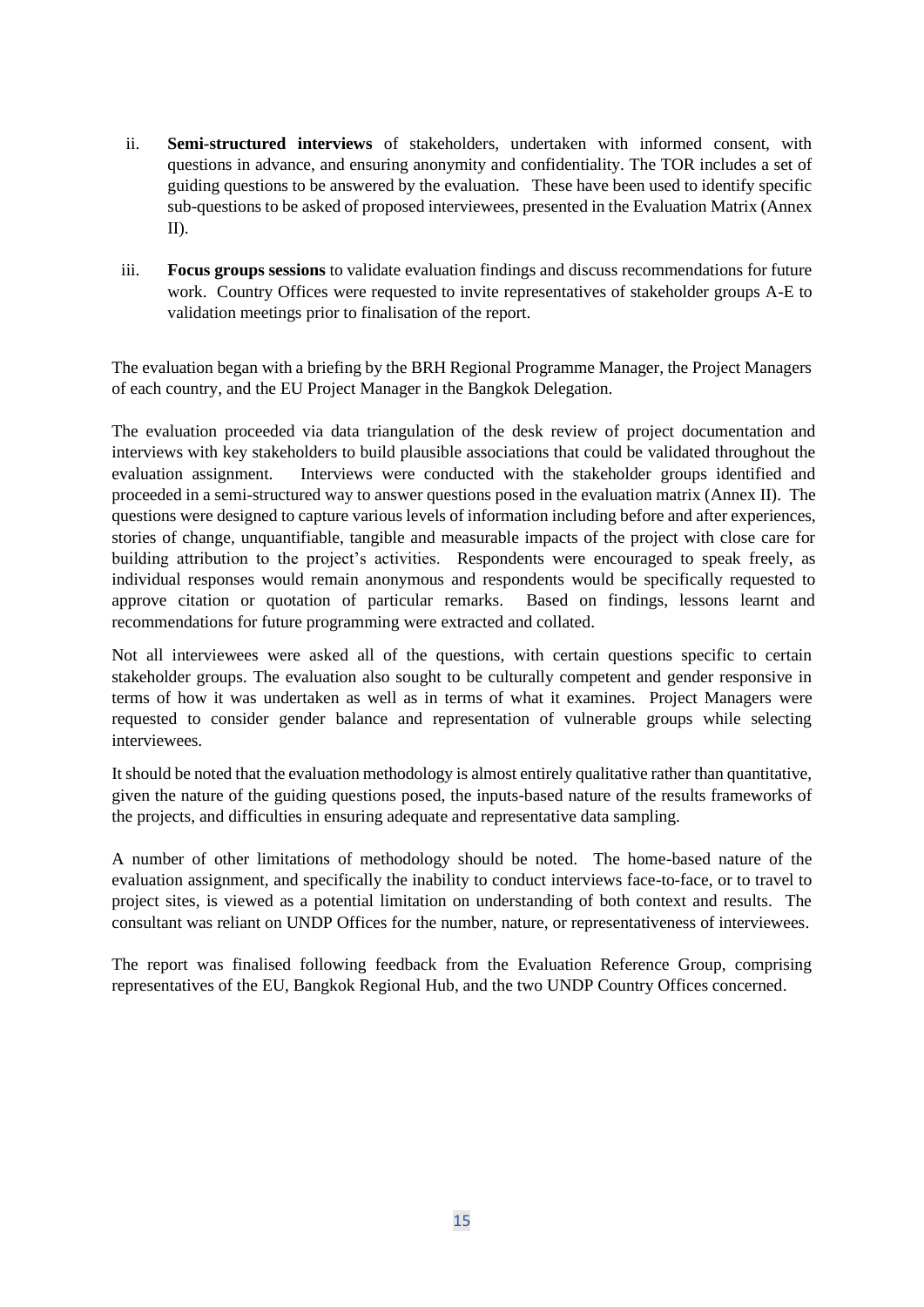### **4.1 Relevance**

**Relevance** refers to the extent to which the design of the projects responds to the needs of the countries, how well it adopted a policy and context sensitive approach, and whether it was coherent with policy frameworks. It looks at the responsiveness of the project to understanding and capacities of counterparts and partners. Also considered is whether the project has been able to adapt and learn during delivery, and to cope within a fast-changing environment and challenges arising.

#### **4.1.1 Responsiveness**

The phenomenon of violent extremism remains both current reality and potential threat in Sri Lanka and the Maldives, as elsewhere in the world, and the concept of programmatic intervention to prevent it remains relevant accordingly.

In Sri Lanka, however, the Easter Sunday attacks that stimulated project development were instrumentalised by majoritarian populists to achieve an electoral success that rendered much of the conceptual rationale of the project obsolete almost as soon as it was launched.

In the wake of the election held November 2019, the Government of Sri Lanka effectively abandoned its previous commitment to taking a right-based and developmental approach to the prevention of violent extremism. The newly formed government dissolved all line ministries and government institutions established by the previous government to manage issues relating to national integration, peace and reconciliation. Furthermore, all PCVE and peacebuilding-related work was brought under the purview of the Ministry of Defence. All other ministries that were vested with peacebuilding related efforts, such as the Ministry of National Integration and Reconciliation were also dissolved, together with the Secretariat for Coordinating Reconciliation Mechanisms<sup>2</sup>. At the same time, civil society organisations began to express concerns over increased surveillance of their activities and felt public space shrinking for dissent or alternative ways forward<sup>3</sup>.

In December 2019, the United Nations Office of the Resident Coordinator together with the Office of High Commissioner for Human Rights (OHCHR), UNDP and other UN agencies, with the support of the UN Headquarters, commenced a Human Rights Due Diligence Process (HRDDP) to assess possible risks and mitigation actions regarding politically sensitive areas of intervention. In the light of the HRDDP analysis, UNDP concluded that the reputational risks of continuing to work with Government on PCVE were too high, and project implementation proceeded without direct engagement with Government counterparts.

While this decision was understandable, it effectively made Outputs 1 and 2 of the project unachievable in Sri Lanka. Output 1, *data and trend analysis available to stakeholders to identify early signs of radicalisation*, had to be re-thought – instead of establishing a sound evidence-base for multistakeholder action, funds were utilised instead, with EU agreement, to customise UNDP's corporate Crisis Risk Dashboard (CRD) as an early warning tool to better inform advocacy and programming efforts in the country<sup>4</sup>. Output 2, *improved linkages between Government and civil society to inform inclusive frameworks that respond to the challenges of violent extremism*, could clearly not be delivered

<sup>&</sup>lt;sup>2</sup> The Office of National Unity and Reconciliation has since been re-established with new Board and Director General.

<sup>&</sup>lt;sup>3</sup> As documented in a UNDP Sri Lanka project programme report and validated by a number of respondents in evaluation interviews.

<sup>4</sup> Beyond UN Agencies, CRD data was shared with a CSO Working Group and selected international development partners.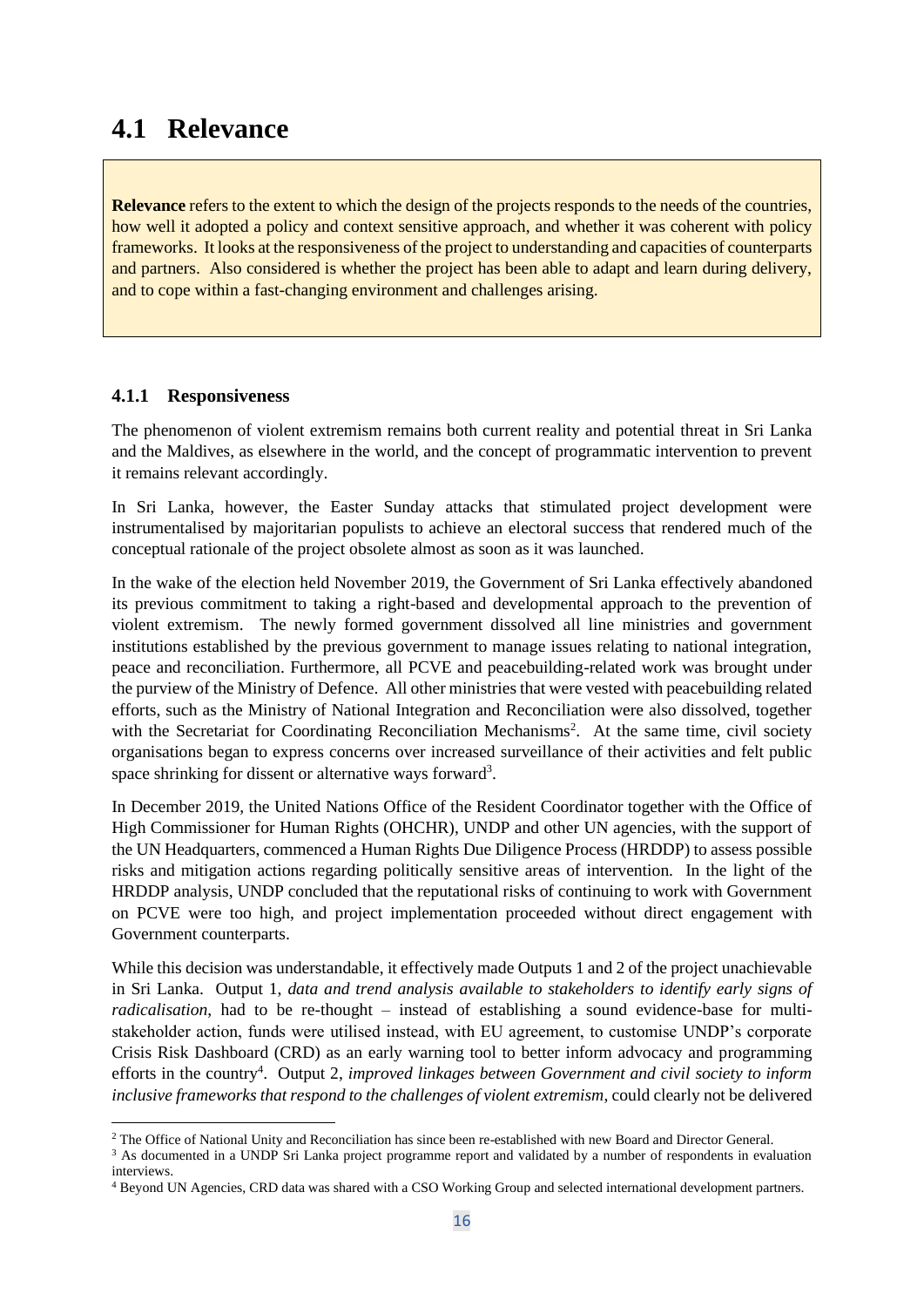without Government support to a '*whole of society*' approach and UNDP ability to work with Government on convening it. Neither condition existed.

Output 3, *increased knowledge and tools available to communities to counter hate speech and intolerance*, was considered both responsive and timely according to a number of evaluation respondents, given the majoritarian backlash against the Muslim community whipped-up during the election and in the context of additional societal stresses consequent upon the COVID pandemic<sup>5</sup>. Pursuing the Output in an environment in which the Government itself stands accused of stoking intolerance and hate speech for its own ends must have been a finely balanced judgement call. By choosing to present activities as support to social cohesion rather than the prevention of violent extremism, UNDP and its implementing partners were able to successfully navigate the difficult operating environment and deliver them successfully with many results achieved (see Section 4.2, *Effectiveness*).

While responsiveness of the project in Sri Lanka was limited to civil society needs in the absence of Government involvement, the situation in the Maldives was quite different. According to a number of respondents, the attack on the Speaker of Parliament galvanised the National Counter Terrorism Centre in response, expediting approval of the National Action Plan (NAP) for PVE and establishment of the ways and means necessary to its implementation. Project work was highly praised by Government interlocutors for its substantive and timely response, particularly in regard to developing '*whole of Government*' and '*whole of society*' approaches for NAP implementation (see Section 4.2, Effectiveness).<sup>6</sup>

Progress in the Maldives remains fragile, however, and the operating environment difficult. A number of evaluation respondents highlighted the prevalence of conservative Muslim opinion antagonistic to perceived import of western values and, in a country of small, close-knit communities in which everyone knows each other's business, the personal risks run by those accused of doing so. Indeed, violent extremism in the Maldives has to date been more often characterised by attacks on individuals, including that on the Speaker of Parliament, rather than more randomly targeted acts designed to spread terror amongst the population as a whole<sup>7</sup>. In the context, it is a sobering truth that careful framing of the intervention in public was essential not just to gaining the broadest possible buy-in to the work but to the safety and security of project staff and implementing partners.

Treading such a fine line is doubly perilous in a politically volatile environment, in which Government support cannot be taken for granted. While the NCTC and other Ministries appear genuinely committed to the approach, and are both supportive and appreciative of UNDP efforts, progress must be read as still fragile, contingent upon shifting political calculus in relation to management of public opinion: in May 2019, one of the first and only human rights NGOs in the Maldives, the Maldives Democracy Network, was banned by Government following an opposition campaign against its work against radicalisation. In this context, it is notable that the Government has not as yet shared the full National Action Plan with UNDP and civil society partners, choosing instead to share what it considers relevant sections instead: while the NCTC has indicated that this is because the NAP contains sensitive provisions relating to security operations, and that these will be stripped out of a "prevention" version that can be more fully shared, Government hesitation may also relate to concerns over public reaction.

<sup>5</sup> Interestingly, two evaluation respondents noted that original concerns that the advent of COVID was being inter-ethnic tensions

<sup>6</sup> Evaluation interviews were conducted with representatives of three Government entities: the NCTC, the Ministry of Interior and Ministry of Education.

<sup>&</sup>lt;sup>7</sup> Presumably a tactical decision aimed at building, rather than losing, support amongst the broader population. In February 2020, a group of ISIS-inspired assailants stabbed and injured three foreign nationals in North Male Atoll; in April, ISIS itself carried out its first attack in the Maldives, the bombing of Mahibadhoo harbour, in which a sea ambulance, four speedboats and two dinghies were destroyed. In both cases, the targets would appear deliberately chosen to avoid local civilian casualties.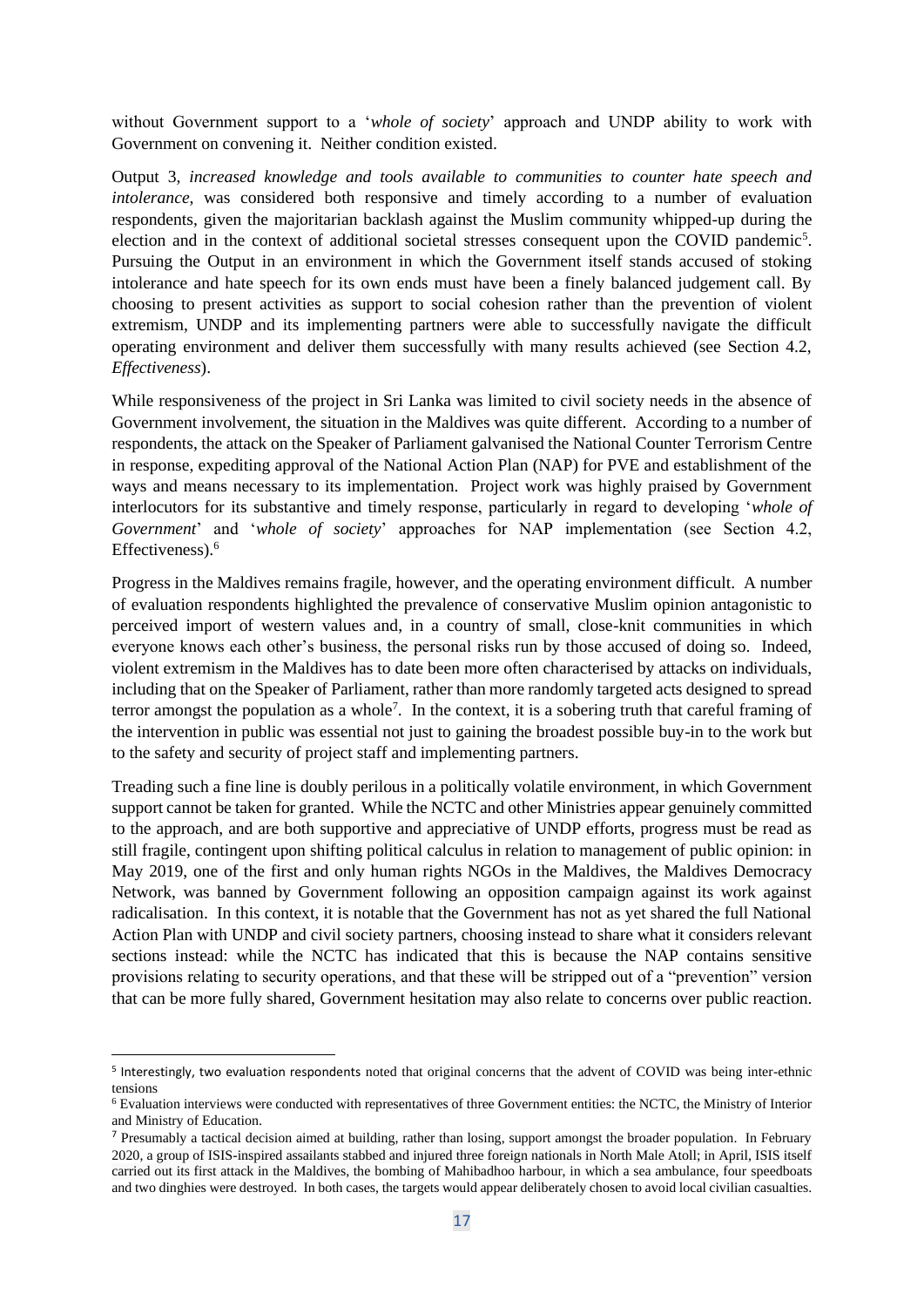The Government committed to sharing the abridged NAP with civil society stakeholders at the project's final partner round table in December 2021, following calls for more transparency in this regard.

As has been seen in other countries in the early stages of developing a "*whole of society*" approach to PVE, however, different perspectives within Government often manifest in a somewhat schizophrenic approach to civil society, which seeks to instrumentalise the ability of CSOs to work with different communities while increasing levels and mechanisms for surveillance and control. Here, as elsewhere, UNDP's convening role was noted as providing a neutral and safe umbrella for expanding partnership.

#### **4.1.2 Coherence and Coordination**

The project was found to be fully coherent with all relevant policy frameworks. As noted in Section 2 above, the design of the project provides a conceptual model for regional application, aligned with international frameworks and standards, and informed by global good practice and lessons learnt.

The starting point for the projects, well presented in the twin project documents, was the UN Counter Terrorism Strategy and in particular the UN Secretary General's Plan of Action for the Prevention of Violent Extremism (2016), which seeks to ensure that security responses to violent extremism are balanced by a human rights approach which incorporates a holistic understanding of violent extremism's root causes. The theory of change graphic common to the projects was clearly designed to respond to the seven key actions noted in the SG's Plan<sup>8</sup>, considered applicable to the efforts of all Member States.

Project work for the prevention of violent extremism is located in UNDP's Regional Programme Document (RPD) for the Asia-Pacific region under Outcome 3, *Structural Transformation for*  Sustainable Development, which also appears as an Outcome of UNDP's global Strategic Plan<sup>9</sup>. Paragraph 34 of the RPD states: "*To prevent violent extremism, UNDP will focus on narratives that fuel radicalism and exclusion in sub-regions. Positive narratives and community engagement—using localized information (data and networks)—will be promoted to develop context-relevant solutions for better social cohesion. UNDP is collaborating with the United Nations Office on Drugs and Crime (UNODC), UNV, UN Women and the United Nations Office of Counter Terrorism to strengthen regional oversight and develop national plans of action on how to prevent violent extremism*.

In the Maldives, the project was coherent with the National PVE Strategy of 2017 and draft National Action Plan. Within UNDP, the project was added to the portfolio of the Integrated Governance Programme (IGP) to ensure synergy with other relevant interventions and was well coordinated with other UN efforts via a multi-agency UN Reference Group for PVE<sup>10</sup> convened by the Office of the Resident Coordinator (RCO). The new UN Sustainable Development Country Framework (UNSCDF 2022-2026) clearly articulates PVE work to Agenda 2030 and SDG achievement via commitment to build capacities of relevant national agencies to address counter-terrorism threats, and to use the convening authority of the UN to "*convene all stakeholders including civil society, local-based, faith, women and youth leaders, the migrant community, disability groups, and other marginalised persons* 

<sup>8</sup> 1) Dialogue and Conflict Prevention; 2) Strengthening Good Governance, Rule of Law and Human Rights; 3) Engaging Communities; 4) Empowering Youth; 5) Empowering Women; 6) Education, Skills Development and Employment Generation; 7) Strategic Communications and Media. The project documents are also coherent with Security Council Resolutions 2240 and 2250<sup>8</sup>, as well as with UNDP's own global programme "Preventing Violent Extremism through Inclusive *Development and the Promotion of Tolerance and Respect for Diversity*".

<sup>9</sup> UNDP Regional Programme Document for Asia and the Pacific, 2018-2021

<sup>&</sup>lt;sup>10</sup> Composition of the RCO PVE Reference Group includes UNDP, UNICEF, IOM, UNODC and UNOCT. The regional PVE team in Bangkok also participated in relevant meetings.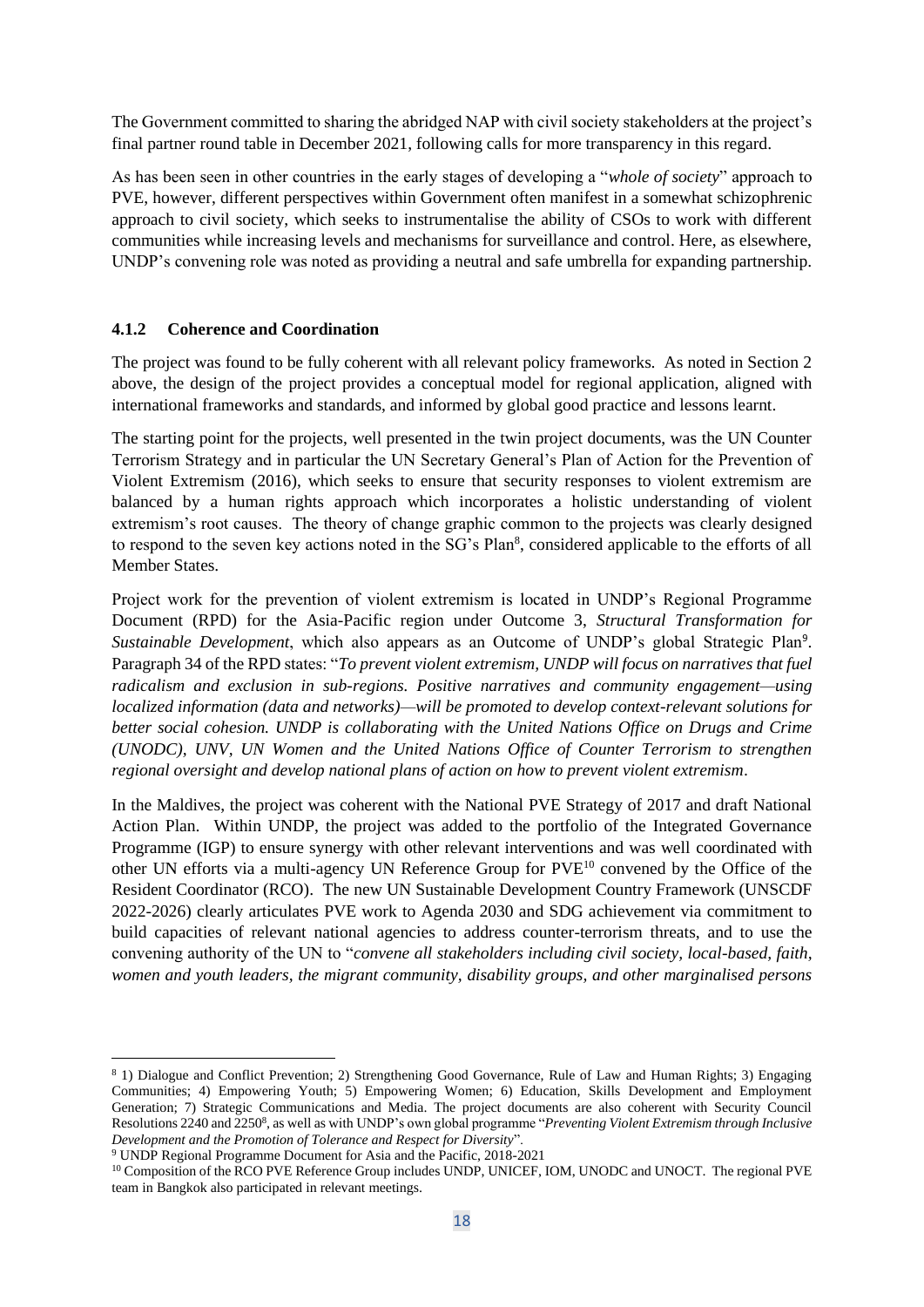*to actively expand the civic space towards tolerance, peaceful coexistence, non-discrimination and human rights for all*".<sup>11</sup>

In Sri Lanka, while the project was formulated in line with Government intentions and requests for assistance, policy coherence was lost with election of the new Government. Within UNDP, prior work for the prevention of violent extremism had been managed as an aspect of UNDP's work for access to justice but was instead articulated to building social cohesion under the new Country Programme Document for 2018-2022, a better – and safer – fit for the project's focus on promoting tolerance and countering hate speech.

#### **4.1.3 Adaptability**

Both projects were required to adapt to changes in their national context, as well as to the global COVID pandemic. The impact of COVID, and the mitigation measures taken in response are covered in Section 3 of this evaluation, *Efficiency*.

In the Maldives, the project adjusted successfully to Government efforts to accelerate approval and implementation of the NAP and was found to have earnt the trust and appreciation of all counterparts – the NCTC, the Ministry of Interior, Ministry of Education and Ministry of Youth, Media & Telecommunications – for its timely and responsive assistance.

In Sri Lanka, while COVID-19 must be understood as an exogenous shock that could not be predicted, the outcome of the presidential election, held November 2019, was an endogenous shock that could have been foreseen.

The project document includes a mandatory section on risks which includes the following: "*There is a risk of government/institutional lack of willingness to support PVE programming, or aspects of it, as it might be politically unattractive to them as it potentially costs them political leverage, power, or is seen as unpopular."* The potential impact of this risk was identified as 'medium' and the project document states: "*That risk can be mitigated by working with certain countries on subject we have bilateral experience with and/or where we have existing knowledge of willingness to support programmes or parts of them. The holistic nature of this programme allows us to re-design parts according to countryspecifics – which we in most cases are aware of due to experience in programming – without hollowing out the programme*."

Notwithstanding the fact that the south-south cooperation envisaged as partial mitigation became impossible due to COVID restrictions, the evaluation finds that the impact of the risk involved should have been classified as high, given that Government ownership and commitment must be seen as effectively a precondition for this sort of PVE programming.

While UNDP, with EU agreement, was able to re-design parts of the programme in response to the new political landscape, this did not forestall a "*hollowing out*" of the programme in terms of its stated intentions – Outputs 1 and 2 as originally envisaged became essentially unachievable without Government involvement, and continued implementation of Output 3 entailed a fresh risk of appearing to the new Government as international support to domestic actors largely antipathetic to its populist agenda,

This risk, however, was successfully mitigated by the way in which UNDP Sri Lanka moved to badge activities as contributing to the promotion of social cohesion rather than the prevention of violent extremism. In lieu of Government engagement, the project was re-designed to provide timely and material assistance to civil society to scale-up efforts to mitigate social tensions and promote peaceful

<sup>&</sup>lt;sup>11</sup> UN Maldives **UNSDCF Final for Website (111021).pdf**, page 38.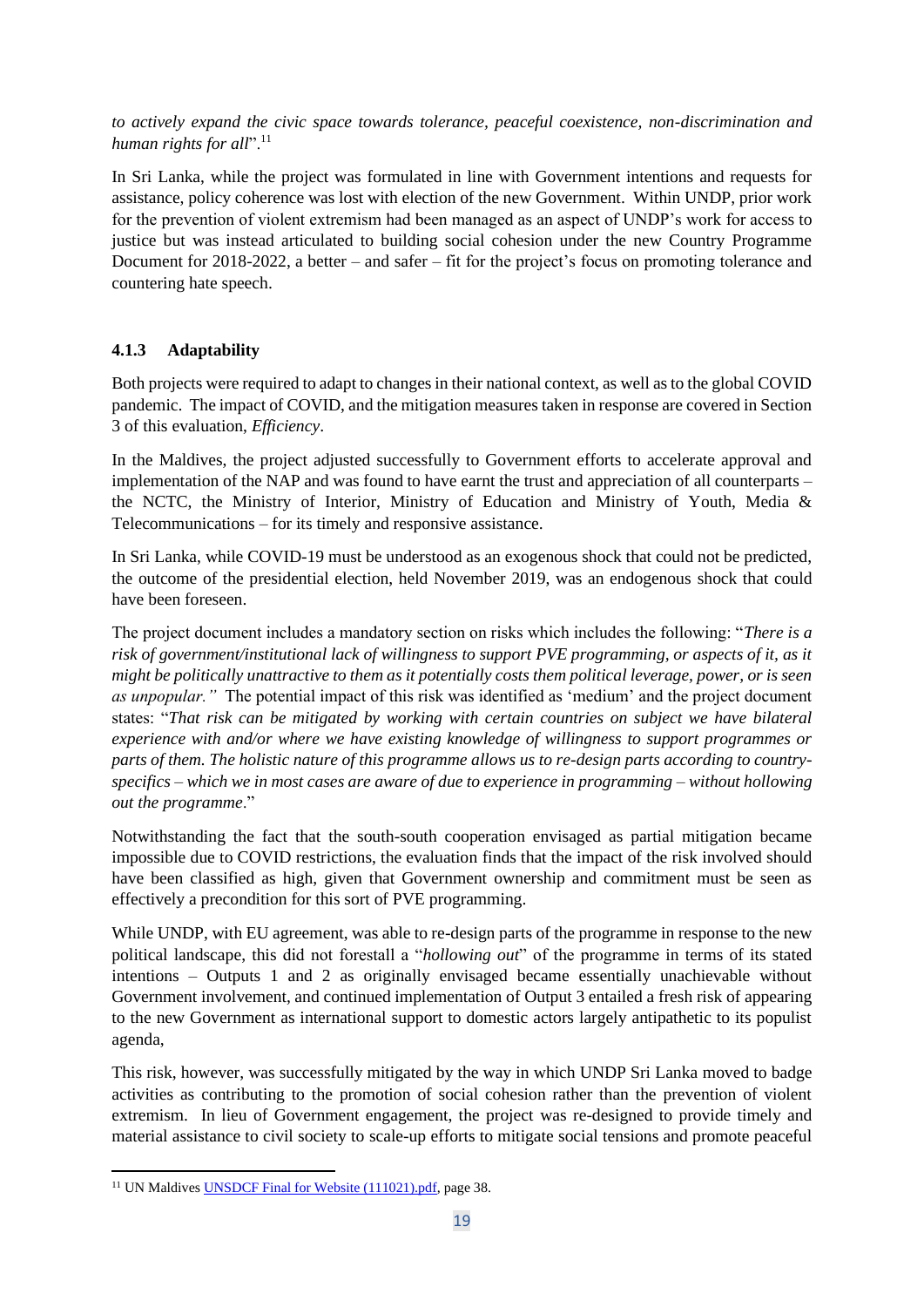co-existence, through a variety of activities and means. A great many positive results were achieved (see Section, *Effectiveness* immediately below). The innovative partnership with Kotelawala Defence University, a quasi-Governmental institution, was not only successful in its own right, but was a smart way to ensure the understanding and support of an official pillar of the security establishment. Redesign of Output 1 work for data and trend analysis, to instead localise the UNDP Crisis Risk Dashboard as a tool to support early warning and advocacy efforts of international partners, also speaks to the adaptability of project implementation when risk crystalised into reality.

### **4.2 Effectiveness**

**Effectiveness** refers to the extent to which the projects contributed towards their planned outcomes. This is done through looking at the degree to which the project contributed to the prevention of violent extremism through delivery of its key outputs: 1) improved data and trend analysis; 2) partnership working between Government and civil society to inform policy frameworks; 3) capacity development of communities to counter hate speech and intolerance. The Maldives project includes a fourth output to strengthen understanding and policy options in regard to Returning Terrorist Fighters (RTFs).

In Sri Lanka, the project is assessed as having been only partially effective, given the change of approach to PVE by the Government and UNDP's decision against working with Government counterparts resulting from conclusions of the UN Human Rights Due Diligence Process. The project did, however, broker effective partnerships with and between relevant civil society organisations, with many good results achieved.

In the Maldives, the project delivered strongly and is appreciated by all parties interviewed in the course of the evaluation. The evaluation found that UNDP was effective in providing nimble and timely response to Government requests for assistance and has built relations of trust and credibility with the, the NCTC and key line Ministries, as well as with the limited number of civil society partners available.

The findings below are not intended to record and assess each and every activity undertaken by the project over its 24-month duration, but rather to evaluate the overall approach and selected results which elucidate the later section on Conclusions and Lessons Learnt (Section 4.6), and which underpin the final section on Recommendations (Section 6).

#### **Output 1: Data and Trend Analysis is available to all Stakeholders to identify early signs of radicalisation and violent extremism**

While significant steps forward were taking in building the evidence-base for PVE in both countries, neither Country Office was able to deliver the Output as envisaged in the project documents during the project implementation period, mainly due to significant delays to activity implementation consequent upon the COVID pandemic.

In the opinion of the consultant, even without the impact of COVID, design of the Output was likely unrealistic in terms of the results to be achieved within an 18-month timeframe. While the activities that comprise the Output appear logical and sequential in building toward national platforms to monitor incidence of violent extremism and hate speech, project formulation paid insufficient consideration to the complexities of the exercise, in terms of achieving necessary multi-stakeholder consensus as to the nature of data to be collected (often a site of contestation), the need to identify and build relations with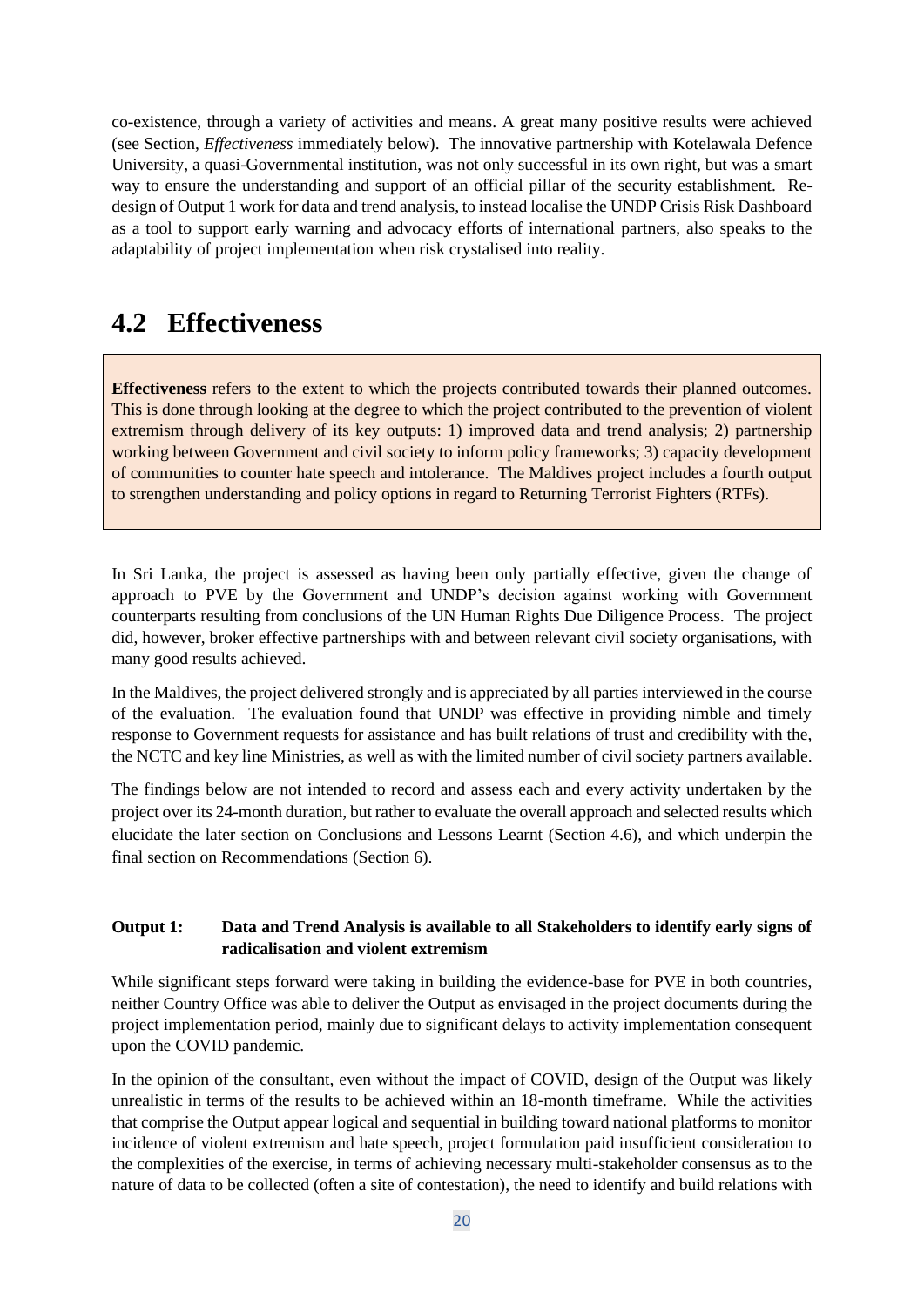– and capacities of – partners to the collection and analytical process, and the technical challenges and likely timelines of developing online platforms for its dissemination.

While the project document made much of the Bangladesh Peace Observatory (BPO) as a model for what was to be achieved, neither Country Office considered this as suited to their particular national context.

In Sri Lanka, the change of Government led to a re-purposing of the Output. The project document proposed a Centre, with multi-stakeholder engagement, "*to achieve a key national priority in understanding the drivers of PVE and develop response mechanisms to diffuse tensions and build reconciliation*". In the circumstances, and with the agreement of the EU, funds were utilised to develop the UNDP Crisis Risk Dashboard in Sri Lanka as an early warning tool, to better inform UN advocacy and programming efforts.

In the absence of Government leadership and involvement, this was clearly the safest and best way to proceed. Given current political sensitivities all products are expected to be shared only between UN agencies and development partners. As one evaluation respondent noted, one of the key indicators that is particularly useful, and has high interest of development partners, relates to land disputes involving minority actors in the north and east of the country. Data can hardly be shared with Government when Government is itself perceived as party to the problem.

The project went ahead with establishing a CSO rather than State-led Working Group (WG) to support implementation of the initiative, comprising nine strong civil society organizations already working on promoting social cohesion and peace building in the country (Activity 1.1).

Eight of the WG members received grants to support their involvement (Activity 1.2). Rather than focusing solely on the issue of improving data availability and trend analysis, however, the grant programme allowed a mix of sub-projects that covered research on drivers of VE, platforms for dialogue on the topic, capacities of youth and women as actors for PVE, and promotion of alternative narratives, in addition to monitoring of the manifestations and incidence of hate speech and extremism and violations of religious freedom and belief.

Some of the results of the sub-projects are especially noteworthy, particularly policy recommendations made by University students following a series of dialogues conducted by the Centre for Policy Alternatives (CPA), and work of the National Christian Evangelical Alliance of Sri Lanka (NCEASL) to develop a mobile game for engaging teens on PVE issues and to establish a virtual museum dedicated to freedom of religious belief in the country. The game became the number one downloaded app soon after launch and was well-received by users, parents and teachers alike, while the proposal for the Museum won a global award from the UN's Alliance for Civilisation for interesting and innovative initiatives. The toolkit of effective responses to hate speech developed by Hashtag Generation might also be mentioned. In general, the results of the grants programme are a useful reminder of the utility of a simple Call for Proposals modality in mobilising capacities and creativity for social change.

In the Maldives, the NCTC recognises the intervention as a timely support to the need to establish a common open-source evidence base for PVE programming. A credible Working Group has been established comprising the Office of the President, NCTC, the Maldives Police Service and National Bureau of Statistics and relevant line Ministries, as well as three  $CSOs<sup>12</sup>$  and the Office of the UN Resident Coordinator. The Working Group has three primary roles: to act as an advisory and guidance body for the MNU research team; to provide feedback during the validation stage of the research; to share findings and recommendations of the research within their respective agencies and organisations.

<sup>&</sup>lt;sup>12</sup> Maldives National University, Transparency International Maldives and ERI Maldives.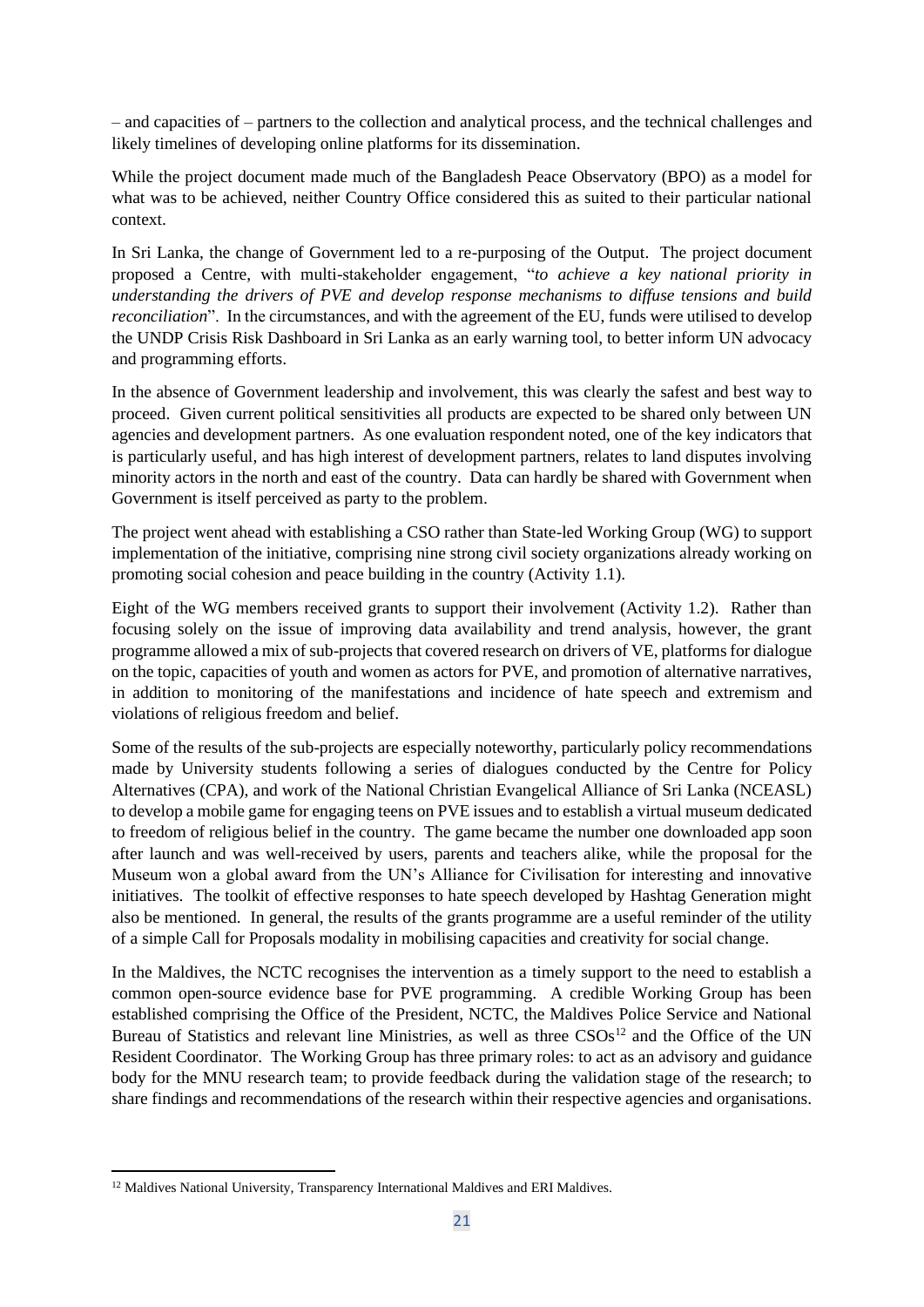Solid steps forward were taken to identify data needs and build partnership with Maldives National University for the design and operations of a data platform, and to contract an international firm for software development. The platform was developed with prototype data, and an orientation given to project partners, including MNU, NCTC, and the Police, to facilitate agreement on next steps. In addition, MNU produced a useful standalone analytical report on radicalisation and VE and, with agreement of the EU, the activity for bi-annual trend analysis was revised in favour of a promising research initiative to establish a lexicon of hate speech to underpin data collection.

In conclusion, while the Output has not been delivered as envisaged, this is considered a consequence of unrealistic project formulation, as much as an issue of COVID hampering activity implementation. In fact, solid partnerships and steps forward have been taken. More work is needed to target data collection, to agree a suitable schedule for data collection, reporting and analysis, and to develop the technical platform solution. However, all primary stakeholder in the Maldives – UNDP, NCTC and MNU – are committed to establishing a sustainable platform for dissemination of data and trend analysis and will seek additional funds to take the work forward.

#### **Output 2: Improved Linkages between Government and Civil Society to inform inclusive frameworks that respond to the challenges of violent extremism**

In essence, the Output became unachievable in Sri Lanka in the absence of Government commitment to, and leadership of, a "*whole of society*" approach to PVE. Quarter 7 UNDP reporting on Activity 2.3<sup>13</sup>, might have been applied to the Output as a whole: "*This work has been halted due to the prevailing political context and the risk of exposing CSO partners unnecessarily in an environment civic space for social debate and activities has been reduced*".

In fact, as with the small grants programme under Output 1, other activities conducted were able to broker interesting partnerships and deliver important results. In addition to the non-violent communication training for women leaders conducted by the Affected Women's Forum (AWF), which attracted significant interest and positive feedback from participants, good work was done with the Kotelawala Defence University (KDU) to launch a comprehensive programme on nonviolent communication and responsible journalism for state and non-state media actors and University students. Initially developed as a certificate level course for students interested in understanding the ethics on nonviolent communication and responsible journalism, the University is now establishing the course as an undergraduate programme for the long-term in response to student feedback and interest.

Even this creditable success was not without controversy, however, after a Government bill to change the governance structure of KDU was perceived by civil society and academics as a step toward the militarization of higher education. While UNDP facilitated high-level EU participation in the launch of activities, the outcry over the Government bill led UNDP to request KDU not to reference support or utilize logos of the EU and UNDP until the situation was resolved.

In sum, the story of Output 2 in Sri Lanka is that of the project as a whole in that country: while effective partnerships were brokered with civil society organisations, and good work was done to build capacities and provide resources to civil society to engage on the key issues, pathways to change were and are effectively blocked by the absence of Government buy-in and leadership in regard to taking a '*whole of society*' approach.

<sup>&</sup>lt;sup>13</sup> Support the Ministry of National Reintegration and Reconciliation, Ministry of National Integration, Official Languages, Social Progress and Hindu Religious Affairs and the Prime Minister's Office to draft national framework(s) to address PVE and social cohesion based on consultations with CSOs.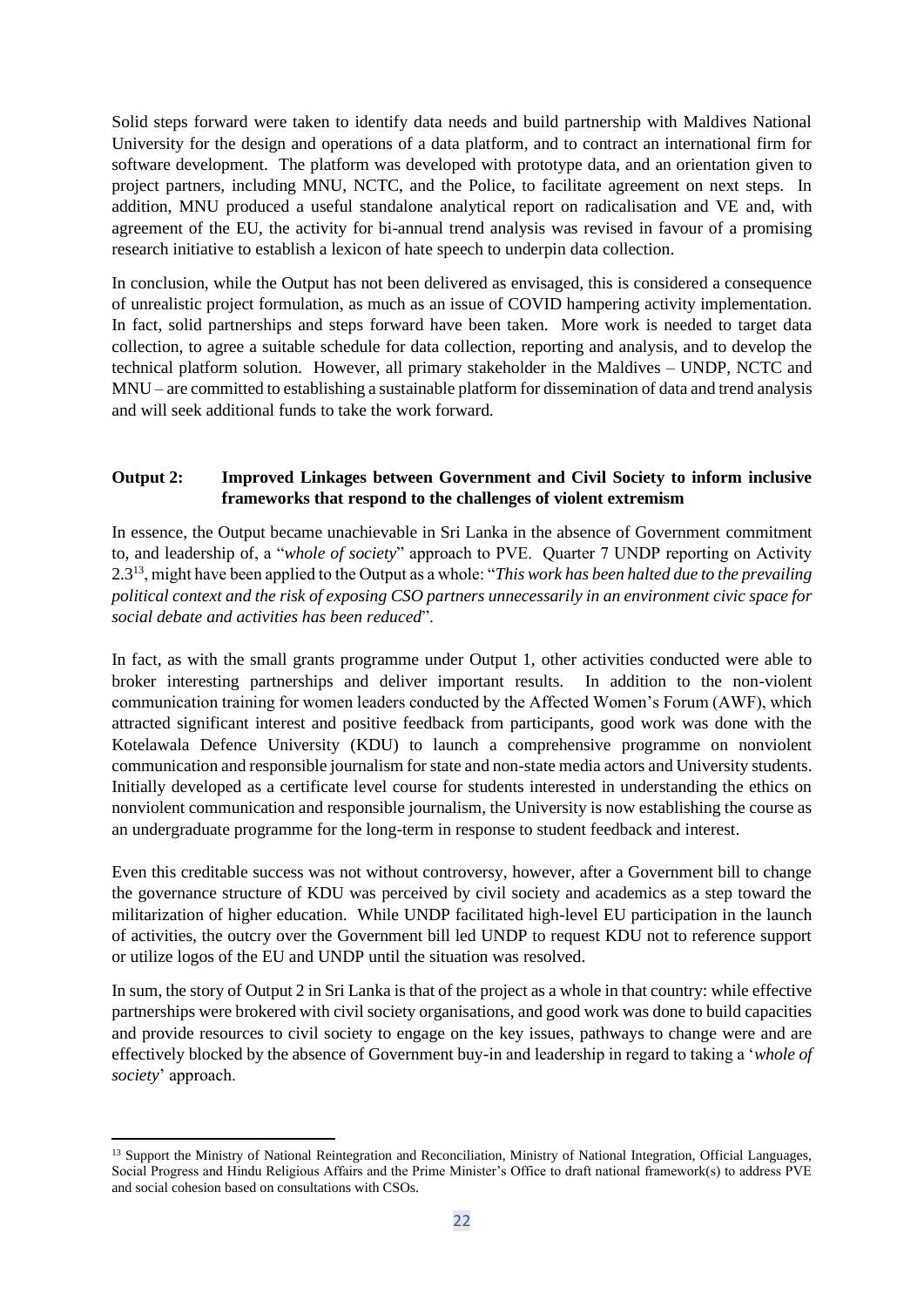In the Maldives, the National Action Plan for PVE was drafted prior to the project implementation period, although it was not approved until June 2020 and only came into force in February 2021. The delays involved, for bureaucratic reasons and due to the diversion of NCTC focus to management of the COVID pandemic, allowed ample time for the project to advocate in favour for a more transparent and accountable multi-stakeholder process. UNDP lobbied consistently for more CSO involvement and, in 2020, partnered with NGO Equal Rights Initiative (ERI) to convene the first joint Government-CSO conference on PVE in the Maldives. The conference focused on two main objectives. First, to identify how civil society works in the prevention of radicalization and violent extremism, and secondly, to identify challenges for local and international NGOs working in this area in the Maldives. The substantive sessions delved into advisory, educational, community, advocacy and research roles of local NGOs and also brought forward challenges faced by civil society and NGOs in working on issues related to counter radicalization and violent extremism.

The choice of ERI as NGO partner was a smart one here, given the impeccable credentials of the Executive Director as a member of the national deradicalization committee and more latterly Secretary General of the Bar Council. Any early hesitation of the NCTC to move to a "*whole of society*" approach now seems to have been overcome: one NCTC representative interviewed for the evaluation stated that UNDP has "*opened our eyes*" to the potential of working with CSOs for the prevention of violent extremism, and joint conferences are now slated to take place on a bi-annual basis.

In addition to its effective advocacy and material support to a "*whole of society*" approach, the project in the Maldives must also be credited with nurturing a "*whole of Government*" approach, a necessary corollary of the former, but too easily overlooked. Typically, and quite understandably, different pillars of Government see PVE from different perspectives: Foreign Ministries and others concerned with external relations, and the need to comply and align regionally and internationally with treaties, standards and good practice; security agencies with responsibility for counter-terrorism and the monitoring of threats to public order; line Ministries, with varying degrees of understanding as to their relevance to the issue; Finance Ministries, who need to be engaged from the outset if necessary resources are to be made available to NAP implementation.

The project provided solid support to the NCTC in bringing line Ministries on board the national effort, and in building their capacities for its implementation, through specific engagements with the Ministry of the Interior, on FTFs and the engagement of religious leaders with CSOs to detect early signs of radicalization, with the Ministry of Education to develop PVE resource packages, and the Ministry of Youth, Sports and Communications (MYSC), the latter with a particularly large mandate under the NAP. While not all individual activities went smoothly<sup>14</sup>, the process itself built awareness and capacities, and all Government respondents to the evaluation were fulsome in their appreciation of project support.

The process followed for implementation of Activity 2.2 was noted as particularly effective. Following consultation with the NCTC and the Ministry of Youth, Sports and Community Empowerment, UNDP Maldives brought together 25 representatives of ten Ministries, Departments and Agencies (MDAs) with three civil society groups for a workshop on designing concept notes and result frameworks for initiatives to support NAP implementation. The activity was supported by a Lebanese consultancy firm, with experience of developing policy frameworks to support PVE, and which developed capacity building modules and content on developing concept notes using a system design approach, intended as a sustainable contribution to Government planning efforts. Initiatives proposed by the MDAs are currently under review by the NCTC with a view to inclusion in the NAP implementation plan for 2022.

<sup>&</sup>lt;sup>14</sup> Implementation of Activity 2.1, focused on development of the PVE resource pack for teachers, was negatively affected by the poor performance of a national consultant; implementation of Activity 2.3, to support definition of a new Digital Literacy framework due to annulment of the MYSC and issues over content. UNDP continues to work with both Ministries to achieve the envisaged results.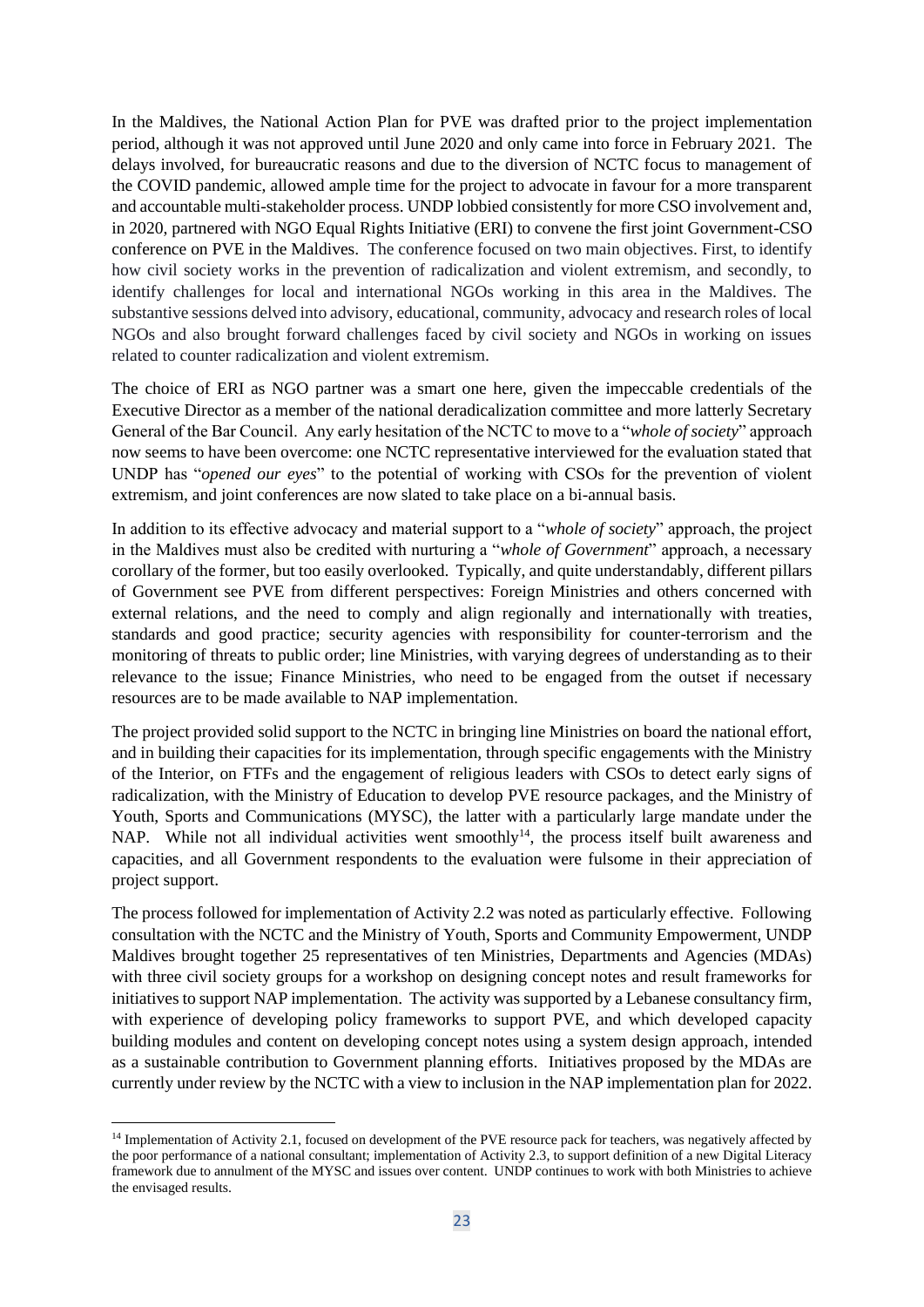#### **Output 3: Increased knowledge and tools available to communities to counter hate speech and intolerance**

Output 3 was without doubt the most effective of the outputs under the Sri Lanka project, chiefly because civil society rather than Government was envisaged as the main beneficiary and channel for support. While several evaluation respondents noted the shrinking space available to civil society to work directly on PVE, one legacy of the long history of political violence in Sri Lanka has been a vibrant civil society scene experienced in utilising whatever space is available to work toward peacebuilding and social cohesion on the island. Project support to counter hate speech and intolerance was largely understood, and publicly presented, as an aspect of that work, and by UNDP as a contribution toward achievement of SDG 16, for "*peace, justice and strong institutions*".

Research conducted by the Marga Institute under the first two activities provided a mapping of the relevant civil society landscape for PVE as well as assessment of a broad range of communities<sup>15</sup> according to the usual terms of conflict analysis, documenting situations that have caused conflicts, the role of youth and women role in peacebuilding, identification of assets and actors that build peace, social cohesion and promote ethnic harmony, as well as actors that cause disharmony<sup>16</sup>. A second piece of research by the Marga Institute, into the drivers of hate speech and violent extremism and possible prevention strategies, was another high-quality piece of work, albeit with few surprises in its findings or conclusion that Government should take a stronger lead.

UNDP partnered with Search for Common Ground, to implement a series of dialogues around gendered dimensions of hate speech and violent extremism in Sri Lanka through a series of online trainings which supported young women (18-29) from the districts of Ampara, Batticaloa, Kurunegala, and Puttalam to develop counter narratives against hate speech. Another collaboration, with NGO Sarvodaya Shanthi Sena Sandasaya<sup>17</sup>, supported multiparty dialogues covering ten districts involving religious leaders, civil society actors, youth and women leaders to identify critical issues affecting social cohesion amidst COVID-19. A number of other activities, implemented via the small grants programme under Output 1 (see above) also bolstered achievement of Output 3, notably work of Hashtag Generation<sup>18</sup>, aimed at engaging youth to develop counter-narratives on social media; work with the Centre for Investigative Reporting to build capacities of journalists for responsible reporting of conflict; work with the Affected Women's Forum (AWF) to develop and implement community-based action plans to engage communities to support action against VE.

One respondent to the evaluation commented that the project in Sri Lanka was "*quite clever in using the space for CSOs that was available but did too many little things that have no serious prospects for sustainability beyond the project cycle*". The author believes such a view to be a little harsh: effective partnerships were mobilised, the awareness and capacities of potential actors – particularly women and youth – was strengthened, and useful knowledge products and other materials were created, many of which comprise sustainable contributions to civil society work for the prevention of violent extremism in the country. Ultimately, however, effective as the project was in this regard, the plethora of activities in support of civil society engagement could not be articulated to any overarching strategic vision for PVE in Sri Lanka in the absence of Government leadership.

<sup>15</sup> Kandy Kalutara, Gampaha, Batticaloa, Vavuniya and Trincomalee, Jaffna, Kandy, Kegalle, Kurunegala, Colombo, Batticaloa (with several rounds in some districts) with a mix of e respondents backgrounds such as University Students, Teachers, Traders/ Shop Keepers, Three Wheel Drivers, Public Officials and Private Sector Employees.

<sup>&</sup>lt;sup>16</sup> The author was dismayed to note that university students identified international NGOs amongst actors that promote discord, a reflection perhaps of how populist rhetoric has led to an increasingly toxic environment for civil society work.

<sup>&</sup>lt;sup>17</sup> Sarvodaya Shanthi Sena Sandasaya (Peace Brigade) is a country-wide youth force consisting of over 100,000 youths dedicated to peace building and community development, dedicated to developing youth leadership toward a disciplined society free of violence and suffering.

<sup>&</sup>lt;sup>18</sup> Hashtag Generation is a movement led and run by a group of young tech-savvy, socially conscious Sri Lankans advocating for the meaningful civic and political participation of youth, especially young women and young people from minority groups.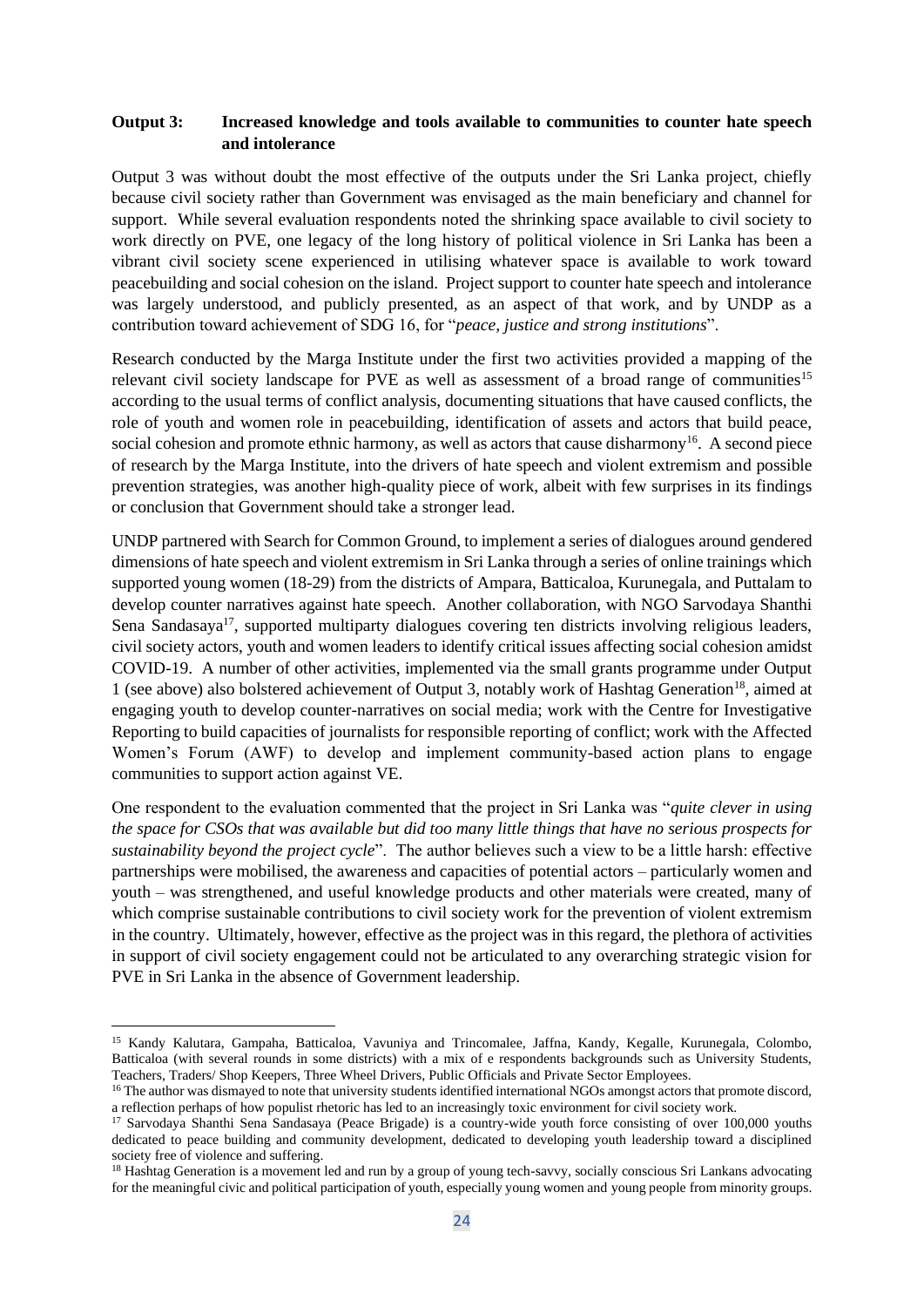In the Maldives, good work was done under the Output by the Maldives National University (research entitled "*Values in Crisis*", with a focus on the impact of COVID), and in implementation of the BADAHI social media campaign. The latter was established as a holistic social cohesion messaging campaign, utilising Twitter and Facebook to promote peace, tolerance, respect for diversity and national identity that encompasses these values. The Ministry of Interior spoke highly of the reach and impact, with two interventions particularly were well received: the Miyaheli Social Innovation Camp<sup>19</sup>, and the Youth Vision art workshop, which – although conducted entirely online – attracted the interest of Parliament and led to a meeting between the Speaker and workshop participants to discuss their views on social cohesion. <sup>20</sup> Discussions are ongoing in regard to its extension, to be based on further inter-institutional dialogue between Government stakeholders and active CSOs.

In general, a key issue in the Maldives is the relatively small number of civil society actors with interest and experience in working on PVE. Only two civil society organisations were identified to partner on activity implementation, Maldives National University (MNU) and the rights advocacy NGO Equal Rights Initiative (ERI Maldives)<sup>21</sup>. Other civil society representatives did participate in capacity development trainings, however, and the work of the project in awareness raising, framing debate in a publicly acceptable manner, and building capacities of new actors, was judged both relevant and effective.

In addition to activities to be implemented by the two Country Offices, Output 3 also included activities to be led by Bangkok Regional Hub (BRH). Special mention needs to be made of the *Extreme Lives* documentary films, a new series of which was made under Activity 3.4 of the project. *Extreme Lives* has emerged as something of a signature product of EU-UNDP collaboration on PVE in the Asia Pacific region, having been presented as one of a 100 innovate ideas for peace at the Paris Peace Forum, achieving high-level visibility as a result. The new series aimed to tweak its production and direction, and to extract additional value-added by organising preparation of new episodes in local languages as public awareness/learning tools around VE for use by practitioners.

To do this, greater responsibility was given to the Country Offices in Sri Lanka and the Maldives to establish scenarios and identify individuals affected by violent extremism, whose lives and experience would be documented. While planning and production were severely impacted by the COVID pandemic, and UNDP was left racing to complete post-production by the end of the project implementation period, the story was also marked by internal tension between Country Offices, who wished to avoid direct reference to violent extremism and preferred to focus on specific drivers instead, and BRH, which wished to ensure a certain consistency to the product, in line with previous productions for south-east Asia.

There is no easy answer as to where creative control should reside, centrally or with the countries concerned. Ultimately, if Extreme Lives is to serve not just as a high-quality visibility product for the institutions behind it, but as a tool to support national efforts to expand awareness around VE and the dangers of radicalisation, then Country Offices need to be trusted to 'frame' the intervention correctly for local consumption. What may prove decisive is the interesting work organised by Bangkok, with support of a Behavioural Scientist, to use gamified pre and post exposure surveys to monitor and evaluate the impact of *Extreme Lives* on its audience. If the films in production do prove effective in

<sup>19</sup> <https://www.mv.undp.org/content/maldives/en/home/presscenter/pressreleases/2021/miyaheli2021concludes.html>

<sup>20</sup> <https://www.asia-pacific.undp.org/content/tolerance-and-diversity/en/home/youth-vision.html>

<sup>&</sup>lt;sup>21</sup> Transparency International Maldives is the other major NGO also engaged in PVE programming in the country, although was it not selected as an implementing partner to the EU-UNDP project.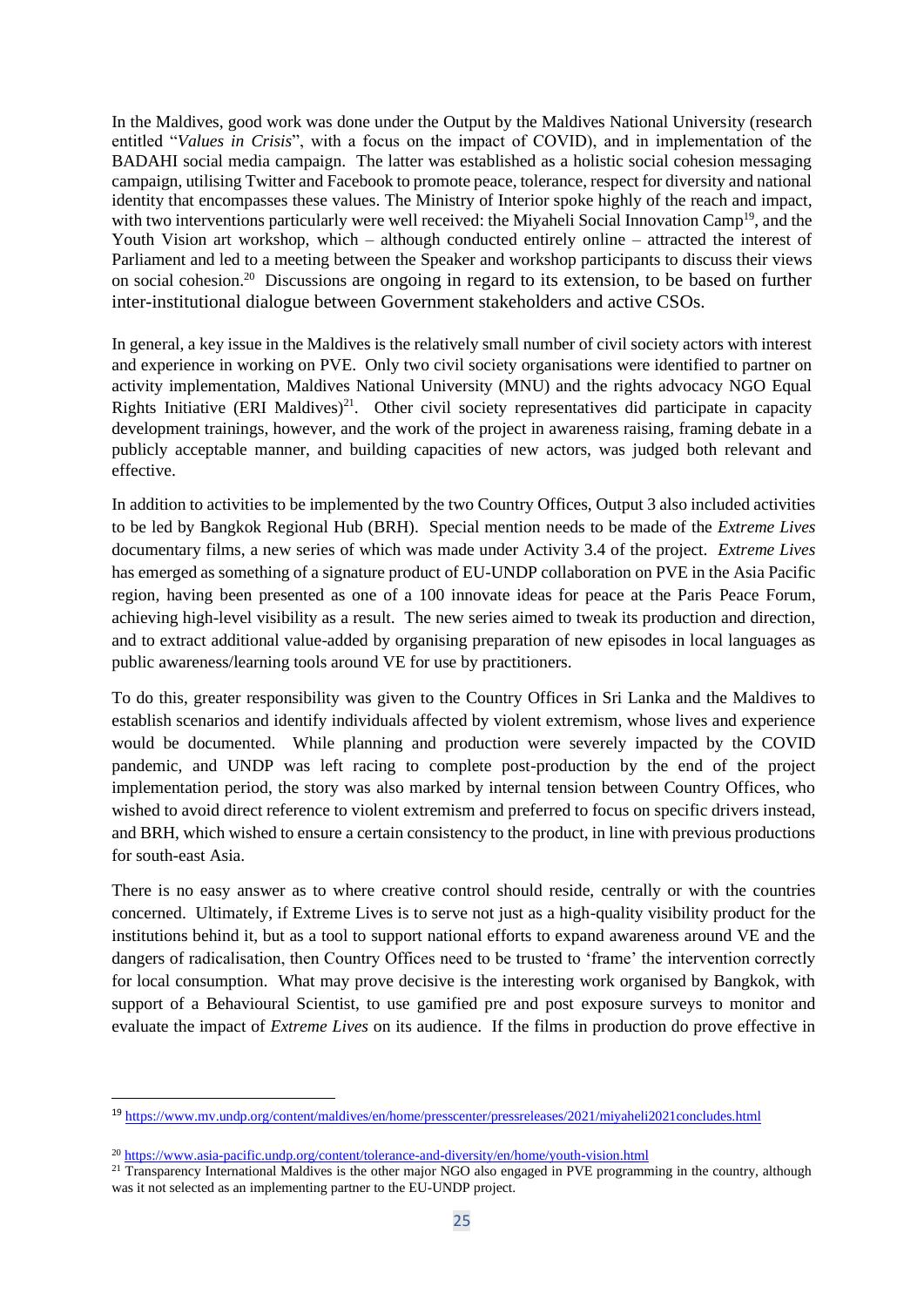nudging opinion and behaviour of viewers in the countries to which they relate, then clearly priority should be given to local customisation rather than transnational consistency.

To date, *Extreme Lives* has been a collaboration between UNP and Facebook, reliant on the latter to provide in-kind contribution of advertising credits to increase visibility of the films and audience numbers. In the wake of the Facebook whistleblower scandal, in which a former produce manager accused the company of routinely putting profits before public safety, this collaboration was no longer deemed acceptable by the EU, and the *Extreme Lives* team will need to find new ways to drive viewings. This will be less of an issue if the films have real utility as materials in support of local peacebuilding efforts rather than serving as a broader visibility vehicle for EU-UNDP partnership on PVE.

#### **Output 4: Enhanced knowledge, understanding and policy options for Government to respond to Returning Terrorist Fighters (Maldives only)**

A fourth output on Returning Terrorist Fighters was included in the project in the Maldives at the direct request of Government. Implementation soon became bogged down, however, when Government decision to establish a National Reintegration Centre raised human rights concerns over administrative detention outside of the normal judicial process. While UNDP has a clear role to play in rehabilitation and reintegration, other agencies and entities of the UN system – notably UNOCT in regard to screening, UNODC in regard to prosecution, and UNICEF in regard to the rights of children – have an important role to play, and the Office of the Resident Coordinator in the Maldives moved to ensure a comprehensive and holistic response by the UN Country team as a whole. The project did move ahead with a consultancy to provide analysis and options to the Government on RTFs, an assessment validated at the partner round table held December 2021. A joint UN scoping mission is slated for January 2022.

### **4.3 Efficiency**

Efficiency looks at the extent to which the project delivered its outputs and issues arising from that delivery, including an assessment of whether the results of the project and the benefits attained by project stakeholders were proportional to the efforts invested. It also analyses the adequacy of the project organisation and structure, as well as whether there has been consideration of alternative models of implementation conducive to improved efficiency.

#### **4.3.1 Delivery of Inputs & Issues Arising**

The project was contracted to UNDP in December 2019 and project start-up in New Year 2020 – establishment of the financial system and recruitment of staff – coincided precisely with the advent of COVID-19. The global pandemic became the main issue affecting delivery of project inputs.

Under instruction from Brussels, EU management requested UNDP to prepare a COVID mitigation strategy with two imperatives: first, to assess necessary actions to keep the project on track as far as possible; second, to propose how project activities could potentially support national responses to the virus. UNDP worked closely with the EU Regional Coordinator to modify activities, reducing or replacing in-person events, and reconfiguring budgets accordingly. All changes were agreed via a contract addendum request, with text boxes added to project documents describing the challenges and detailing the changes to be made.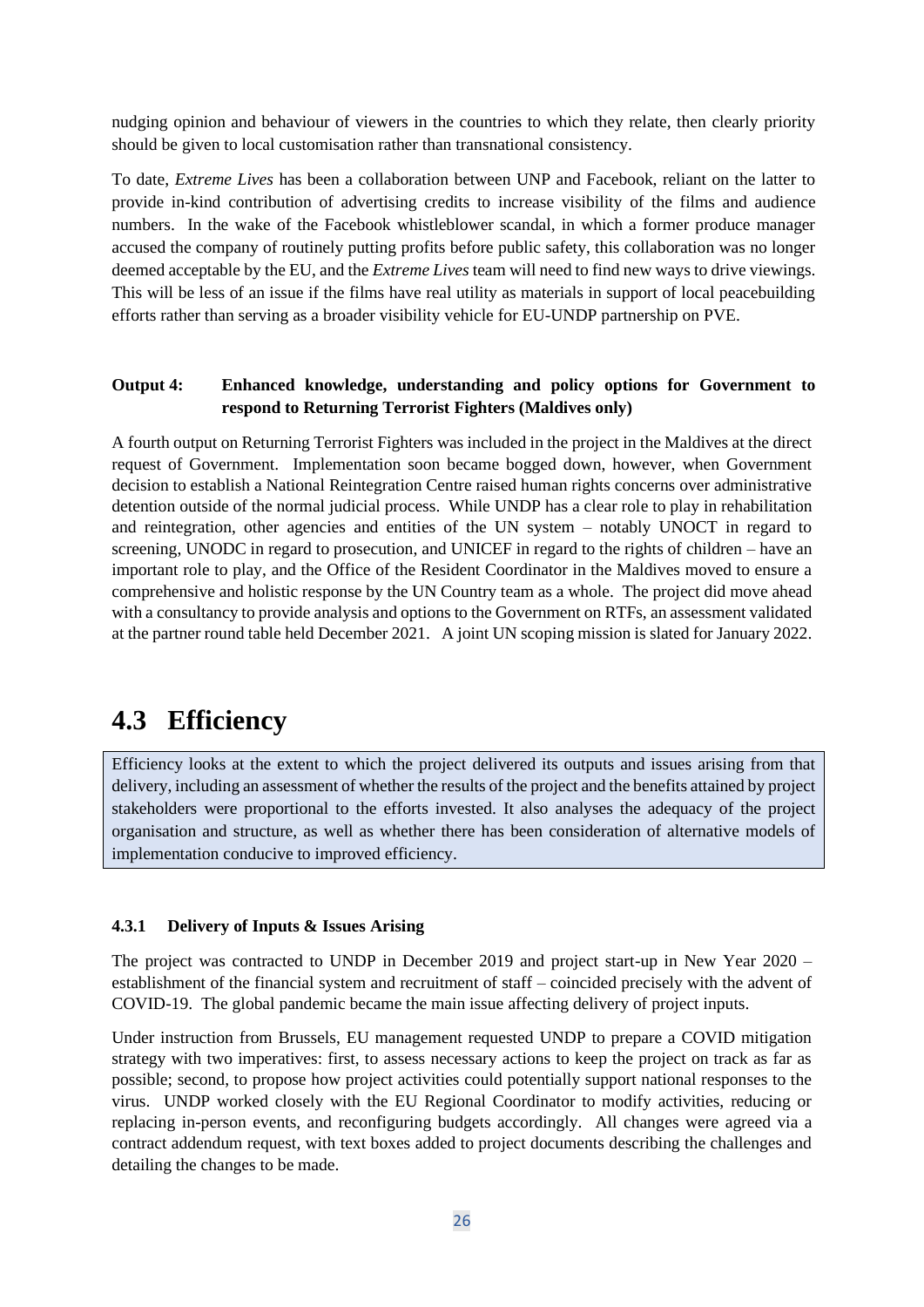While the evaluation concludes that introducing a COVID mitigation strategy was of course necessary, and notes that its preparation and implementation was smooth and collaborative throughout, it is undeniably the case that the pandemic and responses to it severely hampered project implementation, the delivery of inputs and consequent achievement of outputs: *inter alia*, travel restrictions undermined deployment of international expertise; repeat national lockdowns and social distancing requirements prohibited individual and group meetings; field research was delayed, dislocating the ability to inform other activities; key national counterparts in the Maldives were reassigned from PVE to emergency pandemic response.

In particular, and as noted previously, the sensitive nature of PVE programming requires relations of trust to be built between actors, especially in the early stages of a national effort, and many evaluation respondents noted that online working is a poor substitute for the in-person meetings necessary to achieve them.

The projects concluded with approx. 92% funds expended in Sri Lanka and 91% in the Maldives, which must be considered a significant achievement in the circumstances. While revision of activities in the contract addendum made this possible, it was the joint effort of project teams and civil society partners in each country that made it a reality.

All interviewees from civil society representatives in both countries, as well as Government counterparts in the Maldives, were asked for their candid appraisal of UNDP performance in terms of whether their views were taken on board in activity formulation, whether relevant rules and procedures were explained clearly, and whether payments were made in timely fashion. Results were striking: all respondents commended the UNDP project teams for their approach and efficiency, with only rather minor instances given of administrative delay (eg, a procurement process on behalf of Kotelawala University in Sri Lanka, now resolved).

Overall, the consultant found no issues with resource expenditure. In terms of key activity areas, financial expenditures were as follows:

| Output                       | <b>Expenditures</b> | <b>Budget</b> | % of Total |
|------------------------------|---------------------|---------------|------------|
| Data and Trend Analysis      | 535,101.21          | 467,137.36    | 114.55%    |
| Devt of Policy Frameworks    | 547,176.24          | 582,451.26    | 93.94%     |
| Countering hate speech       | 582,191.20          | 766,401.38    | 75.96%     |
| <b>TOTAL</b>                 | 1,664,468.65        | 1,815,990     | 91.66%     |
| <b>Staffing/Direct Costs</b> | 405,305.84          |               |            |
| <b>EU</b> Contribution       | 1,678,350.00        |               |            |

#### Sri Lanka

#### Maldives

| Output                              | <b>Expenditures</b> | <b>Budget</b> | % of Total |
|-------------------------------------|---------------------|---------------|------------|
| Data and Trend Analysis             | 249,865.45          | 274,460.97    | 91.04%     |
| Devt. of Policy Frameworks          | 281,110.40          | 359,409.56    | 78.21%     |
| Countering hate speech              | 430,060.49          | 432,114.74    | 99.52%     |
| Returning Terrorist Fighters (RTFs) | 157,863.66          | 164,614.74    | 95.90%     |
| <b>TOTAL</b>                        | 1,118,900.00        | 1,230,600.00  | 90.92%     |
| <b>Staffing/Direct Costs</b>        | 332,074.76          |               |            |
| <b>EU</b> Contribution              | 1,118,900.00        |               |            |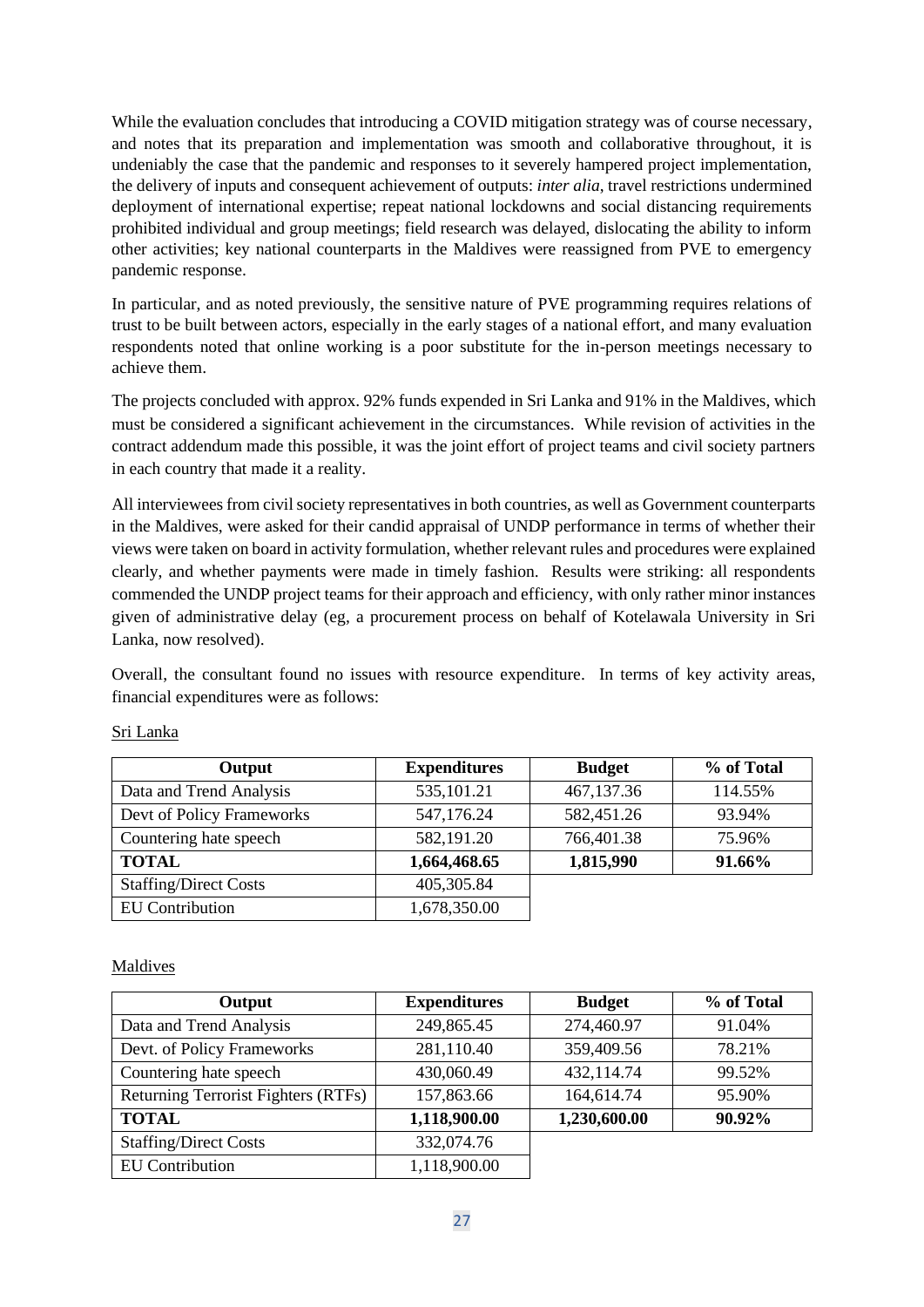A 7% overhead costs charged by UNDP is in line with UNDP's corporate policy and agreement with the EU under the EU-UN Financial Administrative Framework Agreement (FAFA).

It should be noted formally that the project has not yet been audited. However, the consultant has been informed by Bangkok Regional Hub that this will happen during Spring 2022, in line with UNDP's corporate policy for DIM projects.

#### **4.3.2 Project Structure, Organisation & Staffing**

Responsibility for project implementation was divided between a regional team based in Bangkok, and small project teams in each country working with Government counterparts and civil society organisations and affected communities under the guidance of relevant UNDP Programme Officers.

This structure mirrored the arrangements already in place for the project's ongoing sister intervention, the EU-UNDP regional Programme, "Preventing Violent Extremism through Promoting Tolerance and Respect for Diversity" (PROTECT), covering Thailand, Malaysia, Indonesia, and the Philippines. While the arrangements of PROTECT were previously evaluated by the consultant as an efficient and cost-effective model, in this case the structure is evaluated as less successful.

The key issue here relates to project 'ownership' within UNDP, and a relative lack of clarity as to the respective responsibilities of Bangkok Regional Hub and the two Country Offices in regard to project formulation and approach.

As noted previously, the project originated from EU desire to fast-track PVE response to the Easter attack in Sri Lanka by building on the approach and project infrastructure already in place for the South-East Asia PROTECT Programme. While it was natural for BRH to take a lead in formulation, so as to ensure the required coherence and consistency, the two Country Offices – who better understood the national context and would have to take responsibility for implementation – had neither the time nor substantive capacity in-house to effectively customise the approach to the local situation. Deficiencies of the resulting project document are outlined in Section 2.5 above.

While the need for a rapid and essentially BRH-driven formulation process may have been a pragmatic approach to establish the project in timely fashion for the donor, the project would have benefited from strengthening the Results Framework during the implementation period, especially when the need to integrate a COVID-mitigation strategy offered an obvious opportunity to do so via a formal contract addendum request.

In general, COVID neutered the ability of BRH to perform many of the roles and responsibilities envisaged in the project document, a model which had proved successful in support of previous national PVE efforts in SE Asia. In particular, travel restrictions negatively impacted opportunities for knowledge exchange, the deployment of international expertise, and the BRH knowledge assurance role, and allowed BRH little insight into the nuances of national context so important to 'framing' interventions successfully.

Interviews with UNDP staff in Bangkok and the two Country Offices reinforce the impression of underlying differences between project teams in regard to understanding of national contexts and approach to be taken. This was particularly notable in relation to the purpose and planning of the *Extreme Lives* films: while BRH sought to maintain consistency of product, according to a vision that built on previous success under the sister project for SE Asia, with films documenting the experience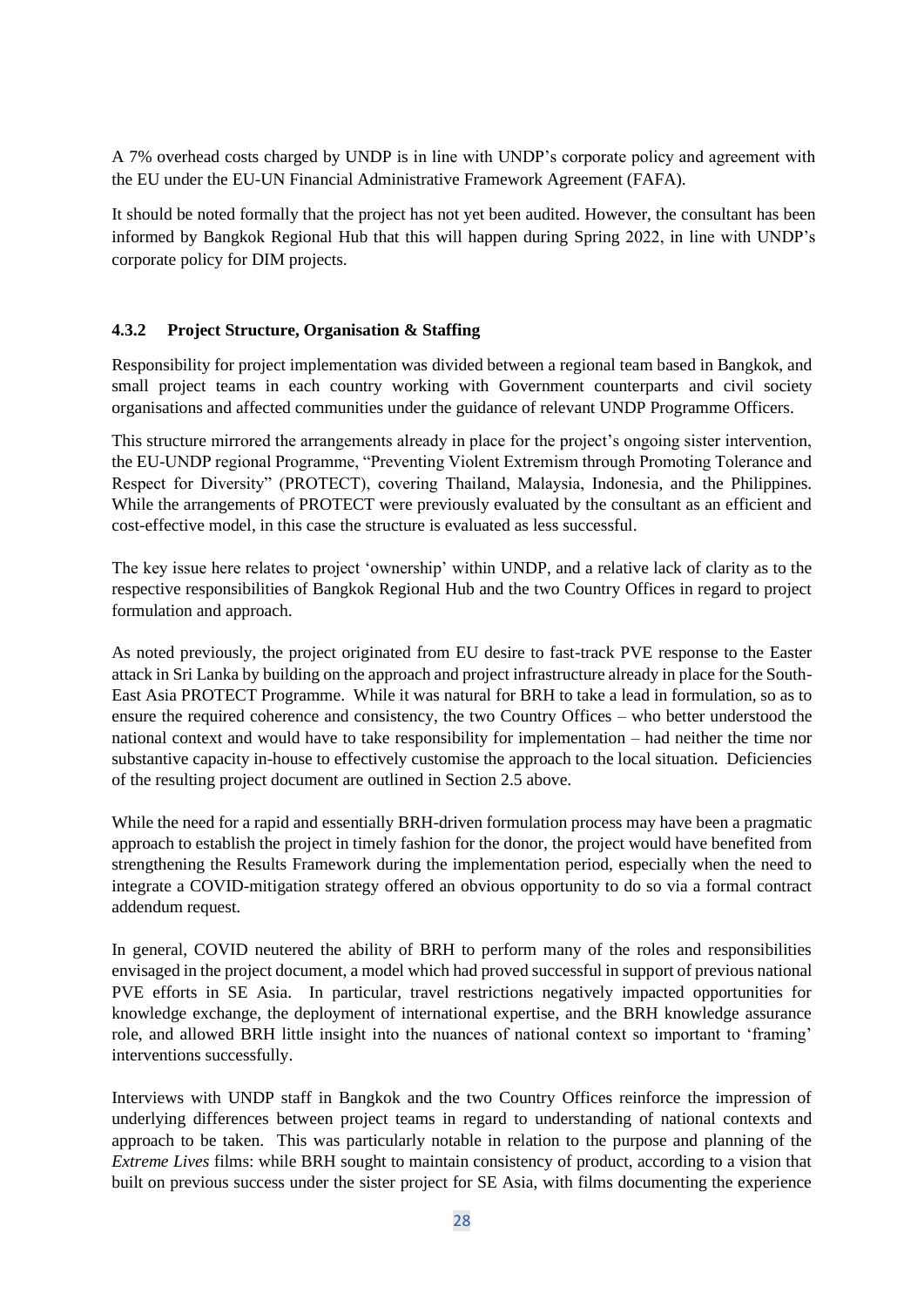of individuals directly affected by violent extremism, Country Offices were clearly hesitant at making such explicit connections and wished instead to take a 'softer' approach focused on the interaction between potential drivers of VE and individual vulnerability. While different perspectives did not derail the implementation of any specific activities, and effective compromise was achieved in the case of *Extreme Lives*, the process of project implementation would surely have been smoother if the three project teams had been able to develop closer working relations and common understanding.

Two causes can be identified as militating against such an outcome: first, the inability of project teams to liaise in person due to the COVID pandemic; second, the lack of substantive expertise on PVE in BRH to backstop Country Offices as originally envisaged.

COVID-related travel restrictions precluded the ability of BRH staff to undertake missions to the two countries during the project implementation period. While teams were in regular contact by virtual means, and every effort was made to provide support to Country Offices from remote, such arrangements do not lend themselves easily to the development of nuanced understanding of national contexts, the attitudes and capacities of Government counterparts and civil society partners, and the approaches necessary to successfully navigate an intervention as complex, sensitive and politically charged as the prevention of violent extremism.

While it was originally intended that the projects should contribute 25% of the cost of a senior international post in BRH to oversee its peacebuilding and PVE portfolio, this post was not in fact filled until close to the end of the project implementation period<sup>22</sup>. This was doubly unfortunate given that COVID – as well as Government suspicion in Sri Lanka – precluded in-person deployment of international consultants or much of the south-south cooperation and experience exchange originally envisaged.

#### **4.3.3 Relations with the EU as Partner to the Action**

Both project documents call for the intervention to be implemented in partnership between UNDP and the European Union at the regional level (UNDPs Bangkok Regional Hub and the EUs Foreign Policy Instrument Team covering Asia/Pacific in Bangkok) and at the national level (EU Delegation in Sri Lanka, with responsibility both for Sri Lanka and the Maldives, and the two UNDP Country Offices), in order for "*the project to benefit from UNDP's on the ground capacity and networks, and the EU's political engagement. This partnership also means the EU will have direct engagement with UNDP and its partners on the choice and steering of activities*. *The project aims to promote collaboration and engagement between UNDP and the EU in project implementation…"*

Proactive and productive relations were established between the regional management of the project and the EU Regional Coordinator under the sister UNDP/UNOCT PVE initiative for South-East Asia and were maintained throughout the implementation period of the project under review. At regional level, the EU expressed satisfaction with standards of UNDP reporting and commitment to EU visibility.

The EU Delegation to Sri Lanka did not respond to requests to participate in the evaluation, so their views are not known. The Delegation was substantively involved during the course of project implementation on at least two occasions, however, in regard to concerns over potential reputational risks arising from putative project support to the Maldives National Reintegration Centre for RTFs as

<sup>&</sup>lt;sup>22</sup> The reason for this was given as UNDP corporate policy to freeze recruitment of all Fixed Term Appointments (FTAs) during the period, partially due to COVID-19.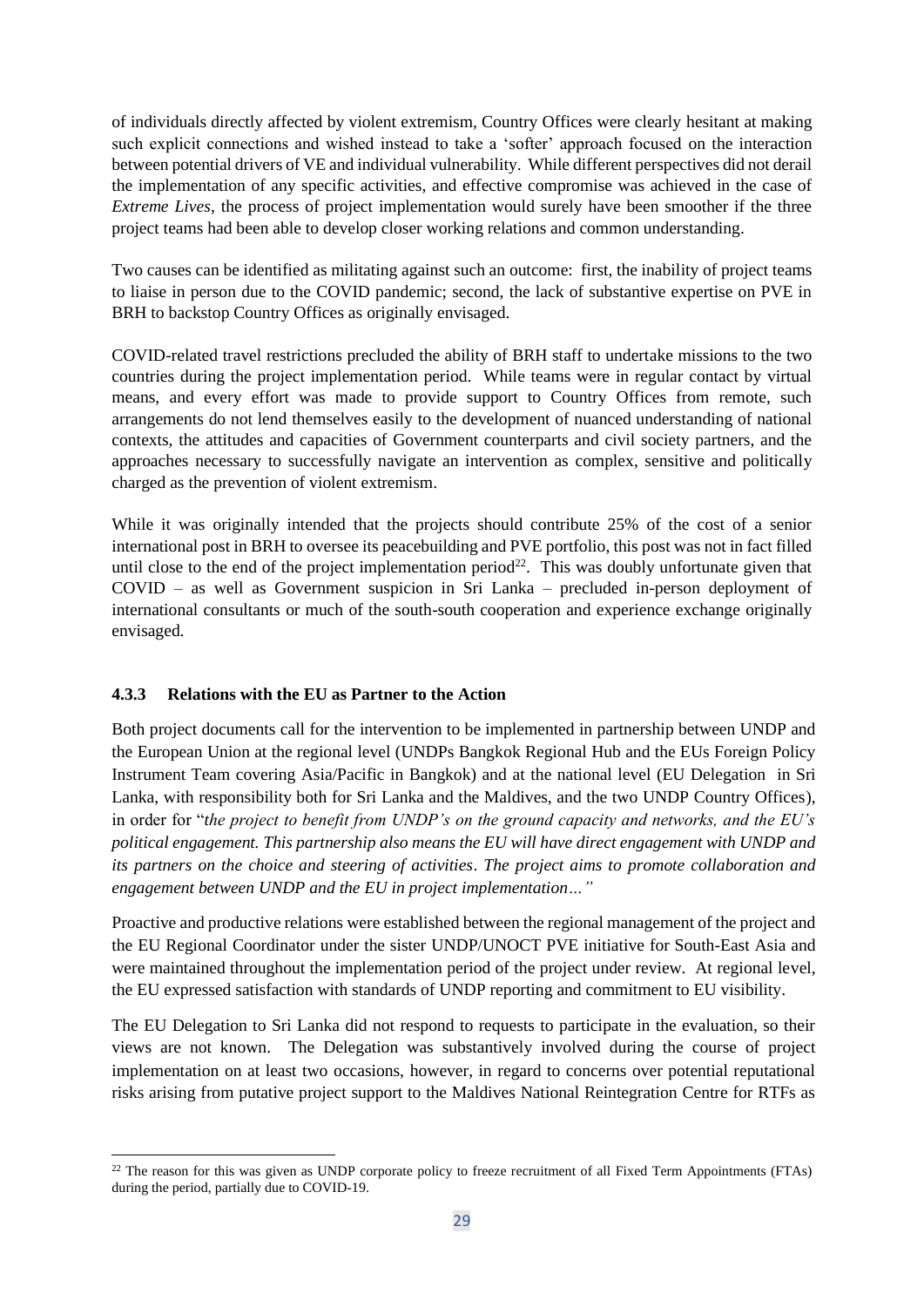well as UNDP's partnership with Facebook for the *Extreme Lives* Series (see Sections 4.2 *Effectiveness*  above $)^{23}$ .

The primary mechanism for partnership working was envisaged to be a Joint Steering Committee, cochaired by the EU and UNDP, to support the overall strategy and planning of the project, expected to meet quarterly in Colombo, with participation of other project partners and beneficiaries. While coordination meetings were called for work in Sri Lanka, the regional Steering Committee was never constituted, however, and no meetings were held. It could be argued that the good relations between the regional programme management and the EU Regional Coordinator obviated the need for regular formal meetings. On the other hand, such meetings might have helped to ensure common understanding and a harmonised approach between UNDP Country Offices and the EU Delegation and given the latter greater opportunity to contribute to the project in a substantive manner.

### **4.4 Sustainability**

**Sustainability** addresses how and to what extent will the benefits of the intervention continue after project closure, and/or can be considered to be lasting contributions to development. It examines the extent to which stakeholder groups, women and vulnerable people benefit will from the project interventions in the long term, and the extent to which will fresh approaches and resources may be necessary to sustain the benefits achieved by the project.

Assessment of the sustainability of the intervention must be understood in terms of the original design and intentions of the project as well as the resources and time allocated to its implementation.

The prevention of violent extremism is as a long-term effort in every country, typically characterised by the inclusive and participatory preparation of a National Action Plan to be implemented via a "*whole of society*" approach over the course of a set number of years. At the time of project formulation, Sri Lanka and the Maldives were at the very outset of the effort. Rather than aiming at concrete outputs that can be seen to be achieved and considered sustainable, the conceptual nature of the project sought instead to support prerequisites such as a sound knowledge base, the *whole of society* approach as pathway, and the need to strengthen capacities of civil society to contribute, particularly in regard to countering hate speech and promoting tolerance. Such outputs require continual updating, ongoing programmatic adjustment and provision of fresh inputs throughout the period of NAP implementation.

Sustainability of this type of PVE assistance is usually established on the basis of promoting increased national ownership, and specifically the transparent and accountable allocation of Government resources to fund NAP implementation. Continued donor assistance should complement, not substitute, Government financial commitment once a NAP is approved.

The project document for the Maldives recognises the inherent mismatch between the long-term nature of assistance required to sustain a developmental approach to PVE and the reality of short-term project assistance. The section on sustainability states that: "*UNDP's Country Office has a strong relationship*  with the government and with civil society in the Maldives and will continue to support the *implementation of the PVE NAP beyond the scope of this project. National ownership will be ensured* 

<sup>&</sup>lt;sup>23</sup> In fact, a number of *ad hoc* meetings were held in Sri Lanka with the EU, including a multi-stakeholder meeting on  $18<sup>th</sup>$ Sept 2020 with senior Government representatives, the EU, UN Resident Coordinator, UNODC and Interpol.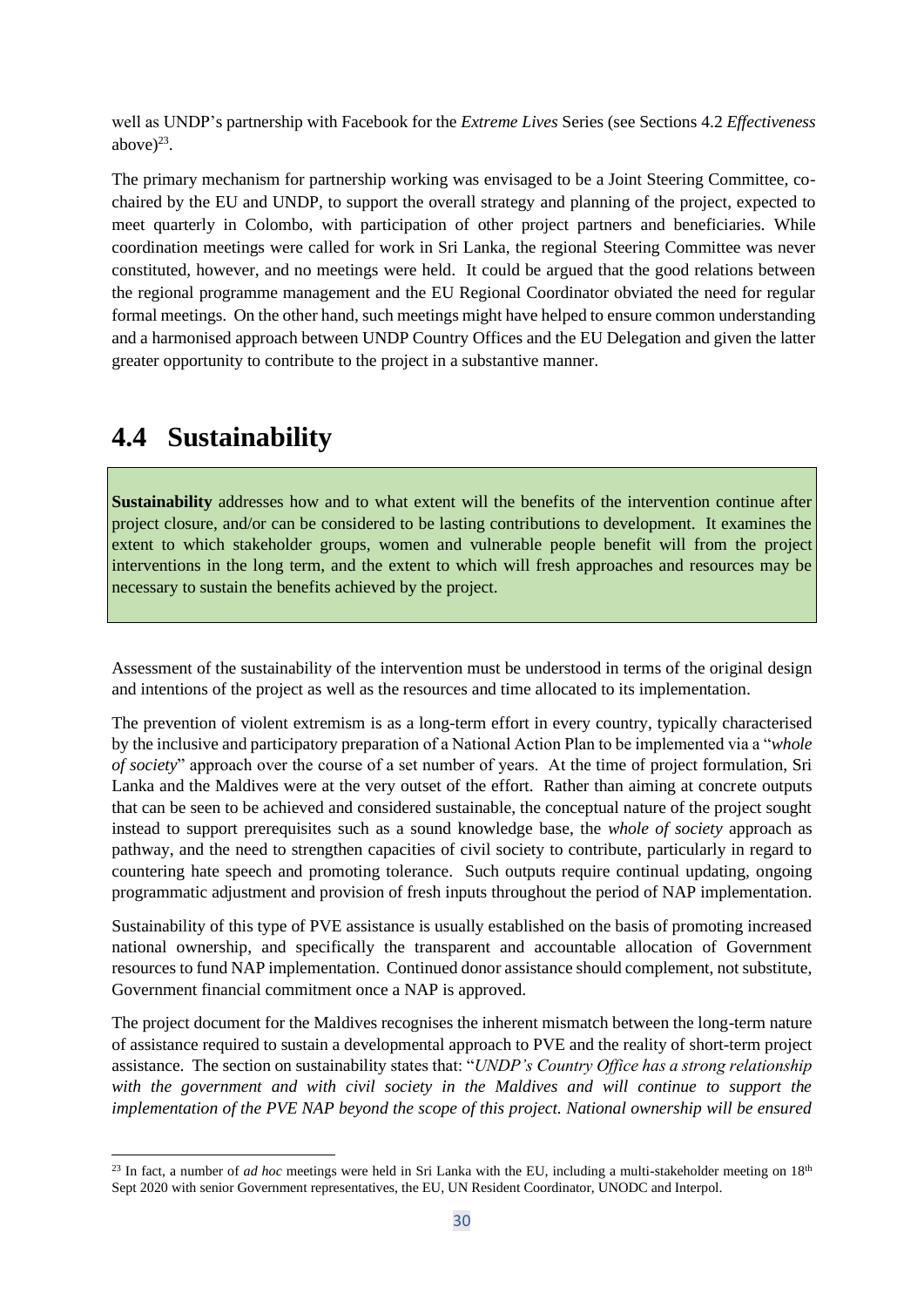*at every stage of this project so that initiatives started under the project are continued beyond the lifetime of this project*".

The evaluation finds that results achieved in the Maldives are sustainable. While much remains to be done to establish a self-sustaining platform for data and trend analysis in the country, a capable longterm partner is engaged on establishing it, and strong national ownership is evidenced by the working group set-up to guide it. The NCTC, institutional owner of the NAP, is convinced of the necessity of a '*whole of society*" approach to its implementation<sup>24</sup>, with plans for bi-annual PVE meetings to review and coordinate policy and programming. More work is required to broaden civil society involvement and strengthen civil society capacities to partner on the implementation of activities, as advocates for policy reform and budget provision, and as monitors of the overall transparency, accountability and efficacy of the national effort. However, evaluation respondents deemed it likely that interest stimulated by the trainings, NCTC renewed commitment to a '*whole of society*' approach, and increased donor funding for PVE now available for the country, will translate into a broader based effort in support of NAP implementation in future. The final section of this evaluation includes recommendations as to further assistance UNDP might consider in respect of capacity development and support to process.

In Sri Lanka, UNDP will continue to develop the Crisis Risk Dashboard technically and will utilise resources available from the UN Peacebuilding Fund to invest in continued data collection. It is anticipated that the CRD will become a key early warning tool to inform international community advocacy and programming efforts. Important and useful research was undertaken into the drivers of violent extremism and the incidence of hate speech that has built the evidence base for their prevention. The project inspired and supported Kotelawala Defence University to establish a degree course in nonviolent communication, the first of its kind. Civil society capacities have been built, many of the more successful activities will continue<sup>25</sup>, and a range of products was created – from mobile games and virtual museums to NVC toolkits and the *Extreme Lives* docuseries – that will provide ongoing support to civil society efforts to promote peace and tolerance and maintain the health of public discourse.

### **4.5 Cross-Cutting Issues**

Since the promotion of **human rights, gender equality, and disability**

concerns are guiding principles for all United Nations entities, it is a corporate UNDP requirement that these interrelated issues are incorporated into all evaluations<sup>26</sup>. The extent to which a human rightsbased approach, gender equality and Leave No-One Behind strategies were incorporated in the design and implementation of the intervention is considered, as well as the extent of participation of women, the disabled and other vulnerable groups in project activities, resource allocation and results achieved.

<sup>&</sup>lt;sup>24</sup> The NCTC has approached UNDP for assistance in regard to building civil society capacities for PVE on the atolls, where civil society capacities are recognised as currently weak.

 $25$  A good example being activities of Search for Common Ground, who will continue working with the same set of young women leaders with fresh funding from the Norwegian Embassy, with a focus on the Women, Peace & Security agenda.

<sup>&</sup>lt;sup>26</sup> All evaluations conducted or commissioned by UNDP are obliged to integrate human rights, gender equality and disability issues to meet the requirements of the United Nations System-Wide Action Plan (SWAP) on Gender Equality and the Empowerment of Women Evaluation Performance Indicator, and the United Nations Disability Inclusion Strategy.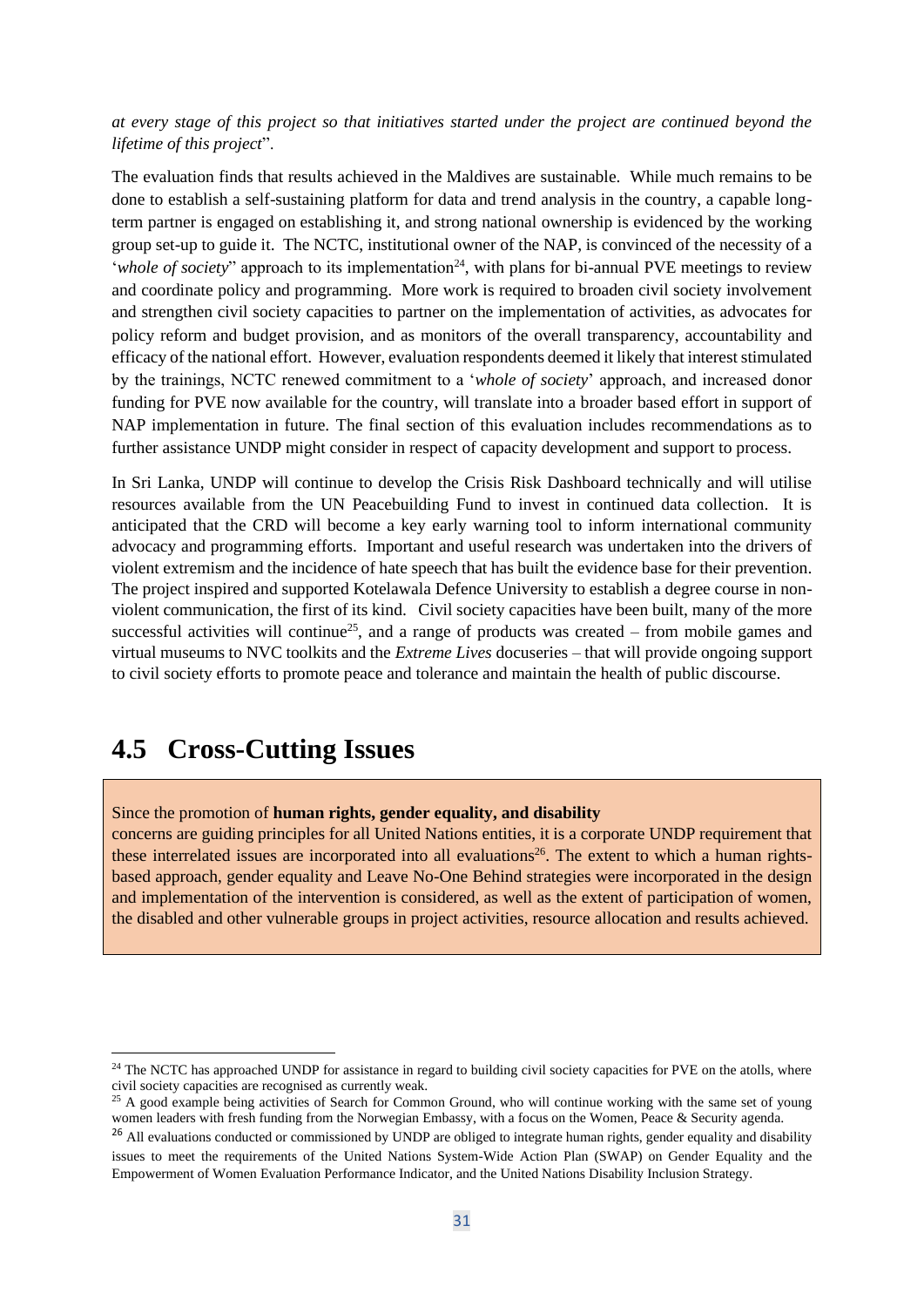The common strategy and theory of change of the projects assert UNDP commitment to the human rights-based approach (HRBA).

Although the projects follow the UNDP project document template, neither document includes the usual sub-section on "Stakeholder Engagement", which seeks to identify the targeted groups that are the intended beneficiaries of the project and outlines the strategy for engaging with them. Limited references to the need for an inclusive approach to women and to vulnerable groups can be found elsewhere in both documents, however.

While no gender analysis is presented as part of the Development Challenge, the Strategy section of the Sri Lanka project document includes a specific sub section on gender, which affirms the need for a gender-responsive approach to programming surrounding violent extremism, specific actions targeted at understanding the ways in which women are being impacted by violent extremism, as well as efforts to "*prioritize women's meaningful participation in all mechanisms which relate to community, government, and stakeholder engagement by tapping into the expertise of women's civil society organizations (Activity 3.4) and creating space for women's participation in decision-making roles in government and civil society consultations (Activity 2.7)".*

Gender considerations are absent from the Development Challenge and Strategy sections of the project document for the Maldives. Immediately prior to the theory of change, which omits mention of gender also, an additional paragraph has been inserted in regard to "*prioritizing demographic groups deemed most vulnerable to extremist narratives and messaging, and those segments of society best placed to naturally and strategically obstruct the spread of extremist or violent attitudes*".

These demographic groups and segments of society are no-where defined in either project document or the Results Frameworks, which seek to measure delivery of inputs rather than impact. There is no disaggregation of baseline and target data according to vulnerable groups or gender, and no gender marker is given for each output or the project(s) as a whole. There is thus no direct way for the evaluation to quantify or assess the degree to which project implementation made a difference.

While Results Frameworks may not be well formulated, however, the evaluation has found that all UNDP implementing units – Sri Lanka and Maldives Country Offices, Bangkok Regional Hub – paid close attention to issues of human rights and gender during the course of project implementation, while doing less well in respect of issues of disability and targeting of vulnerable groups.

The project was subject to UN Human Rights Due Diligence Process (HRDDP) in both countries prior to initiation of activities. In the Maldives, the HRDDP examined risk across the UN project portfolio and required no specific mitigation measures to be taken by UNDP in relation to the PVE project. In Sri Lanka, the UN Country Team decided in January 2020 to conduct a General and Preliminary Risk Assessment of UN support to National Security Forces in Sri Lanka, citing the following: "*On the one hand the terrorist attacks Sri Lanka suffered in April 2019 created demand for UN support in the areas of counter terrorism and prevention of violence extremism and other areas involving capacitation and support of security forces. On the other hand, Sri Lankan security forces have a problematic record of alleged violations of human rights law, international humanitarian law and refugee law and a poor accountability record in dealing with such violations*". 27

In the light of HRDDP analysis, UN Agencies were invited to carry out project-specific due diligence risk assessments. For UNDP the Government move to put all matters relating to peace, reconciliation and PCVE under the Ministry of Defence triggered concerns over some of the operational and reputational risks identified in the HRDDP, *inter alia*,

<sup>27</sup>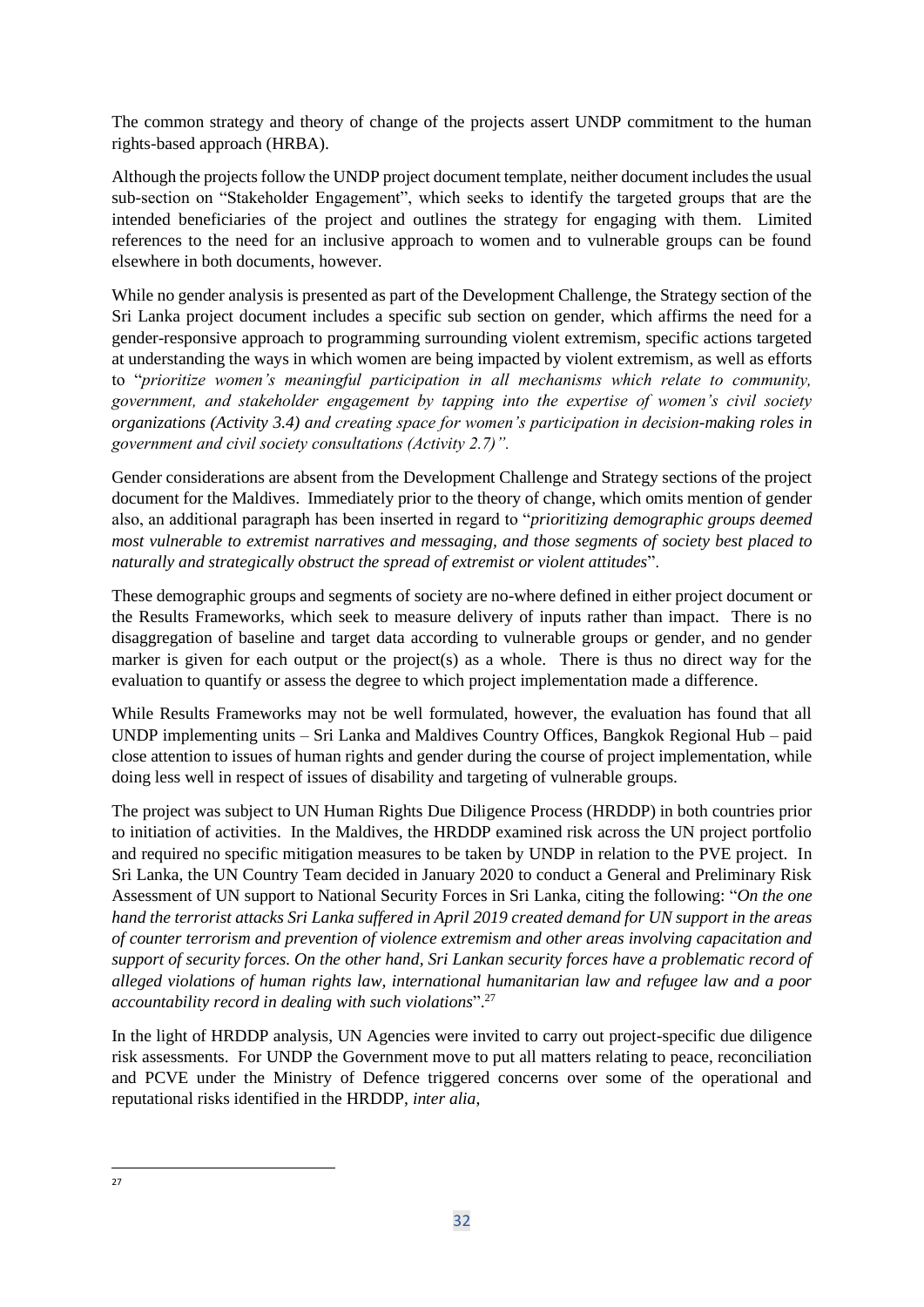- *The national security narrative brought forward by the Easter Sunday attacks has contributed to "normalize" intrusive surveillance and scrutiny on financing of organizations, including NGOs, as well as investigation of social media profiles and activity*
- *The risk that tools and processes designed to combat terrorism or organized crime are turned into instruments to control political dissent and reduce democratic space is very high. Provision of certain types of support in relation to counter terrorism and prevention of violent extremism could carry a risk of misuse to identify and target persons of interests including dissidents, activists, and victims and their families*
- *UN agencies should be cognizant of the risk of being used (or perceived) as legitimizing practices or services.*

In terms of the project, there was an obvious risk that data to be collected for early warning under Output 1 might be misused, or that data sources might be identified and targeted by security services.

Taking a human rights-based approach requires ensuring that development strategies facilitate the claims of rights-holders and the corresponding obligations of duty-bearers. The concept of civic engagement, as a mechanism to claim rights, is an important aspect in the overall framework, and in terms of PVE programming, translates directly into support to taking a "*whole of society*" approach. While this could be pursued in the Maldives, in the case of Sri Lanka, the new Government was simply not open to such an approach and was actively seeking to monitor and restrict the role of civil society instead. Output 2 became a dead-letter immediately.

Attention to gender issues characterised both projects. In Sri Lanka, Marga Institute research into drivers of VE and possible responses was found to be gender responsive in its conception and findings. While the finding that women can play a key role in countering radicalisation was hardly surprising, it was reassuring that communities are beginning to recognise this. Training in non-violent communications (NVC) proved a useful entry-point for the project for building capacities of women for PVE. The Affected Women's Forum (AWF) ran a number of popular workshops for women in the east of the country; Kotelawala Defence University Separate integrated a separate section on gender in its NVC Certificate course, noting particular interest of students around issues relating to SGBV; at the regional level, BRH worked with UN Women to develop a training programme to build the nonviolent communication skills of local leaders and women in Sri Lanka, the Maldives and Bangladesh with the stated aim of training community leaders to learn the tools of nonviolent communication to conduct peace and conflict resolution, to increase their understandings of women's needs, gender inequality, and how to work cooperatively with women leaders and community members on issues relating to social cohesion and peace.

UNDP Sri Lanka also partnered with Search for Common Ground to conduct online training which supports young women (18-29) from the districts of Ampara, Batticaloa, Kurunegala, and Puttalam to develop counter narratives to hate speech on social media, and to raise awareness around personal security issues. About 100 young women were involved, with two main results – establishment of a safe space (closed Facebook group) for women to raise their concerns, and development of a toolkit to capacitate and empower young women to use social media responsibly and positively for reconciliation.

In its work to explore potential development of counter-narratives the Centre for Investigative Reporting (CIR) had a strong engagement with women, with interesting and encouraging results from focus groups in 7 districts with very different experience of violent experience. CIR found broad understanding amongst the women of local triggers for violence, if not all concepts around violent extremism; the women saw religious institutions – mosques, churches, temples – as particular polarising forces. One evaluation respondent likened the activity to an oral history project in the way it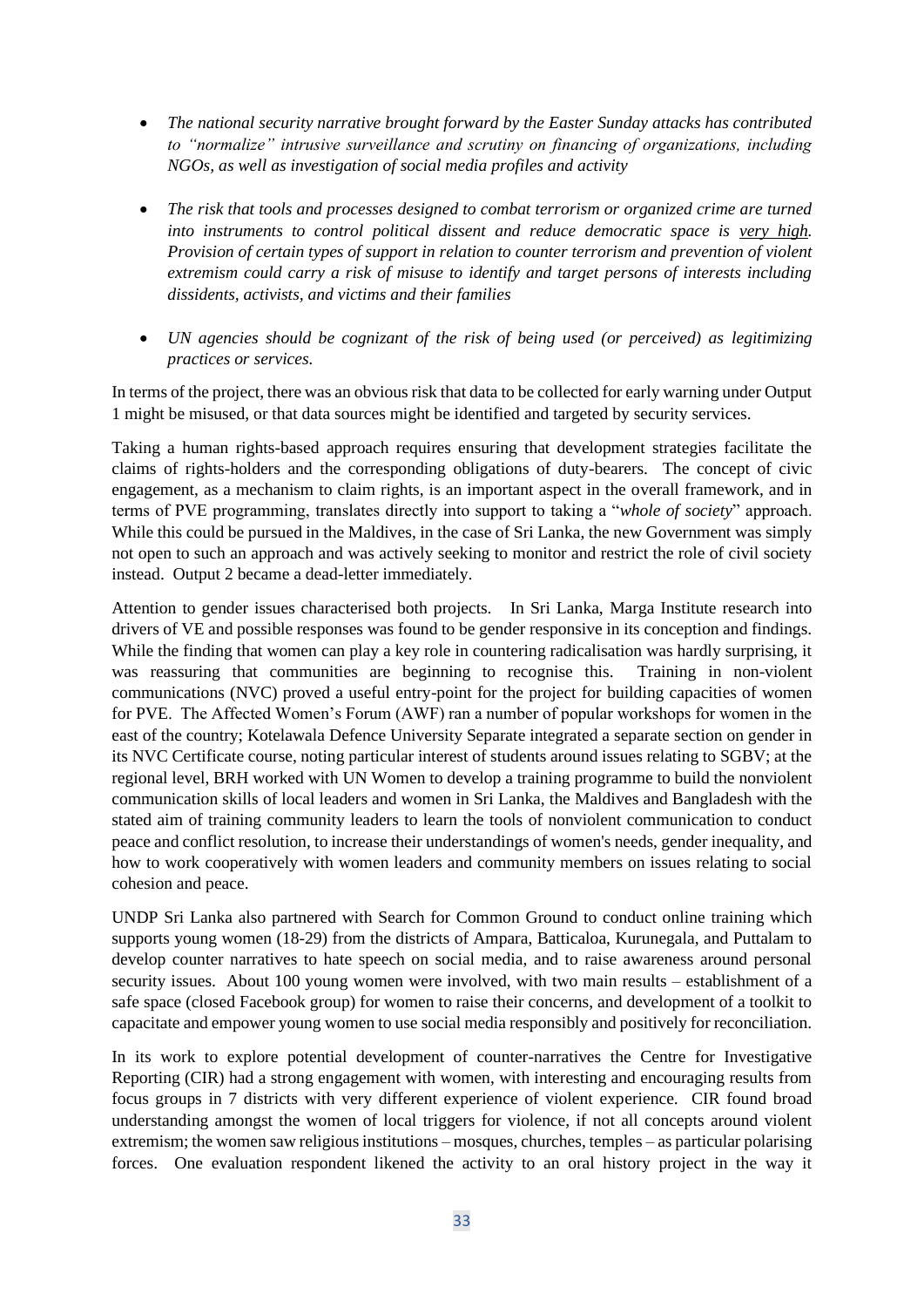documented the experience and views of the women and remarked on the enthusiasm of the participants to play a part in promoting the WPS agenda and act as peacebuilders in their communities.

In the Maldives, issues of gender equality and women's equality were equally well mainstreamed during the course of activity implementation. UNDP Maldives was found to have routinely advocated for and ensured gender representation amongst participants of all relevant activities. *Values in Crisis* research undertaken by MNU was gender responsive, with a particularly interesting findings on perceptions toward gender equality – an encouraging 85% of respondents believed that boys and girls should have equal access to, and priority for, education and employment.

Importantly, UNDP advocacy on gender was well received at the NCTC. In an evaluation interview, one NCTC respondent credited UNDP with encouraging the NCTC to reach out to the Gender Ministry. A Ministry Focal Point for PVE was later established, and the NCTC has started a process of engagement with women's groups. Somewhat intriguingly, the respondent also spoke of bringing a gender and HR lens to "*a very open, healthy discussion*" on terrorist legislation with the attorney general's office.

Youth-lead initiatives and workshops such as Maldives Youth Camp and Youth Vision Art Workshop explored gender and related issues as a main theme and fostered dialogue and critical thinking around the same. Gender equality principles were also extended to all communication and advocacy messaging including the BADHAHI campaign which highlighted lived experiences and stories of women as one of its focus groups. Gender representation was also ensured in visuals as well as voices used as part of the materials.

At the regional level, the *Extreme Lives* documentary series also seeks to consider the differentiated experiences of women and men when it comes to social issues that are also drivers of conflict, tension, and extremism in a country, and were designed according to the following editorial strategy: "*For any stories featuring men as the main subject, women would also be included to provide their own perspectives whether these be through friendships, wives, mothers, mentors, employers, or relatives to ensure that women's voices are heard. Wherever possible, men are requested to show their commitment to women's rights whether through explicit or implicit ways i.e., showing equal division of unpaid care and domestic work, or acknowledging that women bare additional burdens and/or discrimination, or showing unconditional support for their women counterparts in their various pursuits. In addition to this, of the 6 videos, it is anticipated that at least two will focus explicitly on women's rights while one video will make active critiques of stereotypical concepts of masculinity.*

For the United Creative (UC) programme, the Project team ensured gender balance in the participants they selected, all of whom were supported through mentorship and resources to produce positive social media campaigns that address a variety of topics, one of which was the gendered dimensions of hate speech and social exclusion.

According to UNDP reporting, UC participants included non-binary participants and members of the LGBTQ+ community, but this is one of the rare mentions of vulnerable groups. In the Maldives, the Values in Crisis research undertaken by MNU did include focus on persons with disability, as did the BADAHI social media campaign, which consulted with groups for persons with disabilities, and developed specific messages as a result. In Sri Lanka, one evaluation respondent from civil society noted that "*disability as an issue in the post-conflict environment is a story that has not been recognised*".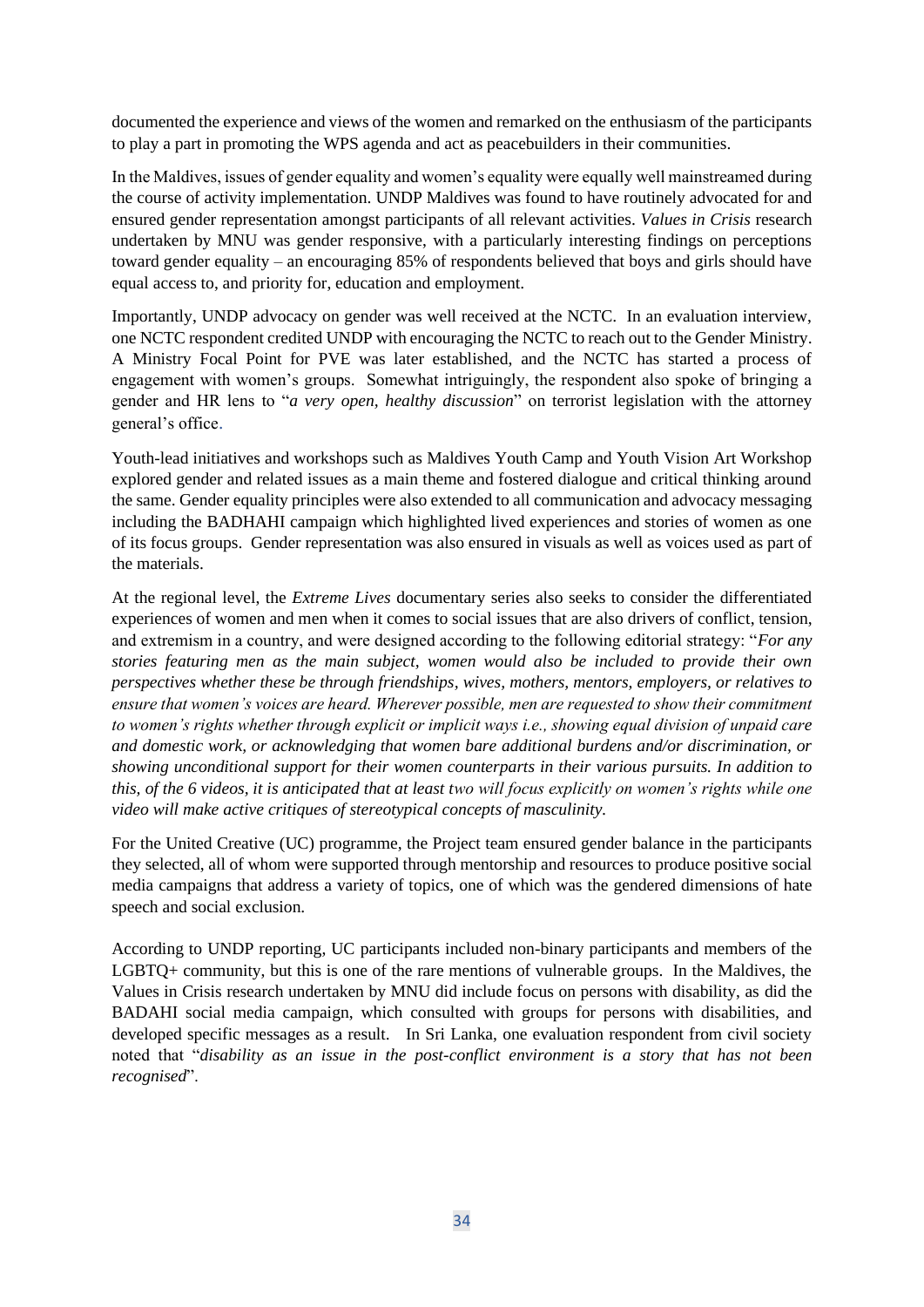## **4.6 Conclusions & Lessons Learned**

#### *i) Project Formulation and Design*

In conclusion, the evaluation finds that the design of the projects was deficient, arising from a hurried formulation process in which roles and responsibilities of UNDP Country Offices vis-à-vis Bangkok Regional Hub were unclear or not well understood, and which led to rather conceptual project documents insufficiently customised to the specificities of national context and local change pathways. Preparation of the results frameworks for the projects fell below minimum corporate standards in a number of respects. While major staffing changes within the regional team at BRH during the project formulation period provides a partial explanation, it does not account for why the BRH Local Project Appraisal Committee (LPAC) did not exercise quality control, why the BRH team did not seek to at least address the Results Frameworks, especially after team capacities were strengthened with the addition of Gender and M&E Officers, and why neither BRH nor the Country Officers sought to revise the documents more fully when implementation of COVID mitigation measures offered the opportunity of a contract addendum process with the EU.

#### *ii) Relevance in Sri Lanka*

In spite of deficiencies, the design of the project was found to be relevant to context and needs in Sri Lanka, and the conceptual framework responsive to Government requests for assistance to take a developmental approach to PCVE via preparation of a National Action Plan with civil society input. The election of the new Government, however, made project design obsolete before implementation began, raising operational and reputational risk beyond an acceptable level. While political risk was foreseen in project formulation, the impact was miscategorised as medium rather than high – ultimately, continuity of Government commitment to a developmental approach to PVE, and of the "*whole of society*" approach necessary to undertake it, must be viewed as essentially a precondition of UNDP engagement.

In lieu of engagement with Government, and consequent inability to deliver Outputs 1 and 2 as originally envisaged, the project adapted as best as it could, effectively mobilising civil society to engage independently under the rubric of enhancing social cohesion. This was undoubtedly the right way to go, allowing the project to provide timely and material support to civil society groups working for maintenance of peace and the health of public discourse.

#### *iii) Relevance in the Maldives*

The conceptual framework of the project was also broad enough to respond to context in the Maldives and was indeed timely provision of support to Government PVE efforts in all areas: the need to develop the evidence-base for intervention; the need to establish "*whole of Government*" and "*whole of society"*  approaches; and the need to further capacitate civil society to play its role. While the attack on the former President galvanised the Government into action, and the NCTC and relevant line Ministries appear increasingly emboldened to take an inclusive and transparent approach, there are still risks of offending conservative public opinion, suspicious of external actors and the importation of western values, in a way which may force the Government to backtrack or lose momentum in response. The operating environment also poses a degree of personal risk to staff and civil society partners. As in Sri Lanka, the Country Office wisely chose to present many of the activities of Output 3 as promotion of social cohesion while broadening and deepening civil society capacity to contribute to the national PVE effort as Government gears up for NAP implementation. There is a continued need for UNDP to guide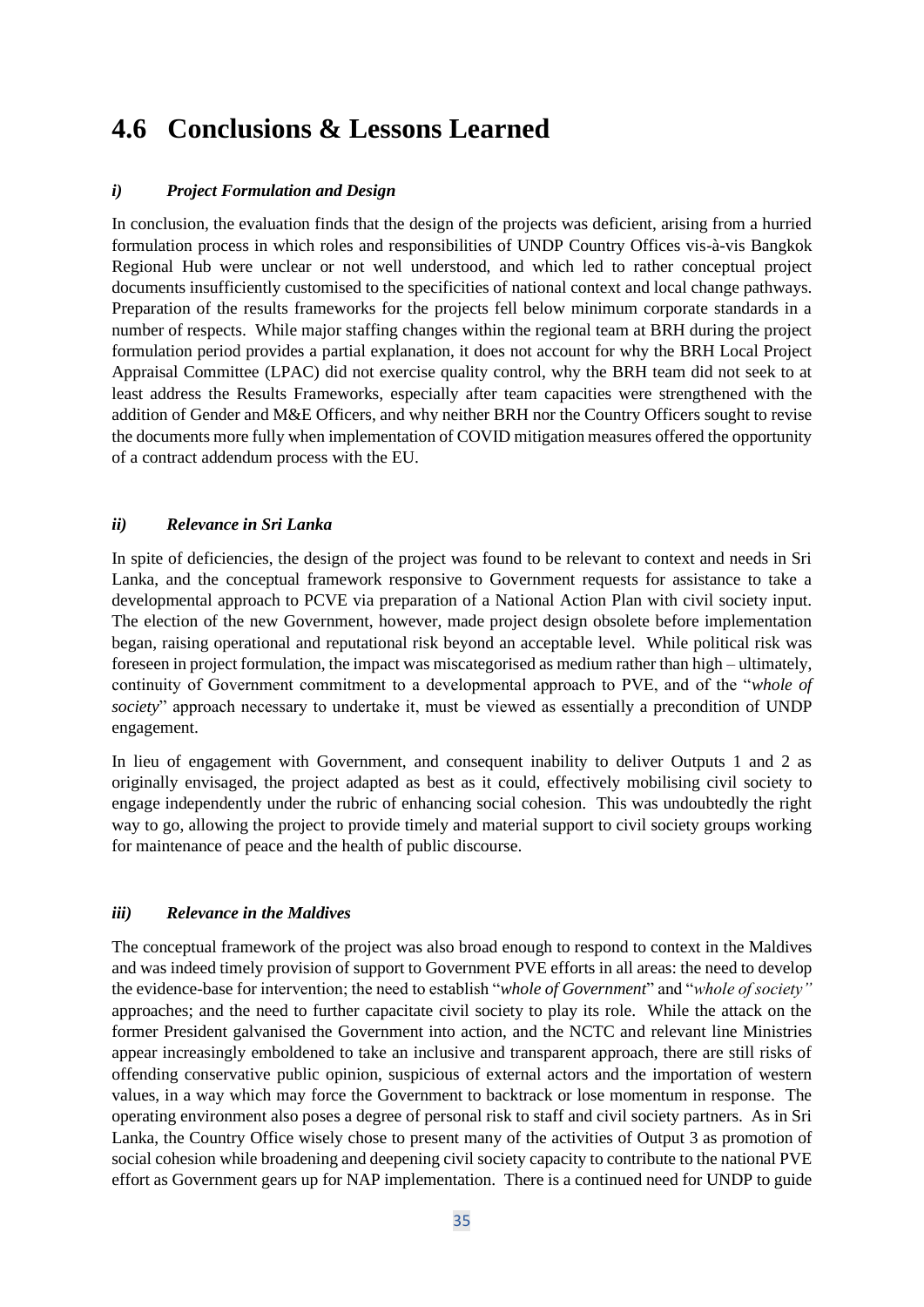and support Government NAP efforts to ensure transparency and accountability, as well as an inclusive and participatory approach.

#### *iv) Effectiveness in Sri Lanka*

The project was found to be only partially effective in Sri Lanka. Development of a publicly accessible multi-stakeholder platform for data and trend analysis in regard to incidence of hate speech and VE could not be taken forward safely in the post-election environment, and activities focused on the customisation of the corporate UNDP Crisis Risk Dashboard as an early warning system instead, in support of advocacy and programming efforts by the UN and broader international community. The project could not be effective in nurturing joint preparation of policy frameworks by Government and civil society after the Government moved away from taking a "*whole of society*" approach. It was more successful, however, in mobilising civil society toward countering hate speech and promoting tolerance, raising awareness and building capacities of women and youth in particular.

#### *v) Effectiveness in the Maldives*

The project was found to be more effective in the Maldives than Sri Lanka, in spite of COVID- related challenges to implementation. This was largely due to high levels of national ownership in the wake of the attack on the former President, evidenced in part by the impressive composition of the Working Group established to support data collection and trend analysis. However, the project should also be credited with building relations of trust and credibility with the NCTC, advocating for, and providing assistance to, NCTC efforts to develop "*whole of Government*" and "*whole of society*" approaches to implementation of the NAP. While the number of civil society groups with capacity to work on PVE in the Maldives remains limited, participation of other actors in project activities contributed to raising awareness and capacities for future engagement.

Lessons learnt in the Maldives are in line with those identified by UNDP elsewhere – the importance of careful 'framing' of PVE activities to respond to the national context, and the benefits of having a resident project team to encourage and sustain Government efforts on a day-to-day basis.

#### *vi) Efficiency – the impact of COVID-19*

Implementation of the project was severely hampered by the COVID-19 pandemic, and responses to it. Travel restrictions undermined south-south cooperation and the provision of international expertise; repeat national lockdowns and social distancing requirements prohibited individual and group meetings; field research was delayed, dislocating the ability to inform other activities; key counterparts were reassigned to pandemic management. Development and implementation of a COVID-19 mitigation strategy was a success, revising activities away from in-person events and bringing budget allocations in line, in that it allowed the project to be concluded with funds fully expended. This success, however, was not without cost: more than many interventions, the sensitive nature of PVE requires in-person meetings to develop relations of trust between stakeholders, leading to the conclusion that the project was not as effective as it might have been had it not had to move so completely to online working,

#### *vii) Efficiency – project structure and the role of BRH*

While concluding that the 'wheel and spoke' organisational structure of UNDP PVE work in the Asia Pacific region remains a tried and tested model, which can maintain a regionally consistent approach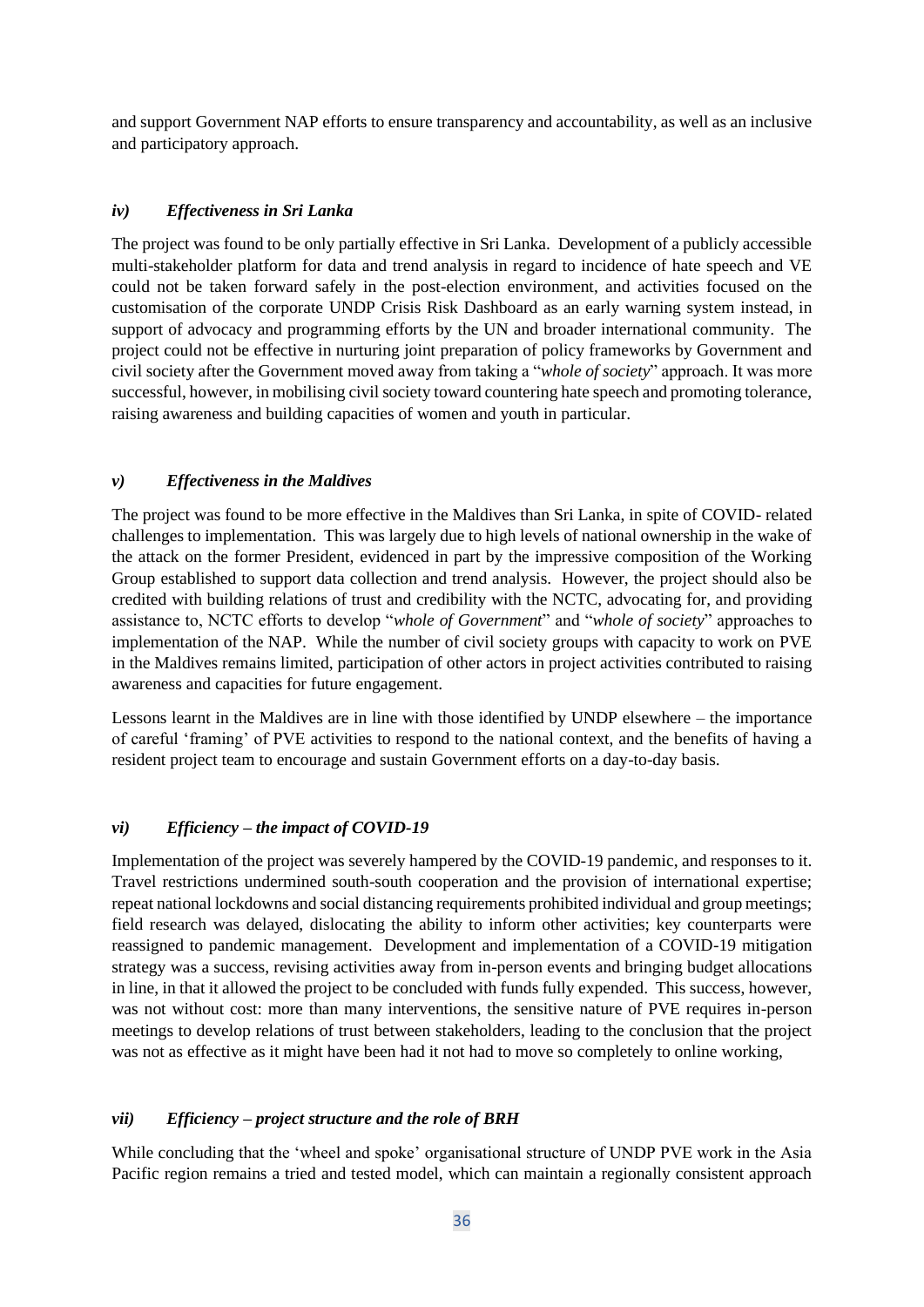while allowing Country Offices to 'frame' initiatives according to national context, the evaluation has concluded that it did not work as well as intended in regard to implementation of the projects under review. Roles and responsibilities of BRH and Country Offices were insufficiently clear in regard to project formulation, with resulting deficiencies in design, while travel restrictions consequent upon the COVID-19 pandemic precluded the ability of BRH to take forward other aspects of its role, notably south-south cooperation, the provision of international expertise, and project assurance function.

#### *viii) Efficiency – Partnership with the EU*

Implementation of the projects was envisaged as a partnership between UNDP and the EU. The primary mechanism for partnership working was envisaged to be a Joint Steering Committee to support the overall strategy, planning and decision making of the project. Over the lifetime of the project, however, no formal Steering Committee meetings were held, and only *ad hoc* coordination meetings with the EU Delegation in Sri Lanka. While it could be argued that the good relations between the regional programme management and the EU contract manager obviated the need for regular formal meetings, on the other hand such meetings could perhaps have been used to as an appropriate forum for the EU to have had greater opportunity to contribute to the project in a substantive manner.

#### *ix) Sustainability – PVE as a long-term track of assistance*

Sustainability of the projects must be understood in terms of the long-term nature of PVE in any country, and in particular the need to provide sustained support to the development and implementation of developmental National Action Plans according to a "whole of society" approach. The projects evaluated proposed to provide such support as an initial contribution to what would ultimately be required in Sri Lanka and the Maldives. In the case of Sri Lanka, project work to establish the Crisis Risk Dashboard will be sustained by UNDP with resources of the UN Peacebuilding Fund; work to raise awareness, capacities, and engagement of civil society for PVE also represent a sustainable contribution, with key civil society activities to continue with the support of other donors. In the Maldives, the project's success in building national ownership and civil society participation is also likely sustainable, although much remains to be done, and the operating environment is such that further support is needed to consolidate and extend progress made.

#### *x) Cross-cutting issues*

The projects were implemented in accordance with the human rights-based approach proposed in the project documents, with intervention in both countries subject to the UN Human Rights Due Diligence process. In Sri Lanka, HRDDP analysis led UNDP to disengage from Government for implementation of Outputs 1 and 2, effectively precluding ability of the project from delivering them as envisaged. While project formulation did not account sufficiently for gender considerations or mandatory requirements in regard to the inclusion of vulnerable groups, making it impossible to adequately assess impact in relation to either, project implementation was found to be otherwise gender responsive. Needs of the disabled, and of other potentially vulnerable groups, were not systematically analysed or integrated into programming, however.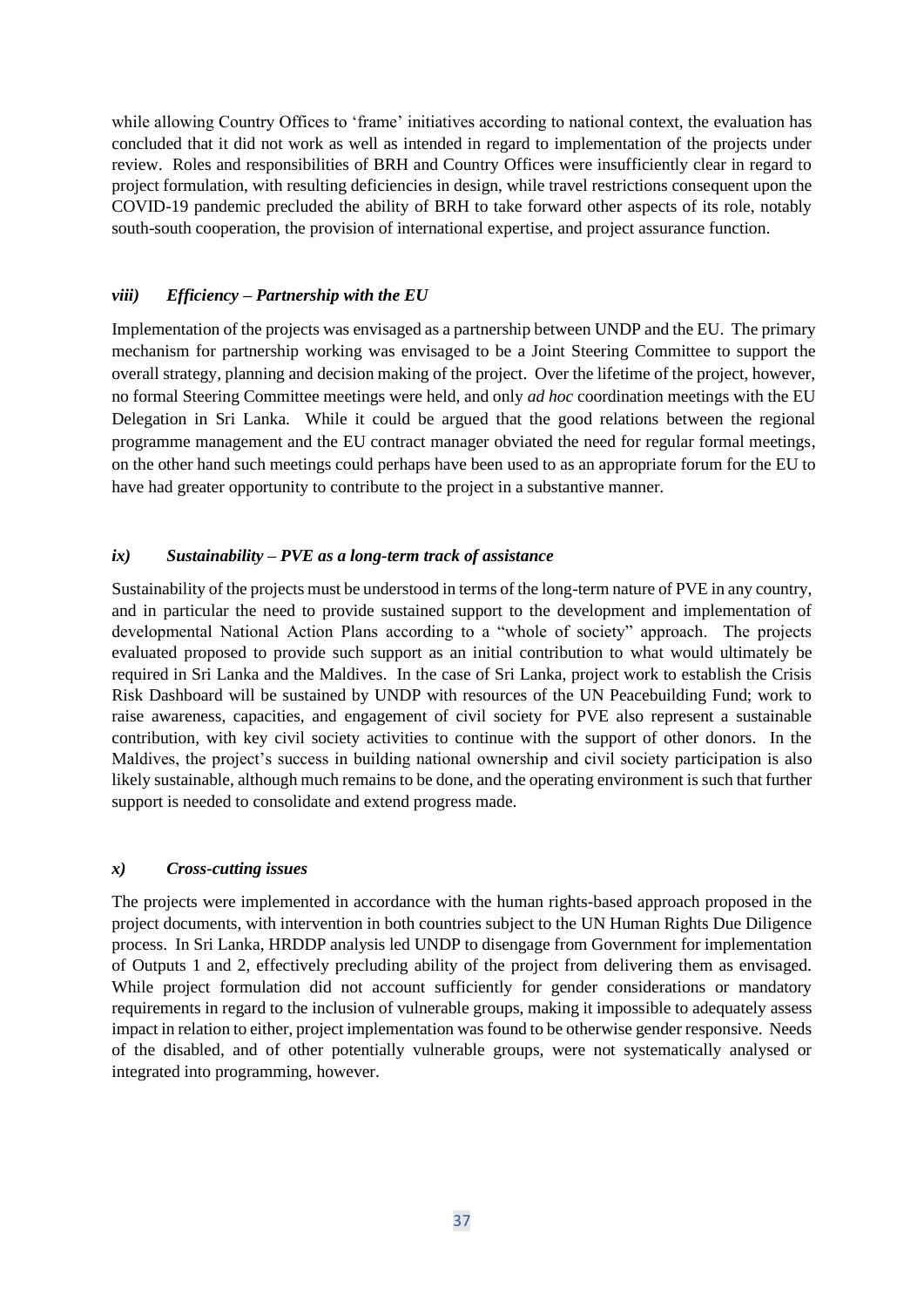### **5. Recommendations for Future Programming**

In line with TORs given, the author has prepared the following list of recommendations should additional funding become available to UNDP, either from the EU or from other donors.

1. While continuing high-level advocacy in favour of developmental approaches to PCVE in Sri Lanka, in line with the vision and recommendations of the Secretary General's Plan of Action, UNDP should continue to identify alternative entry points and approaches to address both root causes and enablers of extremism and radicalisation. In the case of Sri Lanka, the Easter Sunday bombings were more likely inspired rather than directed by external groups, and whatever the precise connections involved, the attacks fed a majoritarian narrative of "*the enemy within*" and served as a pretext for Government to launch a hard security response that placed ethnic and religious minorities, and civil society organisations working for peaceful coexistence, under suspicion and surveillance. Global experience – and UNDP's own primary research on the topic – is clear that over-securitised responses to extremism are almost always counter-productive, reinforcing extremist narratives and exacerbating the perception amongst certain communities that they are treated unjustly by the state<sup>28</sup>. In such circumstances, UNDP should look to use its experience, expertise and convening authorities to support social cohesion as fully as possible, articulated to the neutral and legitimatizing framework of SDG attainment<sup>29</sup>.

Going forward, the main driver of potential extremism in Sri Lanka may well be the Government's own inflammatory rhetoric, which feeds a majoritarian narrative that too easily descends into hate speech on social media. While the promotion of positive messages in favour of tolerance and diversity is an indisputable public good, fake news and hate speech often works to a different dynamic, traveling at viral speed between the like-minded and establishing a malign culture and influence at the margins of public debate. Maintaining the health of public discourse requires not just renewed emphasis on the promotion and dissemination of liberal values, but also an ongoing commitment to challenge and defeat the message and mechanics of extremist proselytising. UNDP Sri Lanka may wish to consider how best to mobilise civil society, particularly internet-savvy youth, to deliver PVE results online and at scale.

2. Subject to funding opportunities, the Maldives Office should continue the good work done under the current PCVE project, with outputs that seek to build the evidence-base for the national effort and support the Government in taking forward "*whole of Government*" and '*whole of society*' approaches. The NCTC and UNDP should continue to pay careful attention to the 'framing' of initiatives, articulating them to the PVE agenda through the lens of promotion of social cohesion. Ideally, a new project would include activities to broaden the current range of civil society stakeholders and make targeted interventions to build capacities of both Government counterparts and civil society for NAP implementation. Specific support could be provided to increase levels of transparency and accountability in the process, including

<sup>&</sup>lt;sup>28</sup> Findings of UNDP's study Journey to Extremism in Africa suggest that for 71% of interviewees, the 'tipping point' which prompted them to turn to violence was Government security actions. *[Journey to Extremism in Africa: Drivers, incentives and](http://journey-to-extremism.undp.org/)  [the tipping point for recruitment](http://journey-to-extremism.undp.org/)*, p. 74, UNDP 2016.

<sup>&</sup>lt;sup>29</sup> Specifically SDG 16, Promote peaceful and inclusive societies for sustainable development, provide access to justice for all and build effective, accountable and inclusive institutions at all levels.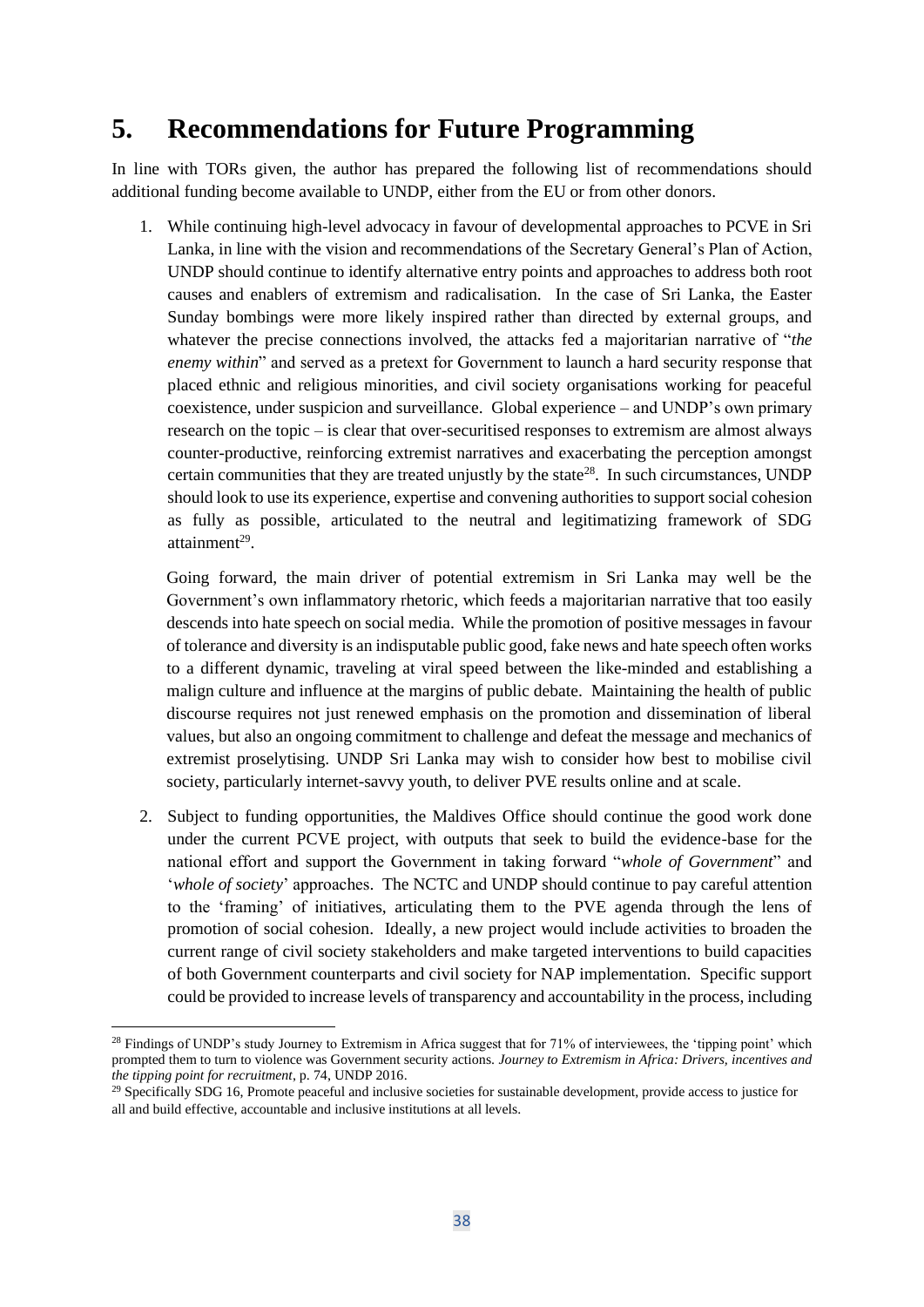support to the NAP M&E regime and budgeting process with the Ministry of Finance, as well as to Parliamentary committees and other oversight bodies.

- 3. Bangkok Regional Hub should reconsider process in regard to formulation of any new regional PCVE projects, strengthening the role and responsibility of Country Offices in the drafting process. Consultants or staff assigned by BRH to the process should report to, and in the first instance draft on behalf of, UNDP Senior Management in the countries concerned. Projects should be reviewed and approved by Local Project Appraisal Committees (LPACs) prior to any LPAC required at regional level.
- 4. Country Offices are best placed to develop Results Frameworks for projects given the level of detail and disaggregation required in respect of baselines, inputs, beneficiary groups, indicators and result targets, and the need for accountability in regard to project delivery and impact. While PCVE work has always suffered from the obvious in difficulties of isolating and measuring its own success in terms of disrupting radicalisation processes and reducing violent extremism, significant steps forward have been taken in thinking through proxy indicators and data sources by both UNDP and the EU. This includes UNDP work with International Alert in the Arab States<sup>30</sup>, with more general applicability, as well as EU guidelines for the sector and for IcSP-funded projects specifically.
- 5. Project formulation should be accompanied by specific identification and analysis of target groups to be addressed by the project, which builds from existing UN(DP) LNOB analysis undertaken for UNSDCF or CCA processes, but which recognises specific vulnerability in regard to VE and potential radicalisation. All Results Frameworks should meet minimum mandatory requirements in regard to gender equality and women's empowerment (GEWE)<sup>31</sup> as well as monitoring in regard to participation of, and impact on, specific vulnerable groups.
- 6. Notwithstanding the above recommendations in regard to the formulation of new projects, and assuming that the COVID pandemic becomes endemic to an extent that border closures and travel restrictions ease sufficiently, the role of BRH as a hub to support PCVE programming in the region should be further refined and strengthened. The project should support networking and development of a PVE community of practice in the Asia-Pacific region, to further nurture south-south cooperation and knowledge exchange. While substantive management expertise is now in place, BRH should consider developing a roster of international experts and PVE practitioners in the region to promote specific aspects or interventions of the development approach.
- 7. The new *Extreme Lives* documentaries filmed by the project should be separately evaluated against their updated purpose to capture personal experiences in local languages for use as an awareness-raising tool to support PVE work in each country. Subject to findings, *Extreme Lives* could either be a) integrated into national work streams on a more decentralised basis, project by project; b) continue as a high-quality visibility produce to showcase the EU-UNDP

<sup>30</sup> https://www.arabstates.undp.org/content/rbas/en/home/library/Dem\_Gov/improving-the-impact-of-preventing-violentextremism-programming.html

<sup>31</sup> Gender markers, introduced in 2009, rate projects on **gender** goals and results with GEN 0 meaning no results, GEN 1- one **gender** activity/result, GEN **2** – **gender** is mainstreamed in all project activities, GEN 3 – **gender** equality is the main project goal. The corporate goal is to increase GEN 1, **2** and 3 ratings and to decrease the number of projects rated GEN 0.